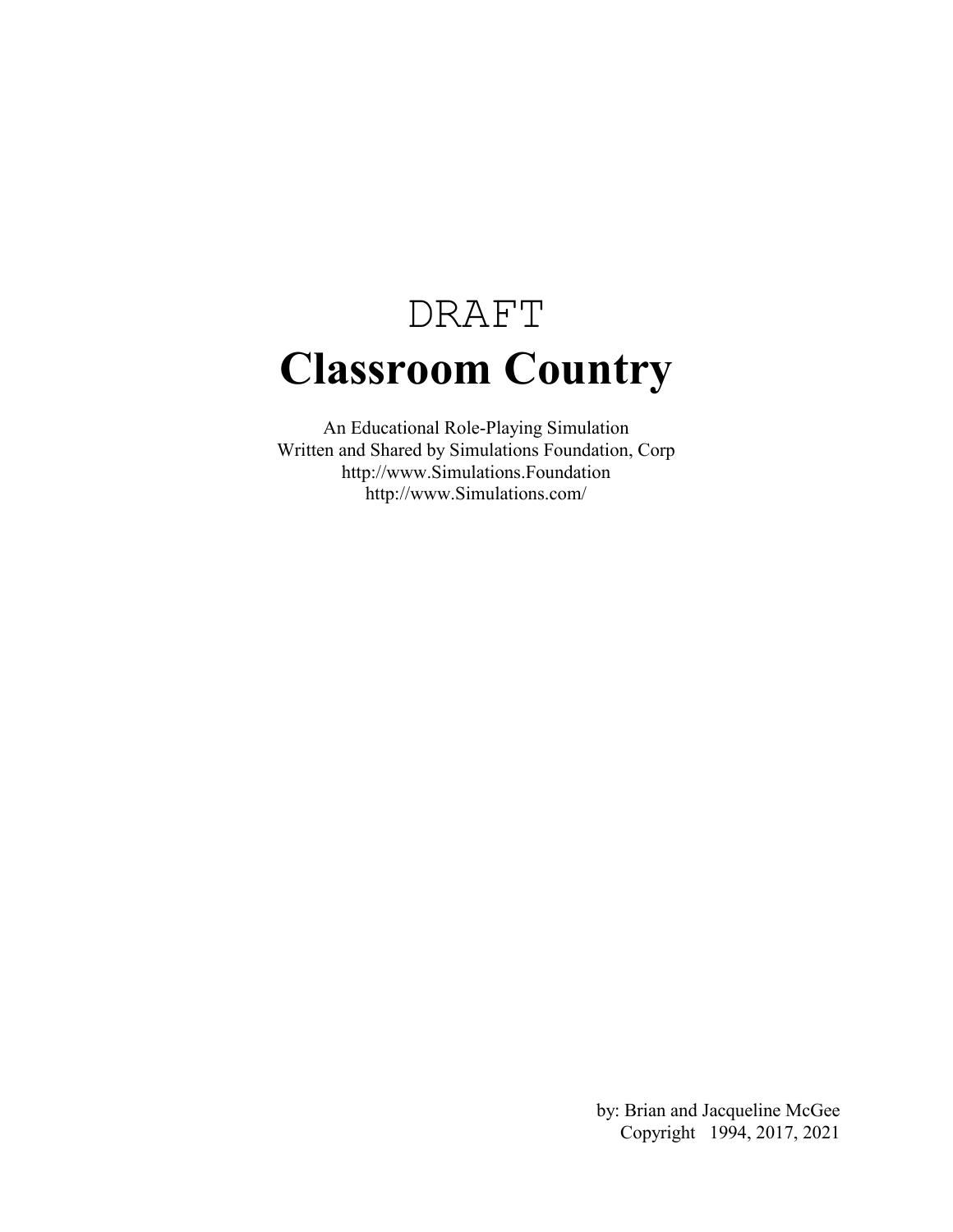Revised January 2017, 2021 Edited by Janet Murray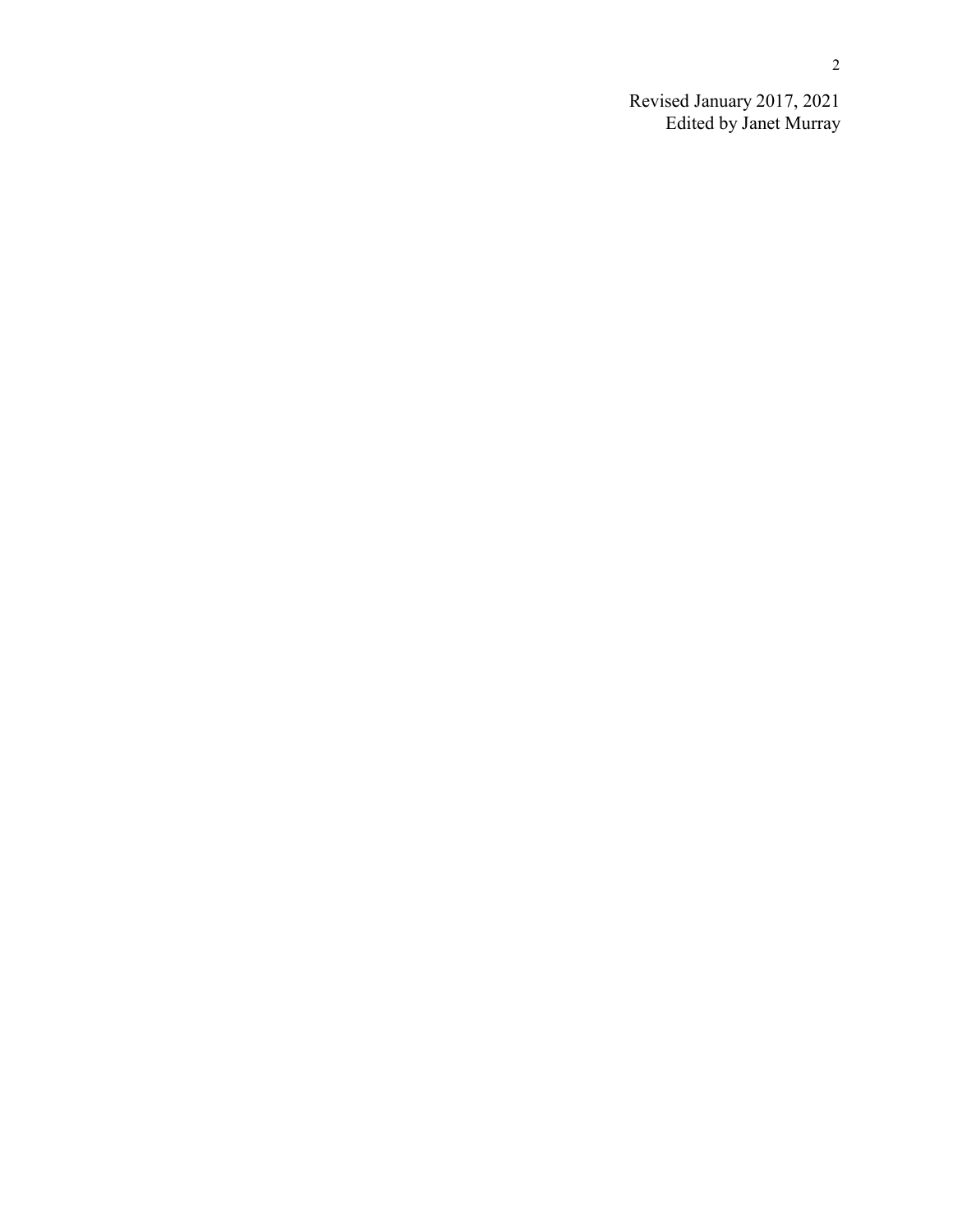# Table of Contents

|                                                                                 | Page      |
|---------------------------------------------------------------------------------|-----------|
| Outline                                                                         | 2         |
| Chapter 1 - Introduction                                                        | $3 - 5$   |
| Chapter 2 - Curriculum Rationale for Establishing a<br><b>Classroom Country</b> | $6 - 12$  |
| Chapter 3 - Steps in setting up a classroom country                             | $12 - 36$ |
| Appendix - Teacher Work Sheets and Aids for<br>Setting up a Country             |           |
| a: Declaration of Independence                                                  | 37        |
| b. Government Research Outline                                                  | 38        |
| c. Writing the Constitution                                                     | 39-42     |
| d. Ratification Ballot                                                          | 43        |
| e. Intent to Run for Political Office                                           | 44        |
| f. Sample Ballot                                                                | 45        |
| g. Legislative Proposal                                                         | 46        |
| h. Legislative Record                                                           | 47        |
| <i>i</i> -n. Money templates                                                    | 48-53     |
| o. Payroll Account Ledger                                                       | 54        |
| p. Accounts Receivable                                                          | 55        |
| q. Federal Reserve Ledger                                                       | 56        |
| r. Judicial Proceedings                                                         | 57-59     |
| s. Request for Court Hearing                                                    | 60        |
| t. Judicial Terms                                                               | 61-62     |
| u. Schedule of Fees                                                             | 63        |
| v. Summons                                                                      | 64        |
| w. Garnishee of Wages                                                           | 65        |
| x. EUN Action Pledge                                                            | 66        |
| y. Tax Form                                                                     | 67        |
| Bibliography                                                                    | 68        |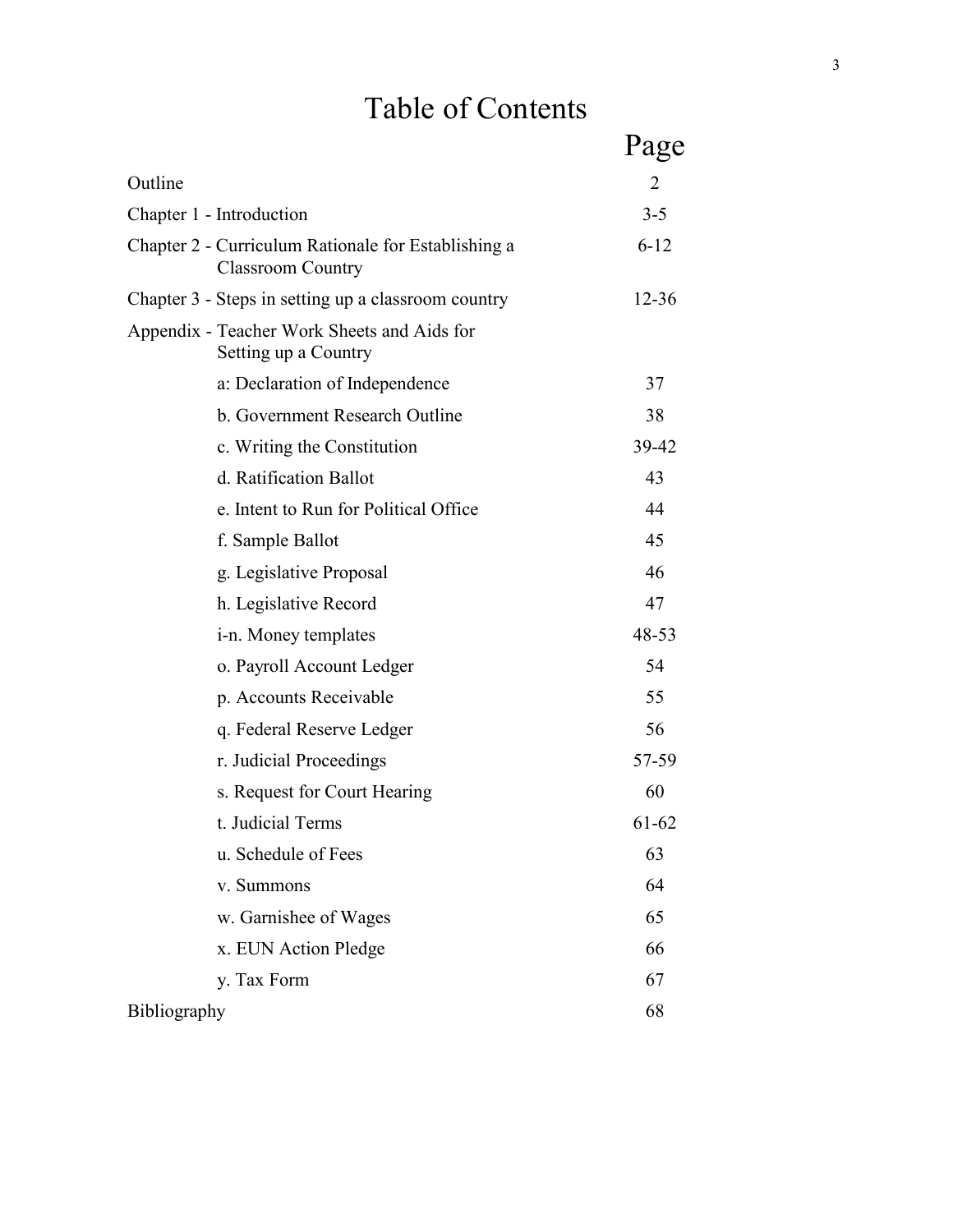# Outline:

Overview of a classroom country

Chapter 1: Introduction - Students in the setting

- 1. Elementary
- 2. Secondary
- Chapter 2: Curriculum Rationale for Establishing a Classroom Country
	- Relevancy to Curriculum

Motivational for Students?

Potential Problems

Use of Internet to Extend the Project

#### Chapter 3: Steps in setting up a classroom country

Step 1: Declaration of Independence

Step 2: Choosing a Government

Step 3: Constitutional Convention

Step 4: Ratification of Constitution

Step 5: Choosing Governmental Leaders

- Step 6: Institution of Legislative Body
- Step 7: Designing and Printing Money

Step 8: Developing an Economy Based on Civil Service

Step 9: Expansion of Economy into Private Industry

Step 10: Development of an Active Legal System

Step 11: Developing Relations with Foreign Nations

Step 12: Electronic United Nations

Step 13: Introduction of Crisis Issues

- 1. Inflation
- 2. Taxes
- 3. Poverty
- 4. War
- 5. Crime

Appendix: Generic forms for organizing your country.

*Copyright 1994. Revised – January 20, 2017, All rights reserved. No part of this manuscript may be reproduced in any form or by any electronic or mechanical means including information storage and retrieval systems without written permission from the author.*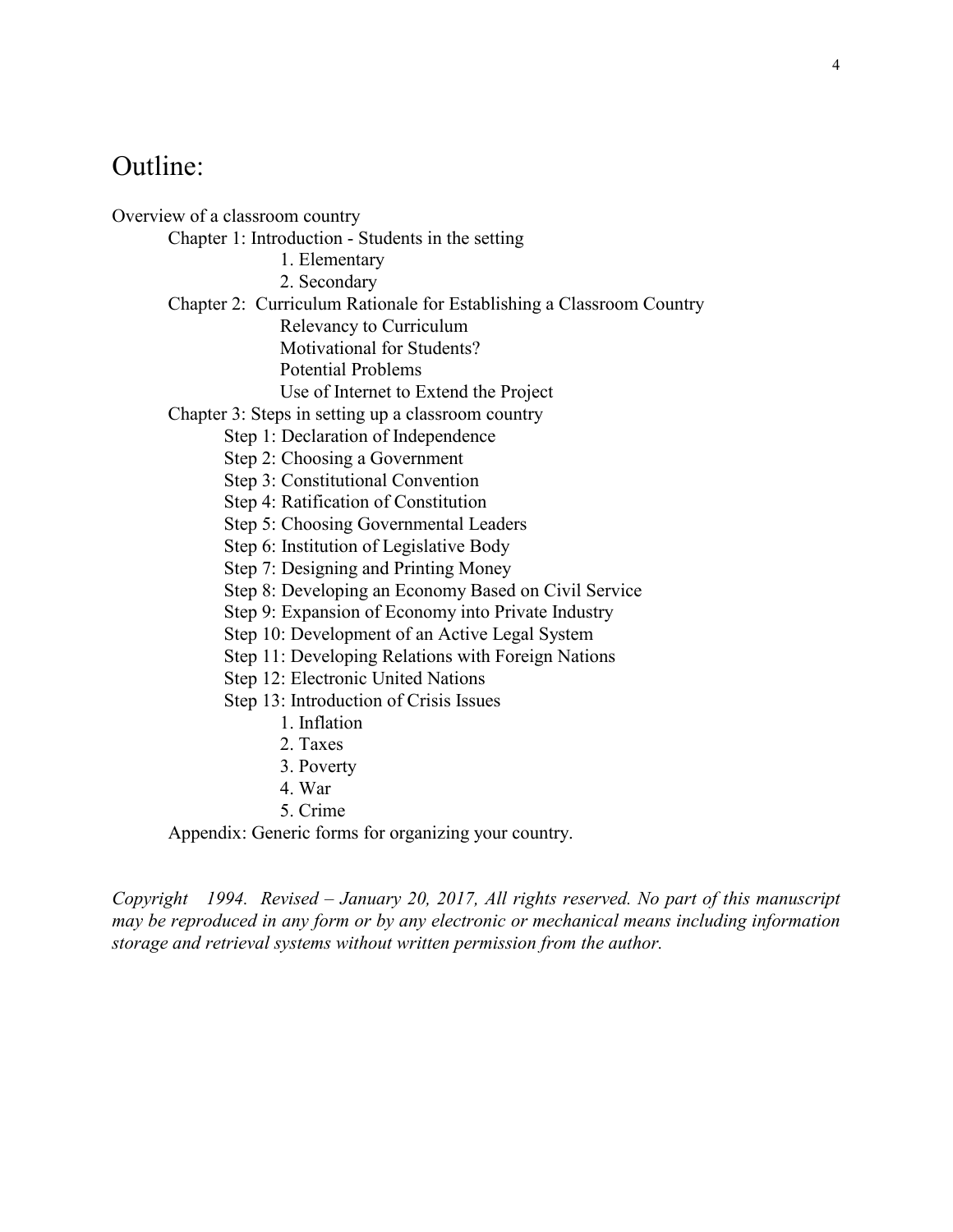### Chapter 1: Introduction

Kids have a lot to say about their education, and not all of it is positive. Have you ever heard comments like these? "I won't need that when I grow up?" "Teacher, why do we need to know that math?" "This is so boring."

If you have been in teaching for any time longer than a month, I'm sure you have heard these or similar statements. This is nothing new. Veteran teachers don't take it personally for teachers have been struggling to make subject matter meaningful and to motivate students since the first teacher taught her/his first student. Others have also observed this problem.

On the other hand, if one considers the type of education common a few hundred years ago, subject matter relevancy was not such a problem. Children learned to read and to perform some math operations, but most of the time was spent learning skills that were necessary, and affected their economic well-being. For example, if a child was a Plains Indian prior to the arrival of "civilization," it was easy to see that the ability to throw a spear, shoot an arrow, or tan a hide directly affected his or her standing in the community, and, not only physical comfort, but survival. Similarly, a farmer's child knew that plowing was an essential task for a family's survival. With the arrival of a modern society, however, relevancy between what is being taught and its eventual use in modern society is not always as easy to see. Furthermore, children often experience little choice in how they learn material they do not immediately perceive as essential. Alfie Kohn says that students too can experience burnout, caused by a sense of powerlessness.  $<sup>1</sup>$ </sup>

As part of our now current lack of focus on relevancy, our students often leave school without the skills necessary for survival in our modern age. Do not agree with this statement entirely. My take: For a variety of reasons, students in our schools today can leave without the skills needed for survival in the modern age. The classroom country is intended to address some of those issues, at the elementary and middle grades, by incorporating some real-world concepts and actions. It is not intended to be a substiution for high school or post-secondary education that addresses the acquisition of job-ready skills. In the K-8 curriculum, it isn't that we teach unnecessary skills and concepts. We don't, but our students can't see the relevancy and the result is a serious problem. One of the keys to true educational reform is the implementation of a curriculum that develops the skills that are necessary for productive survival in our world's 21st century. But, reform of curriculum is not what most of the educators who read this book want to talk about. Most educators want an idea they can implement in their classrooms tomorrow that will make a difference. They want a way to motivate students, and, at the same time, integrate math, social studies, writing, science, art and music in a meaningful way. They want a way to share meaningful learning experiences with other teachers and classes across the states and around the world. They are looking for ways to effectively use the Internet and capitalize on the students' interest in computers and computer technology. If you are one of these teachers and you have not yet had your classdeclare its independence, on paper, from your mother country and set up its own country, you may be missing a golden opportunity.

#### What would this country look like in an elementary school?

Picture the following. You are the teacher coming to class in the morning. On the outside of your room, a "STOP" sign is posted and a warning that declares you are officially leaving the United States and entering into the country of Wabrum. (Wabrum will be the name of our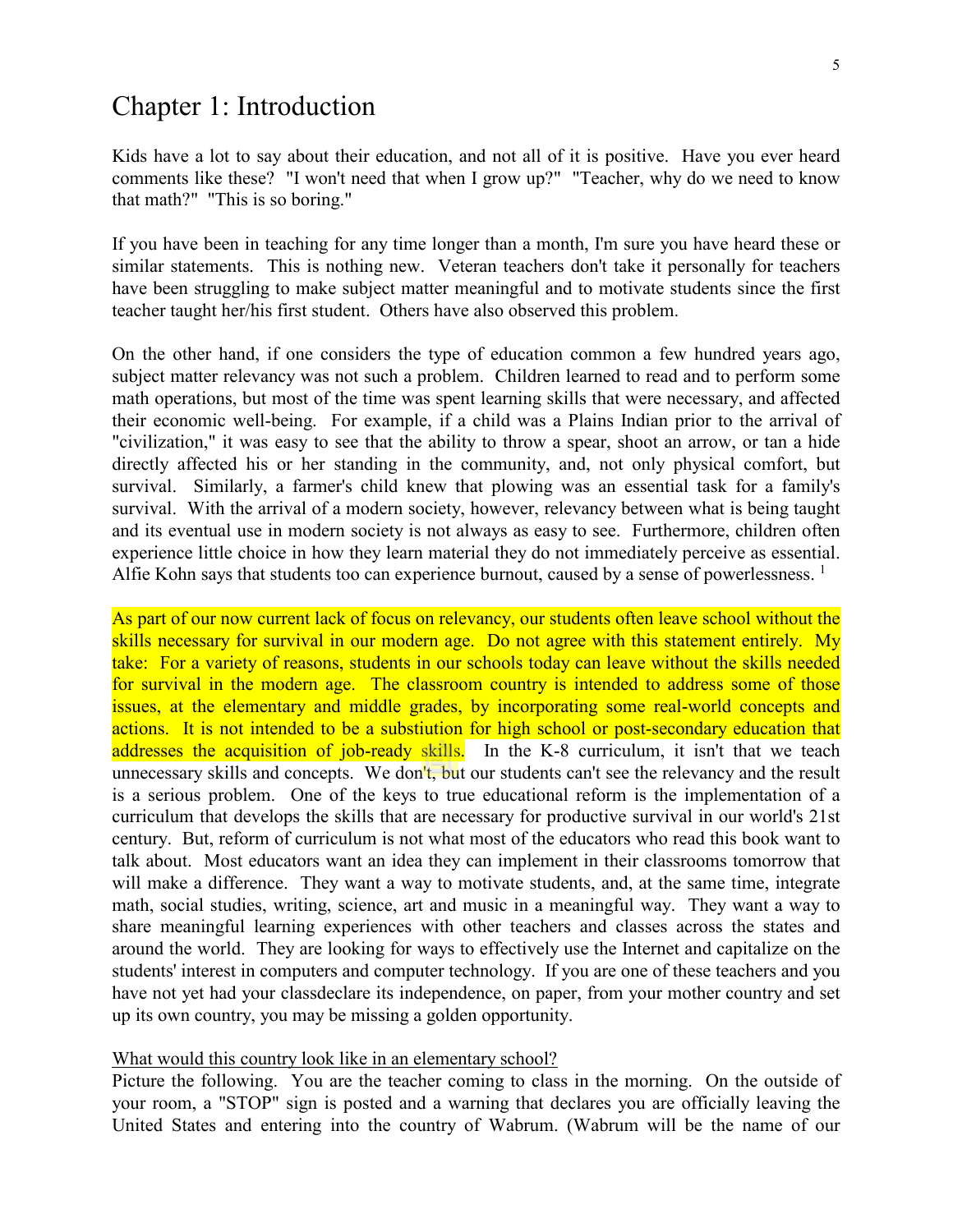fictitious country.) The national flag of Wabrum is posted over the door to your room. Once inside, you go to your desk and get out your materials for the day's lessons. Your normal preparation time passes in a flash and the bell rings. (Research shows that preparation time is one of the fastest periods of the day, only surpassed by lunch and break time.) The students are lined up at the door. Talking is evident and the kids are excited to begin another day of schooling in their country of Wabrum. The country's rulers, being shown the respect all national leaders receive, are the first to enter.

Your school opens each day with the Pledge of Allegiance to Walbrum. If your school also says the Pledge of Allegiance to the United States of America daily, I would recomend you do that first and then follow up with the secondary nation's pledge or simply the Promise of Support (upcoming). A student steps forward and begins the pledge as the rest of the class chimes in. When this is completed the students repeat the Promise of Support. The students begin, "I promise to support the country of Wabrum, its students, its search for knowledge, and its push for excellence." The wording of this Promise of Support has come from a students' committee and has been voted the class's "Promise of Support." They stress the need to support and further the goals of your classroom country. This promise is also a part of your classroom management plan to build morale and a spirit of community. In communicating to parents and students how and why the Pledge and Promise are part of the classroom country, it may be quite important, depending on where you are, to make it very clear that there is no intent to denigrate the United States; indeed, the purpose is to make the students more successful citizens later as a result of having grappled with issues of managing various problems and the inevitable conflict when different people have to leave in one locale.

The teacher turns the classroom over to the president who sits with the vice president in a place of honor in the front of the room. (The students have set this country up as a democratic republic patterned after our own country, but it could be set up using any system of government.) The president announces that he has just received a letter from U. S. Congressman Blankenship which echoes student concerns for pending legislation that would open offshore drilling in their state. He pledges his support for strong controls to assure the safety of the coastal areas, but he says that for economic reasons, he will support the bill allowing drilling. He says that the state's economy needs the revenue the drilling would bring into the state coffers. The President passes the letter to the Secretary of State to draft a reply. He also asks the Secretary of State to prepare a dispatch to the Electronic United Nations (E-UN) to inform the other E-UN delegates of the senator's reply. The President then turns the floor over to the Secretary of the Budget. The Secretary alerts students to the fact that all rents and utilities are due in by the close of the business/school day or late charges will be assessed. (The total time used was five minutes.)

Class control goes back to the teacher who begins the first lesson of the day. As the lesson progresses, this looks like any other classroom. Then you get a hint of something different. Some of the students' desks have title cards as well as regular name tags. Some say Congressman or Senator, one says Judge, one says Secretary of the Budget, one says accountant, one says newspaper editor. On the teacher's desk is a nicely decorated nameplate that proclaims him or her to be "General of the Army." About a third of the desks contain some job title listing.

The next thing an observer sees is the manner in which students move about the room. Services in this room are paid for. If a student needs to go to the bathroom, he first walks up to the accountant and pays one Wabrum dollar and walks out the door. A child who needs or who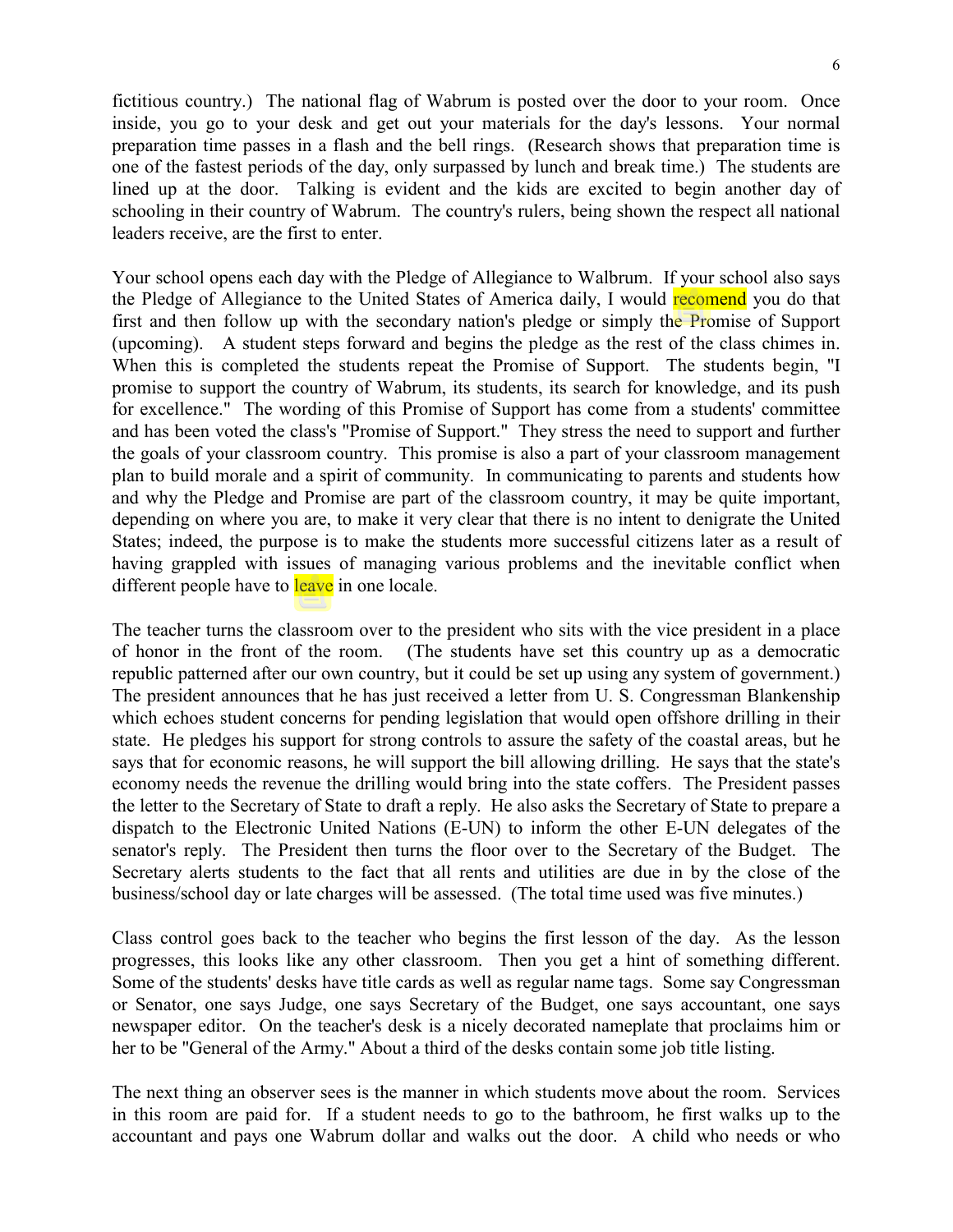wants a drink of water, or to sharpen his pencil, pays \$1.00 Wabrum and goes quietly about his business.

Your eyes catch two students passing a note in the back of the room. This is against the agreed upon country rules and so the teacher fines the students \$5.00 each. One child professes his innocence and is given the option of taking his concern before the judge during lunch time. The class flows smoothly on with few interruptions as all of these actions, such as paying for services, paying fines for infractions of the law, etc., have become just an accepted part of the classroom's routines.

#### What would this look like in a secondary school?

You prepare for you class the way you always do. In your room, the title cards are kept in a tray on the book case. As a government teacher, you are running three different countries within your classroom, one for each of your three government classes. Flags and symbols for each of the different countries are displayed in separate sections of the room. Your first country arrives during your second period class. Students get the title cards from the tray they are kept in as they enter the room. When the bell rings, you turn the class over to the president and ask him if he has anything to report. He says that he just received a survey over the Internet that asks affiliated E-UN countries to survey whether or not the U.S. and U.N. should get involved in the recent problems in Africa. He asks the class if it would like to study the problem and conduct the survey. The class agrees that it would like to consider the problem, and so the President turns the issue over to the Secretary of State and asks that he prepare a short report, 5 minutes or less, on the issues. The report will be given tomorrow. The class will also review the survey received from the E-UN and make a final decision as to possible participation in the call for humanitarian aid that has been going on in the real world.

The class is then turned over to the teacher who picks up where students left off from yesterday. The use of a monetary system to manage behavior of the students is evident when the teacher fines two students who do not have their assignments completed.

At the secondary level, the **classroom country** can be as involved as the teacher wants it to be. The only constraints are time and the curriculum.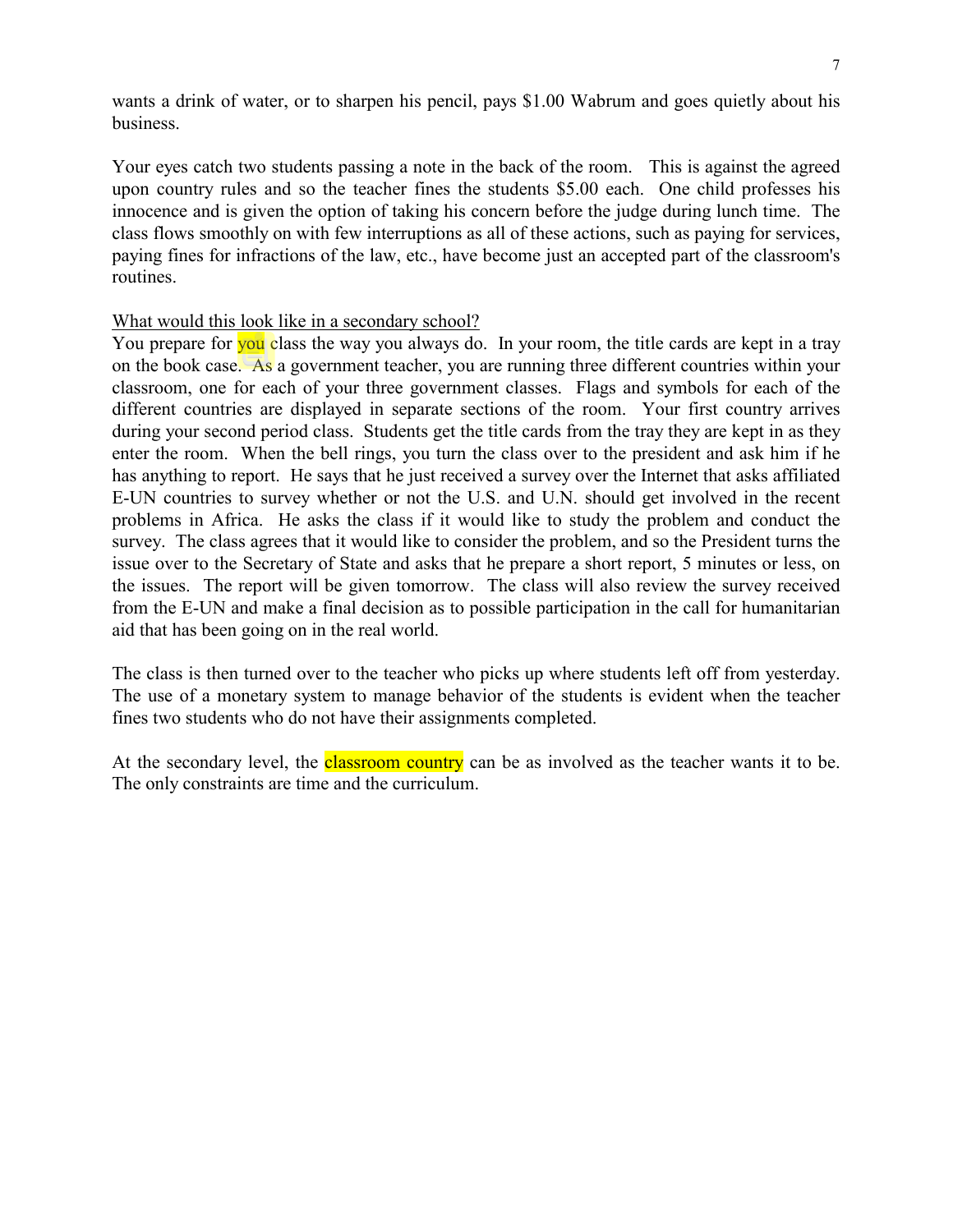## Chapter 2: Curriculum Rationale for Establishing a Classroom Country

#### Is it Relevant?

In recent years, the public has been continually calling for educational reform. As an education professional, adding something such as a classroom country to your already bursting curriculum requires careful consideration and a review of the rationale for such inclusion. The following section will look at some leading curriculum spokespersons and provide a rationale for including a classroom country in your curriculum.

My version: Should s/he wish to do so, a teacher may use the classroom country as merely a shell within which to continue teaching the existing curriculum. From this viewpoint, there is no replacement of existing curriculum at all. If, however, it is desirable from the teacher's viewpoint, the classroom country can be integrated into all the major curricular areas: math, language arts, social studies, and to some degree science. To start with, most of the time a teacher creates a classroom country they will only be using it as a shell within which they will continue to teach their existing curriculum. This project does not replace your school's curriculum; it merely provides a means to reforming your style of presentation and your classroom management scheme. On the other hand, it can be classified as true educational reform in that it integrates many parts of the curriculum and gives students an opportunity to use their writing, math, speaking and social skills in something very close to real-life situations. It brings additional relevancy to our teaching.

We as educators must make *(learning more relevant to students)* our material more relevant to our learners. According to Orlosky and Smith in their book entitled *Curriculum Foundations, Principles, and Theory*, Wittrock and Ausubel distinguish between meaningful learning and rote learning. "They argue that, to the extent that instruction concerns simple rote learning and meaningless data, the curriculum is essentially irrelevant to the learner and little is learned."[1](#page-72-0) Memorization of irrelevant facts is **counter productive**. "Most (students) cannot remember what they memorized for their last exams, much less what they memorized a year or more ago. More than 75 percent of various kinds of facts learned in a subject is forgotten over a twelve-month period of time.[2](#page-72-1) For a single lecture, as contrasted with a whole course, retention over one hour is also unimpressive--as low as 60 percent.<sup>3</sup> For content, what is perceived by the learner as trivial matter--useless, arbitrary or disconnected--affects the ability to recall data, with declines in retention occurring within minutes.<sup>4</sup> Through developing a mini-country, I contend that the material becomes more meaningful and adds relevancy to our curriculum. If that is the case, then the data suggests that if teachers make the material more relevant they could expect increased retention of material. To show relevancy of the material associated with establishing a classroom country we will look at two separate areas: political, and economic. Later on, I will discuss social relevancy of the program in the section titled: Is it Motivational? Given the fact that our students are 21st century learners, we know that they can retrieve needed factual data as quickly as they enter a search on a smart phone or tablet.

As for political relevancy I would first like to pose a few questions. Do we believe in a representative democracy that says power flows from the people to our elected representatives? Do we believe that these representatives should act on our behalf and in our best interests? Many of our country's founding fathers, including Thomas Jefferson, felt strongly that the public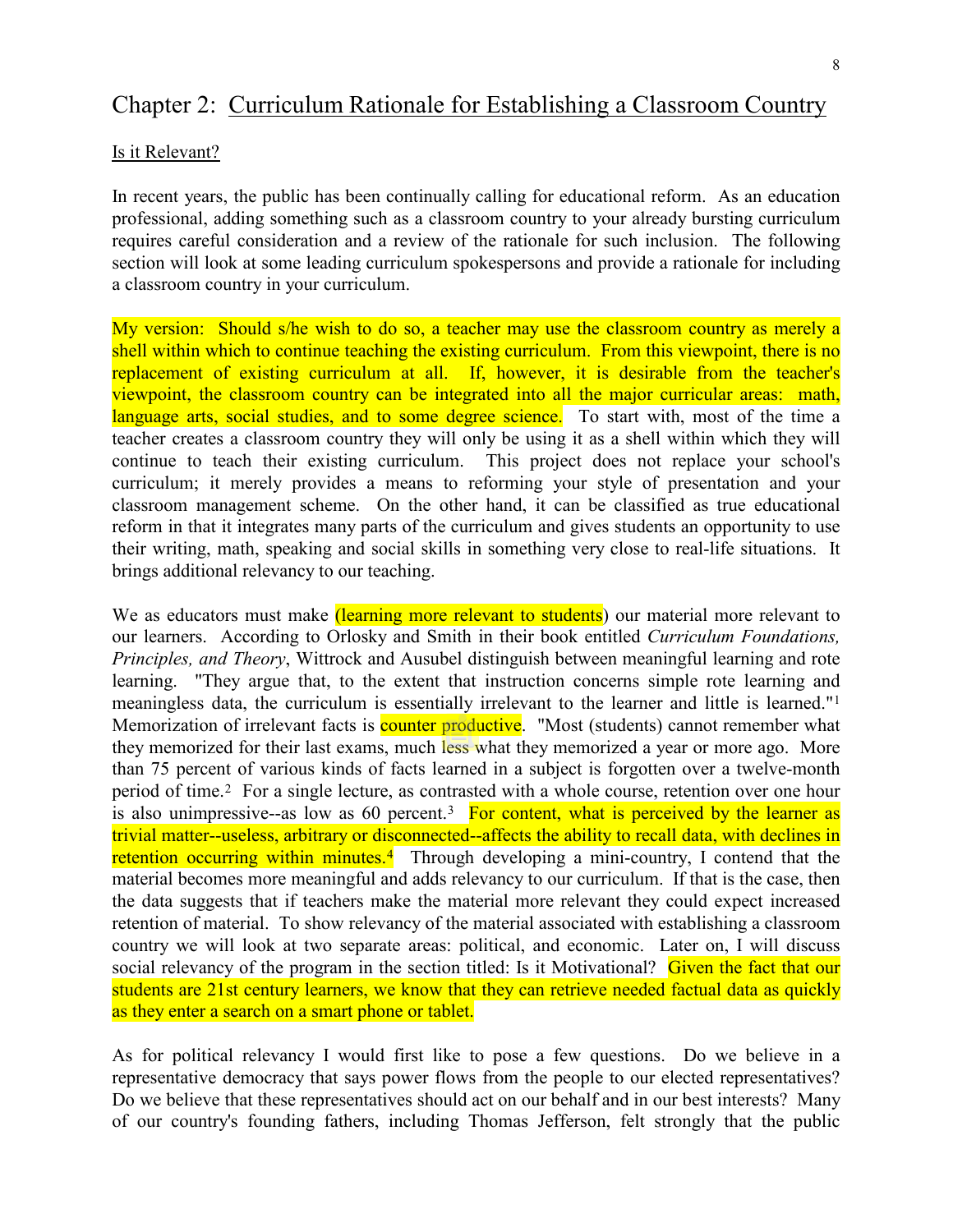schools were the key to making the United States' democratic experiment work. One of our early educational theorists, John Dewey (1859-1952), strongly believed that education and democracy were linked, and that our democratic society would only flourish if school became an instrument of democracy.

If one were to look at the rampant apathy in our country one can quickly see that democracy is no longer flourishing. Elections' analysts continually state that the public is frustrated with politicians and often vote against the incumbent rather than for their opponents. Even worse are the huge numbers of people who have given up totally on participatory government and never bother to vote. They seemingly feel powerless to influence their destinies. Going as far back as 1960, we never have 50% participation at all, unless a presidential race is occurring. In 2014, only 36% of the electorate voting in the off-year elections. Even for presidential elections, a review of the data shows that the last time 60% of voters participated was in 1968. <http://www.infoplease.com/ipa/A0781453.html>

Our founding fathers, and many patriotic American since then, have fought and died for their belief in a democratic, representative form of government. If we still believe in these values, we need to teach them in our schools. We need to develop an educated, informed citizenry that exercises their rights to shape their nation's future.

But is the school the correct place to teach these values? B. Othanel Smith wrote, "The curriculum is always (or should be), in every society, a reflection of what the people think, believe, and do..."<sup>[5](#page-72-4)</sup> What do we think? What do we believe? We live in a democratic republic and we need to empower students with the knowledge of how to live in this republic. Citizens are not powerless, but many act as if they are, because how to be involved is not easily perceived. Adults in our society feel are, in general, powerless. Powerless because they do not know how to organize to get things done. As a partial result, you have certain pressure groups that learn the skills of organization and hold undue power which they use to push their personal agendas. This is the democratic way. What I see wrong in America is that so many people have not discovered this power. People need to become part of the process or they will forever be a pawn complaining about being pushed around by the system. This later group of people never internalized "Government 101." They view participatory government as a platitude rather than a reality. "Empowering people means that we educators have a responsibility to assure that individuals, our students, gain those competencies to act so that they indeed can take control of their lives. If this is to be the age of the empowered individual, then schools must furnish opportunities so that students can be fully unique and in control of themselves and their destinies."[6](#page-72-5)

Developing your own classroom country does more than provide political relevancy, it provides economic/business relevancy. Schools have an obligation to nurture educated, productive citizens that are producers in the market places, not merely drains on our economy. We have a dollar-based economy and students need to practice fiscal responsibility someplace before they get real jobs and have real plastic credit cards. Properly implemented, a classroom country will show students the values inherent in a strong work ethic. They will learn to budget their income, balance their needs and wants, pay their bills, and, if interested, use their ideas to promote entrepreneurial activities. Further, with the inclusion of the Electronic - United Nations (E-UN), students will join a global economy, understand the need for a nation to pay for global commitments, learn how to use E-mail in a relevant manner and use the Internet for meaningful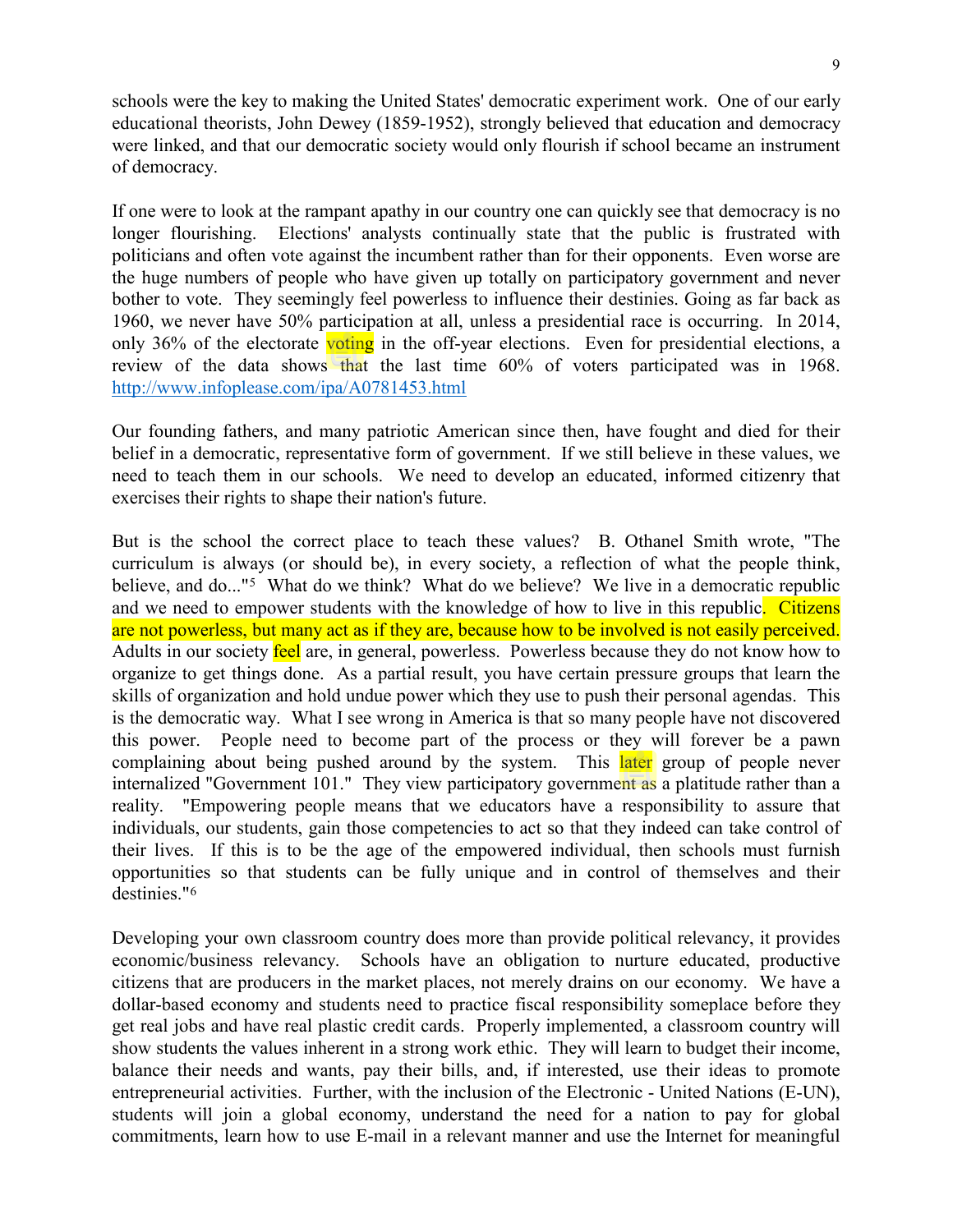research. *(Note: The EUN is an on-line simulation supported at* <http://www.simulations.com/>. *It allows classroom countries to interact with other classrooms around the globe on meaningful issues.)*

The rewards provided to students just from the productive use of computers and electronic networking cannot be overstated. Toffler in his book, *Power Shifts*, talks a great deal about the growth of electronic networks in the market place. He notes then that companies are becoming more dependent on them for billing, ordering, tracking data, trading, and communicating. By now, they are a given, ubiquitous, and fully integrated in people's work lives and social lives. We have an obligation to society to prepare our students meaningfully in regard to computer networking. Toffler goes on to say that we are not yet in the end-game concerning networking. He says we are currently into the "second stage" of networks and that researchers are working on "third stage" networks. These new networks will give even more intelligence to our information sphere. The networks will be given more and more artificial intelligence and we need to prepare our students for working and living in this new world. When talking about this impact on schools and curriculum, Ornstein and Hunkins say, "Learning styles should be influenced as networks interact with the students using them, as networks carry on conversations and act as critics of the information being sent. Such networks will have students of the future thinking more multidimensional and creatively utilizing visual, computer, and communication tools to enhance the way they process and utilize information."<sup>[7](#page-72-6)</sup> (These quotes are pretty old, I think. If something more up to date can be located with the same point, that would be preferable.)

Further, full integration of computers, computer networking, and information management will have a profound effect on our curriculums. As Daniel Barron and Timothy J. Bergen put it, presenting the computer to students will really give them power and control over the curriculum. If they control the machine, they can control the information; if they control the information, they may in effect gain increased influence in the classroom. This shift in classroom power from teacher to student, could be a real system break in how school is "played": Learning could come to dominate teaching.<sup>8</sup> Allan C. Ornstein & Francis Hunkins added, "The computer is much more than a tool. Indeed, it can be a 'partner' the students can use not only for 'joint' inquiry but even for suggesting and creating new curricular areas into which they can delve. The computer has the potential of personalizing the curriculum of the future."<sup>[9](#page-72-8)</sup> Productive use of the E-UN will provide your students with these opportunities and more.

But some people are resistant to changing the curriculum. They want to see things stay exactly as they have been in the past. To begin true reform, our curriculums need to put our students into the race, into the driver's seat. We need to make our students thirsty for knowledge. To students, the curriculum cannot be a meaningless mass of material that experts say is important to know; the curriculum needs to be a dynamic living thing that students, being thrust into, find out that they need to absorb for their future success in our society. A leader in the Constructivist model of curriculum theory, Barbara Spector says, "Schools are society's vehicle to support and maintain productive change in today's world of constant Change... As decision makers, we must explore the impact of change on ourselves as professional educators and private citizens. Learning ways to work in changing organizations, to contribute to the changes, and to shape the direction in which the schools move empowers teachers to create a climate which allows maximum teaching effectiveness, growth, and satisfaction."[10](#page-72-9) Orlosky and Smith wrote, "if schools are to maintain their health and vitality, the curriculum cannot remain fixed in a world of change."[11](#page-72-10) John Dewey would say that if a country's citizens have not internalized the need for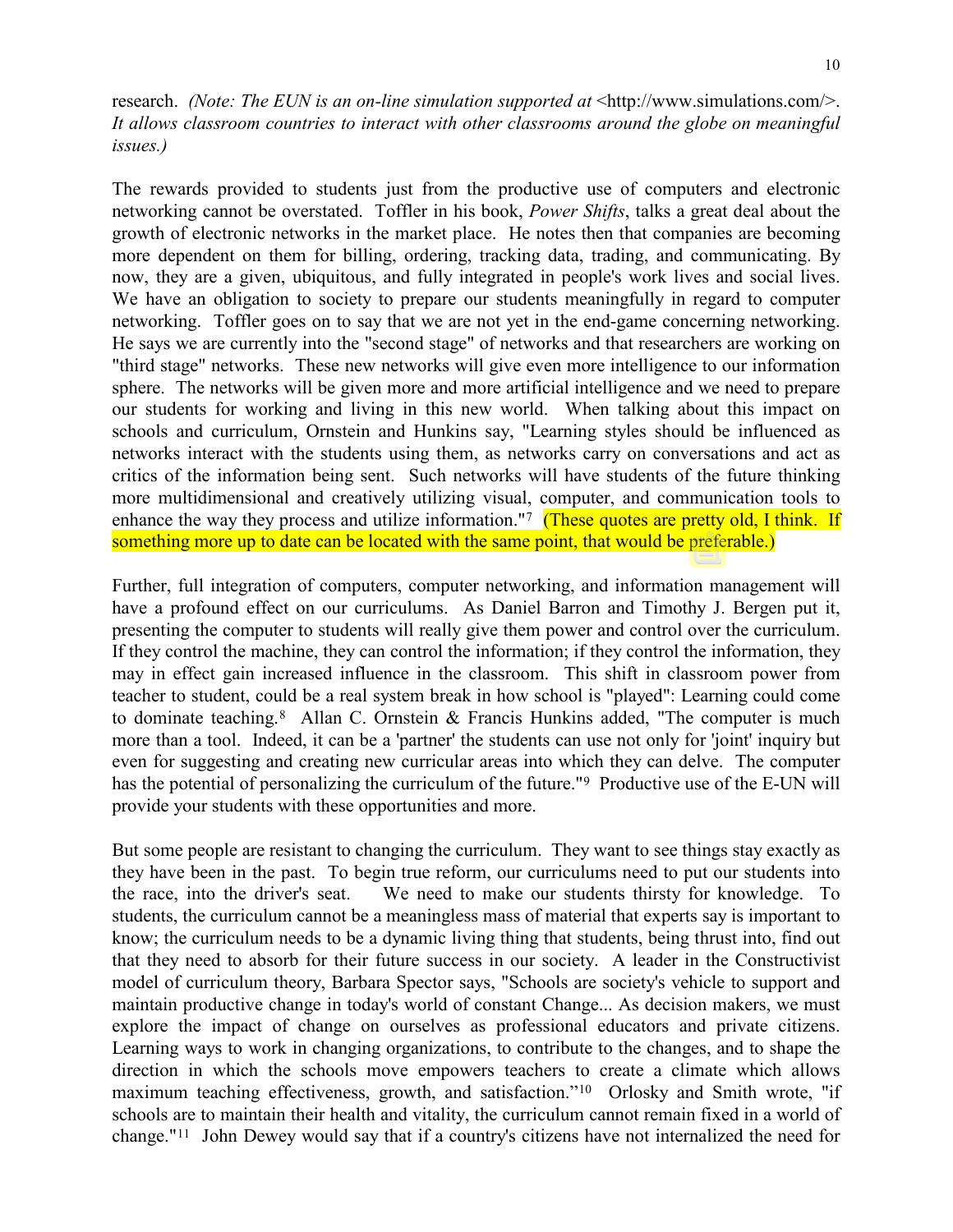participation in a democratic society then schools need to help teach students these concepts. When speaking about school curriculum Dewey said, "The scheme of a curriculum must take into account...the intention of improving the life we live in common so that the future shall be better than the past."<sup>12</sup> If we believe there is still a place for representative democracy and a free market economy, then we need to teach students how to participate in it. We need to prepare students to take their place in a productive dynamic economy and social system. Ornstein and Hunkins said, "One thing is certain: 'Knowledge is power.' Those individuals who develop new thoughtways to create understanding will indeed have meaningful roles in the future."[13](#page-72-12) As educators, we have an obligation to provide our students with these opportunities.

Looking at the specifics of the classroom country, teachers can easily use its framework and structure to address many of the National Curriculum Standards for Social Studies. [\(http://www.socialstudies.org/standards/strands\)](http://www.socialstudies.org/standards/strands) Themes addressed include quite specifically Theme Five, Individuals, Groups, and Institutions, Theme Six, Power, Authority, and Governance, Theme Seven, Production, Distribution, and Consumption, and Theme Eight, Science, Technology, and Society.

#### Is it motivational?

We have talked a good deal about relevancy, but motivation is just as important. We can have the greatest curriculum in the world but that does not mean the students will learn. There has long been the old saying, "You can lead a horse to water, but you can not make him drink." A teacher when responding to this old cliché answered, "You may not be able to force it to drink, but if you put the horse in the race, the horse will get thirsty." The classroom country will help you as a teacher, put your students into the race. The race is life and whether anyone likes it or not, we are all in it until we die. We need to teach students how to make the most out of this life.

After reading these ideas, you might say, "But this imaginary country is just a game, the kids will soon get tired of it. They will see through the attempts at motivation and stop wanting to playthe-game." To this I ask you, "What is life?" It is getting paid for doing your job. It is spending your money on things and services that you feel will make your life just a little bit better. It is being in control of your environment. It is having prestige or power among your peers.

Do you get tired of collecting and spending money? Do you get tired of getting respect from peers and bosses? Do you get tired of people listening to your suggestions and changing their actions or modifying your environment based on these suggestions? Most likely not, as these are some of the more positive, enjoyable parts of our daily lives. They give us a sense of identity and provide us with a measure of self-worth.

Let's take the time to look at this issue in a bit more depth. It is easy to see how salaries and spending affect our lives. Many teachers throughout the years have used token-based monetary systems to increase motivation. Building a classroom country goes one big step further. Students who gain more direct control over their environment begin to increase their ability to handle issues of power and prestige. This simulation offers children a measure of control, success and empowerment. When one values these concepts, it is clear that everyone wants to have a measure of control and dignity within his/her individual world. As teachers, we are not into teaching for the big-bucks. We like the feelings we get from helping students, making a difference in people's lives, and being respected for our opinions. If you cannot immediately see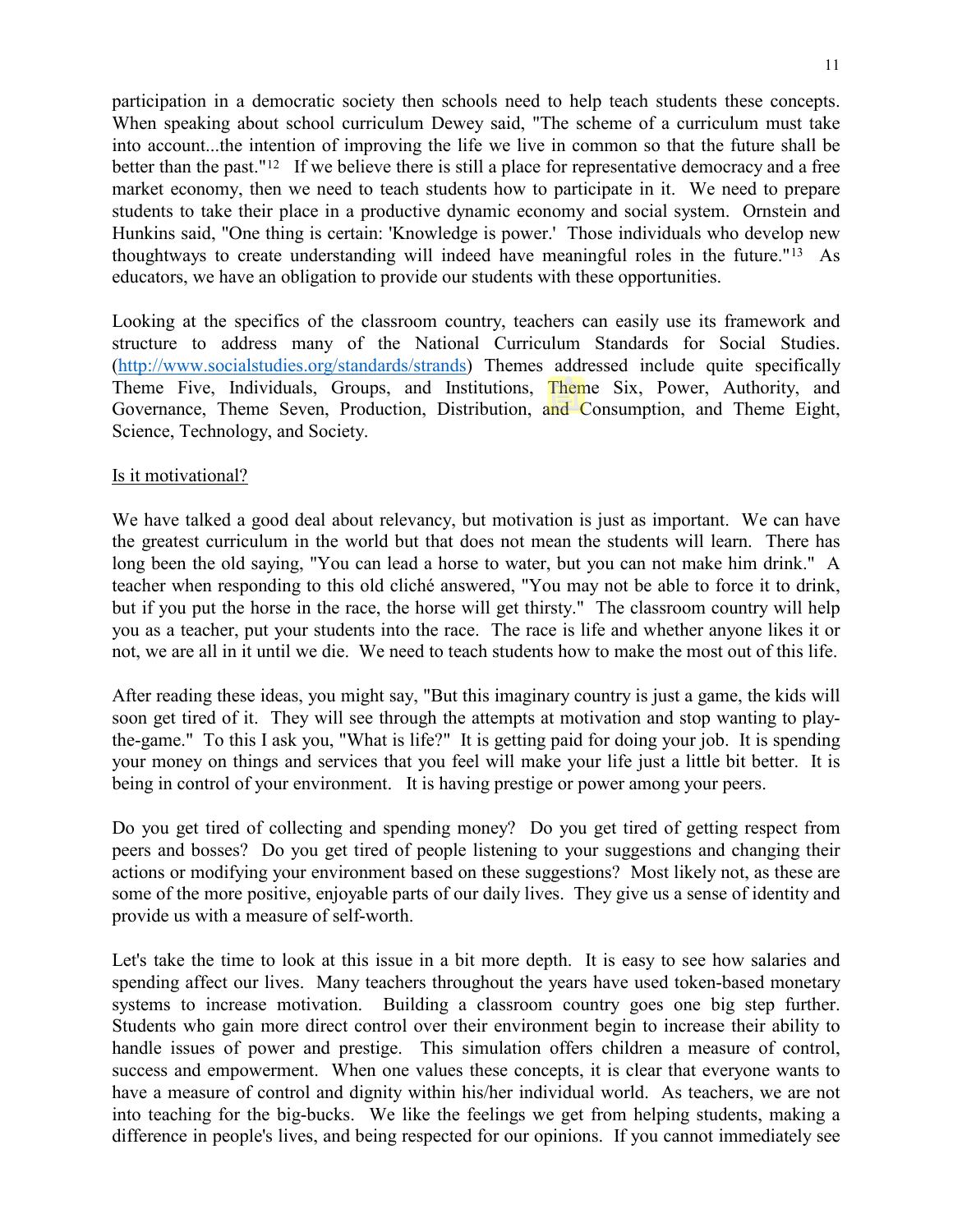this, I ask you what a faculty thinks of a new principal that does not respect teachers' opinions, and does not treat the faculty as professionals. If you are in a school where administrators act this way, the administrator and school are going to be in for some tough times, for teachers will not buy into the system. They will do their job and collect their pay, but they will not give their all to a system like this. Likewise, kids work harder when they buy into their learning environment.

I have taught in five different countries during my years of teaching. One was the tiny island nation of Bahrain, in the Persian Gulf. One thing that I learned living in Bahrain is the size of your world is not as important as how you are viewed by others within that world. Put another way, if you are a fish, the size of the pond is not as important as is your size within that pond. While the governor of the state of California has a lot more power and prestige, when the mayor of a small town walks down the street and is greeted with waves and handshakes by everyone one s/he meets, his/her feelings of self-worth and being in control of the environment are just as rewarding, and because of having fewer headaches and possibly higher quality of life as a result, the environment may even be more rewarding.

A child's world is small. It is his home, his friends around his home, his school and his classmates. If they feel more in control within these areas, and feel more powerful or have more prestige within these areas, feelings of self-worth and the conscious decision to buy into the system soon becomes evident. While kids may never become president of a real country or CEO of a big business, being president in one's own small pond becomes very real as the classroom pond is a huge portion of a student's universe. While this may seem to be a lot of trouble to go to improve a child's self-concept, educational experts agree that power is an extremely important motivator. (Glasser)

Let's look at how a child interacts with his/her immediate universe. A child lives in a family. The family is a mini society. There is a form of rule, a judicial system, and an economic system; but rarely is the child ever in charge of that system. When the child is out on the streets, he is part of a larger system/society. It has rules that are enforced by policemen, and a means of reviewing the law through a legal system. It has a means for exchanging goods and services called a monetary system, or an economy. It requires you to pay for things you want and assures that you will get paid for things you sell. It rewards people in this system with increased status and money based on being a good singer, actor, teacher or doctor. If one goes to the international levels, one can see that there are all of these same factors, it is just that the rules become international law; the police become armies; and the monetary systems become international business, banking communities, trade agreements, and governmental structures.

Where does the child fit in all of this? When do they learn these lessons? How do they learn these lessons? Are they actually taught these lessons, or are they something we hope they get through living? Where do students learn the feeling of succeeding and being a success within this framework? Finally, when and how do children learn to handle leadership and power? I suggest that one way you can expose your students to all these elements is through developing your own mini-country. For now, let me begin by answering just a few very basic questions.

For over thirty years, I have taught upper elementary and middle school students as well as college level courses. *(Note: I have never used the Class Room Country with college students.)* Depending on the students and the subject matter, I have used many different teaching techniques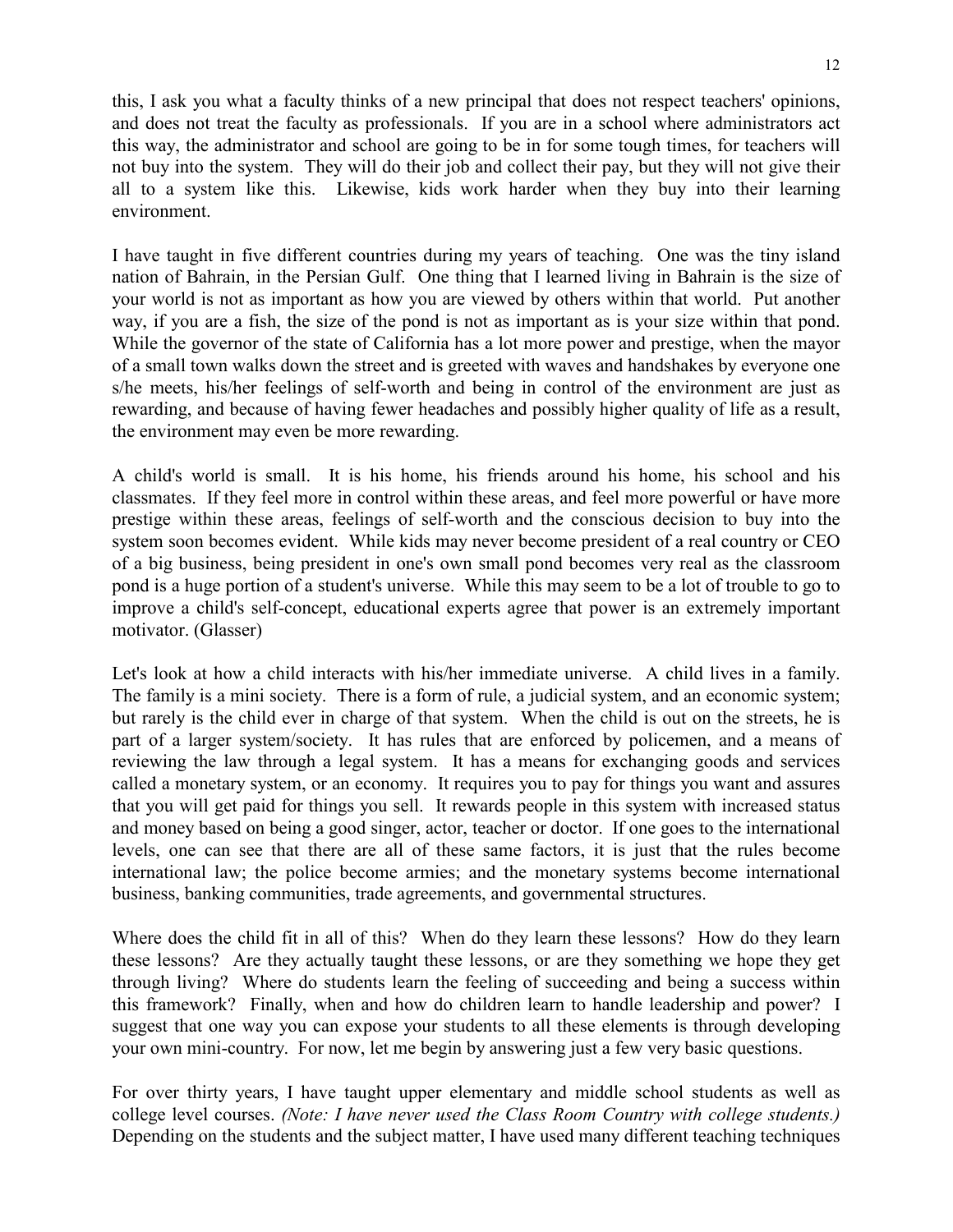and styles in my classes. Time after time when students come back to talk to their "old" teacher, the one thing they remember out of all the "pearls of wisdom" put forth in my classroom is our classroom country. It is a strong motivational device and it teaches kids skills they will use their whole lives. It augments your subject matter making it more meaningful, and it sometimes sparks an interest in business, government or law that carries forward into their adult lives.

How much time does it take to run this country? The way I have done it, most administrative functions are performed by students working on their own before school, and during recess or lunch. Setting up the country itself is a learning process. After the program is up and running, it probably takes less than an hour out of an elementary school week and possibly no more than 20- 30 minutes from a secondary school week for administrative details such as paying bills, or making announcements; furthermore, these activities are learning processes not merely administrative functions. In fact, the way the country is set up, administrative details are reduced into routines which are built into the class structure, and the routines cut down on interruptions and speed up normal class administration. Implemented well, the simulation could mean an actual decrease in lost instructional time.

#### Can unexpected problems crop up?

Yes, problems can crop up, but they are not as much problems as they are learning opportunities. Admittedly, some problems are not a lot of fun to deal with. For example, one problem in the real world that will enter into your mini-world is crime. Remember, you are creating a microcosm of the real world. Some students will attempt to take the easy way out and steal other people's money or possibly do some counterfeiting. While no one wants these negatives brought into the classroom, isn't it better that children learn lessons such as these within a small "play" environment rather than in the real world where people die and/or go to jail? In the classroom, problems are at a manageable level. As the teacher, you still have a lot more sophistication and maturity than do your students. If you, as a teacher, help kids learn how to handle these problems now, maybe we can reduce the need for the real police to handle them in the future. One thing I should probably point out is that I have attempted to make this country a positive experience for everyone. No one wants big brother always looking over his/her shoulder. For this reason, I have learned to do without a police force or an army made up of kids. I keep for myself these enforcer roles. Children are sometimes inclined to be too bossy, and I don't want to give them the opportunity to engage in approved tyranny. Also, as teacher, you are still responsible and must retain final authority. (And after all, I'm the teacher! That's why they pay me the big bucks!)

#### What about an Internet Support?

A home for the Classroom Country and eventually an Electronic United Nations has been set up on the Internet at <http://www.simulations.com/classroomcountry/>. At that site, teachers will find support and have the opportunity for their classroom countries to choose from a variety of topics that are socially or politically timely. It is planned that we will eventually offer the various classroom countries a chance to explore the idea and share their findings with the other countries from around the world. As time goes on a variety of options will be added. There will be areas where student ambassadors can chat with ambassadors from other classroom countries. There will be opportunities for video teleconferencing. It is also planned that there will be listserv or discussion areas set up specifically for teachers to talk with other teachers running classroom countries. Through this chat area you will be able to get help and share your experiences with others. We plan to provide you and your students access to information that we hope they will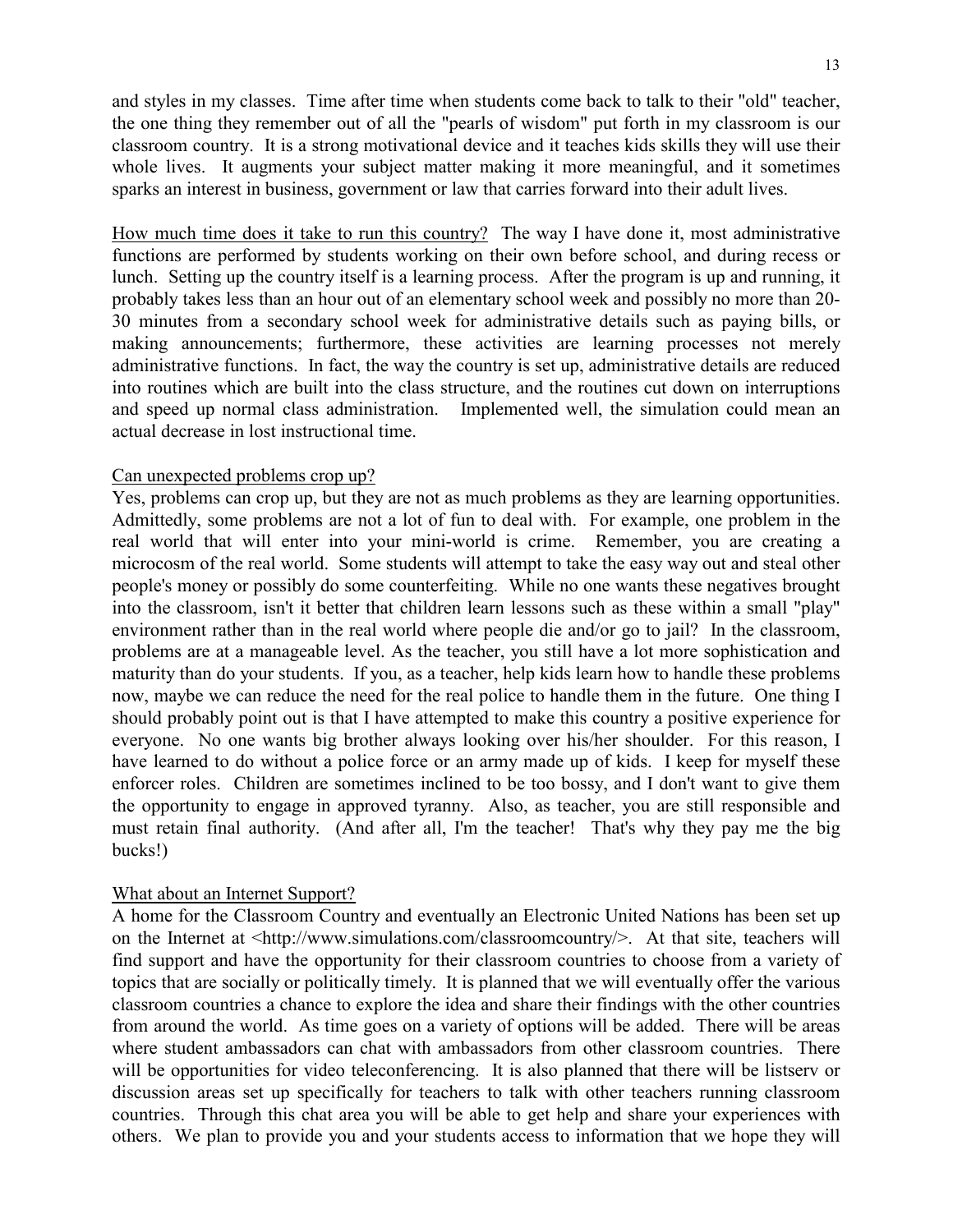find important and fun. As part of this issues forum, we plan to put out periodic surveys. You will have the option of putting out the survey at your school and then sharing the results with the rest of the E-UN. We plan to tabulate the results and, pass these results on to the real political leaders of the world. We plan to also take a more in-depth look at some of these issues, and your country will be able to vote to take action on these issues just like at the real UN.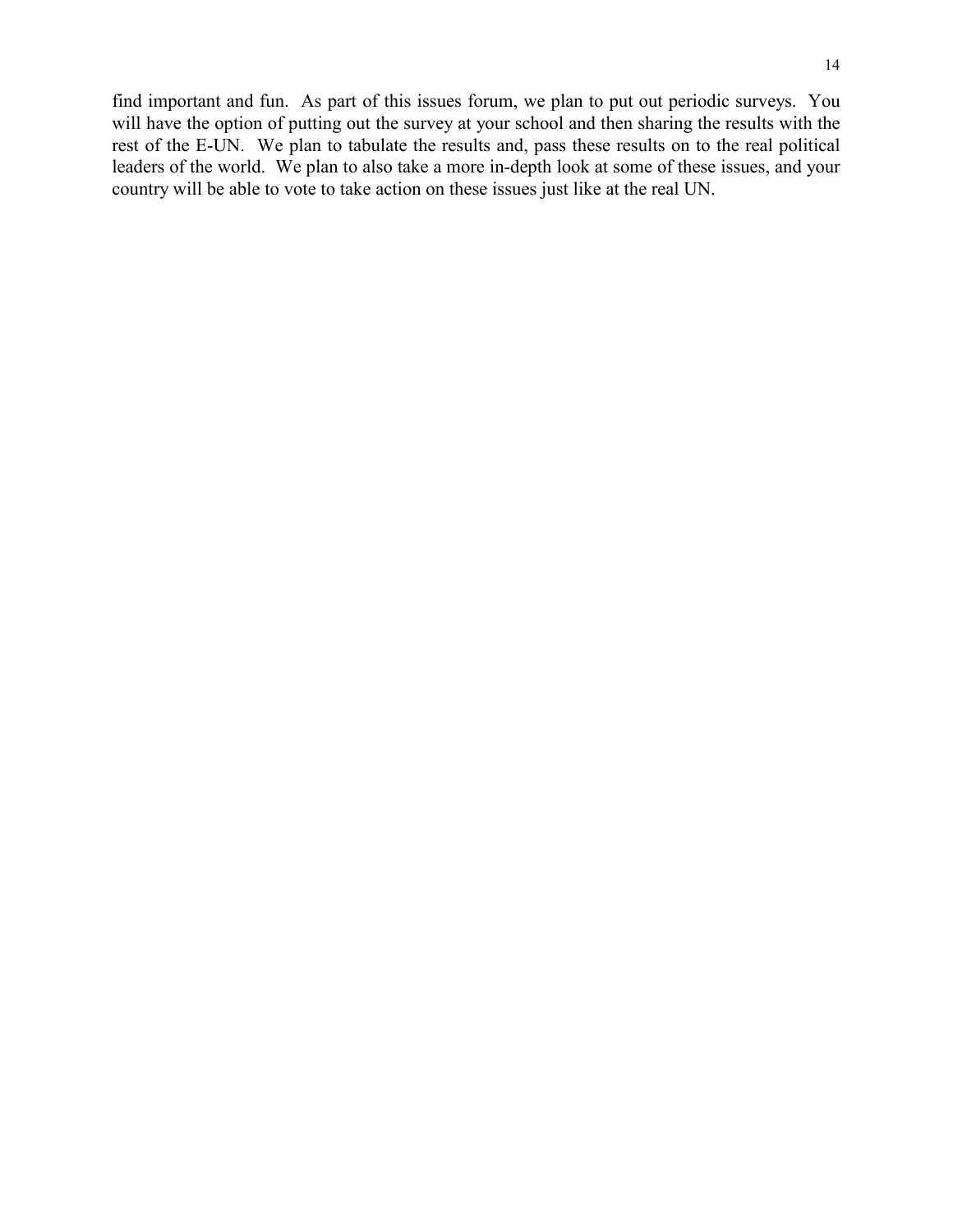# Chapter 3: Setting up a Classroom Country

This chapter will provide you with a detailed plan for starting your Classroom Country. The process will outline a possible step-by-step plan for such an implementation, but what we describe is not the only possible plan for implementation. It is recommended that as an educational expert, which is what you are, you utilize these materials as a jumping off point in the process. You will modify your procedures as you go along. If you have any ideas for improving the project, please write me and share your findings and perceptions. My email address: brianmcgees@gmail.com . In subsequent editions of this project, I will make a concerted effort to make use of your suggestions.

#### Is it easy to setup?

Yes! With this book as a guide, along with some patience and flexibility on your part, your classroom country can soon be up and purring.

#### Start Slow

Take your time. This is not a fast process. You are breaking ties to your mother country (You are setting up a new classroom structure for both yourself and the students), not breaking track records. On top of that, (I would either delete this or stress that you are figuratively breaking ties. you are not just breaking ties with your mother country, you are building a new nation and doing it from scratch within your classroom. This is not done overnight; it is not done in a week. This is a process so you have to let it work.

If you are preparing for a new school year, I would recommend that you first get all your regular classroom management strategies in place before you start the "revolution." In essence, you need stability in place before you begin. On the other hand, you might consider using the early stages of the simulation (choosing a name, motto, flag, promise, etc.) as a means of unifying your class and building morale. Assure them that when the classroom has fully implemented the classroom routines, you will be ready to start building a country.

However you plan to start, one of the first steps is to talk to your students. Tell them what you have in mind. You are thinking of offering them a chance to start their own country. It would have its own legal system, its own legislative system, its own monetary base, and its own business. Explain that it is a process, not a simple study unit, but that if they are interested in working through the process they will learn a lot about the real world.

Put properly to the students, I have never seen a class that was not thrilled with the idea. The normal problem is holding them back because they want to do it all yesterday.

The next step is to discuss with the class the steps that need to be worked through. While the steps organized below are not the only way to do this, they are one way I have used in the past. They are logical and have worked well for me.

Step 1: Declaration of Independence Step 2: Choosing a Governmental System. Step 3: Constitutional Convention Step 4: Ratification of Constitution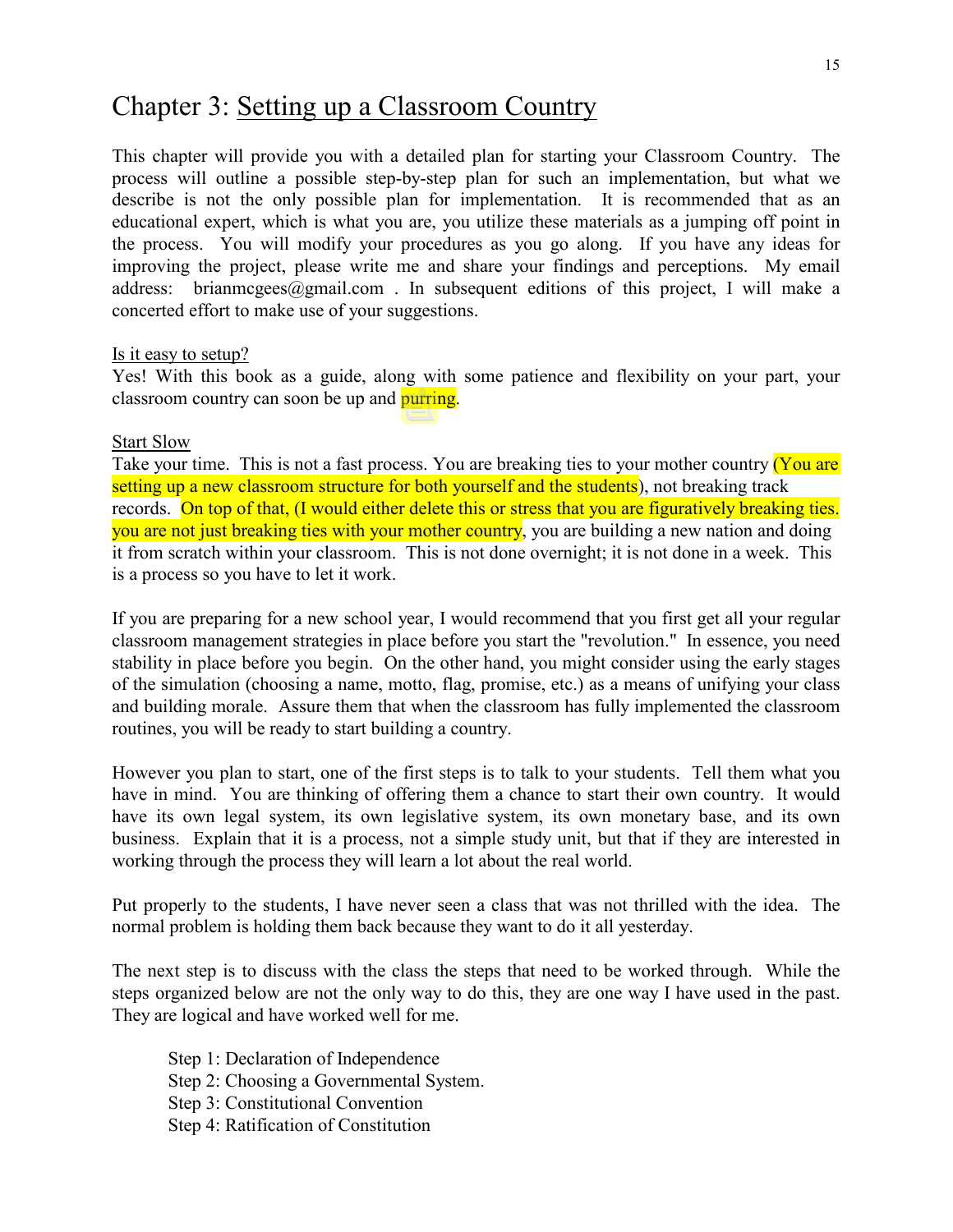- Step 5: Choosing Governmental Leader Step 6: Institution of Legislative Body Step 7: Designing and Printing Money Step 8: Developing an Economy Based on Civil Service Step 9: Expansion of Economy into Private Enterprise Step 10: Development of an Active Legal System Step 11: Developing Relations with Foreign Nations Step 12: Electronic United Nations (Check on This) Step 13: Introduction/Management of Crisis Issues 1. Inflation 2. Taxes 3. Poverty
	- 4. War
	- 5. Crime

I do not recommend that during your first meeting you give the class the whole list of things you plan to do. It may seem overwhelming, but these are all issues that you can address and many that will need to be addressed if you are to build a viable classroom country. Now that we have an outline of where we are going, let's get started on this process.

#### Step 1: Declaration of Independence

The first thing I do when starting a new classroom country is review or teach the American Declaration of Independence. A suggestion for setting the tone and mood for the new country, as well as showing the process you are going to be going through, is to view the movie "1776." "1776" is a 1972 musical that takes you through the struggles our founding fathers dealt with as they wrote America's declaration. https://en.wikipedia.org/wiki/1776 (film) It is funny, but there are a few colorful jokes and some questionable language. It all fits together in a manner that portrays the writing as a long slow process requiring give and take, diplomacy and forcefulness. I have used this movie for a number of years with both 5th and 6th graders and would not start my country out without it, but watch it first. See if it is for you and appropriate for your students. Also, talk with your school's information specialist (media specialist) to determine if it is considered a Fair Use application.

Next, look at the U.S. Declaration of Independence. Break it down into its basic parts: introduction, reasons that justify a revolution, examples that show the King of England forced us to revolt.

Next, elect representatives to draft your own declaration. This is going to be a working group so keep it small. The members have to agree, and they cannot take all semester to do this. Give them a bit of help. I offer you the use of a reproducible master in the back of this book to use as a worksheet. You will find that I personally like keeping most of the declaration's introduction as the words are still stirring to the soul and help students remember their own nation's Declaration of Independence. If you come from a different country, I would recommend that you use the basic words found in documents relative to your country.

As the students prepare their document, they will need to have a bad guy to revolt against. Colonial America had their King of England, George III. France had its Louis XVI. Many Latin American countries had the King of Spain. I might recommend that you use yourself as the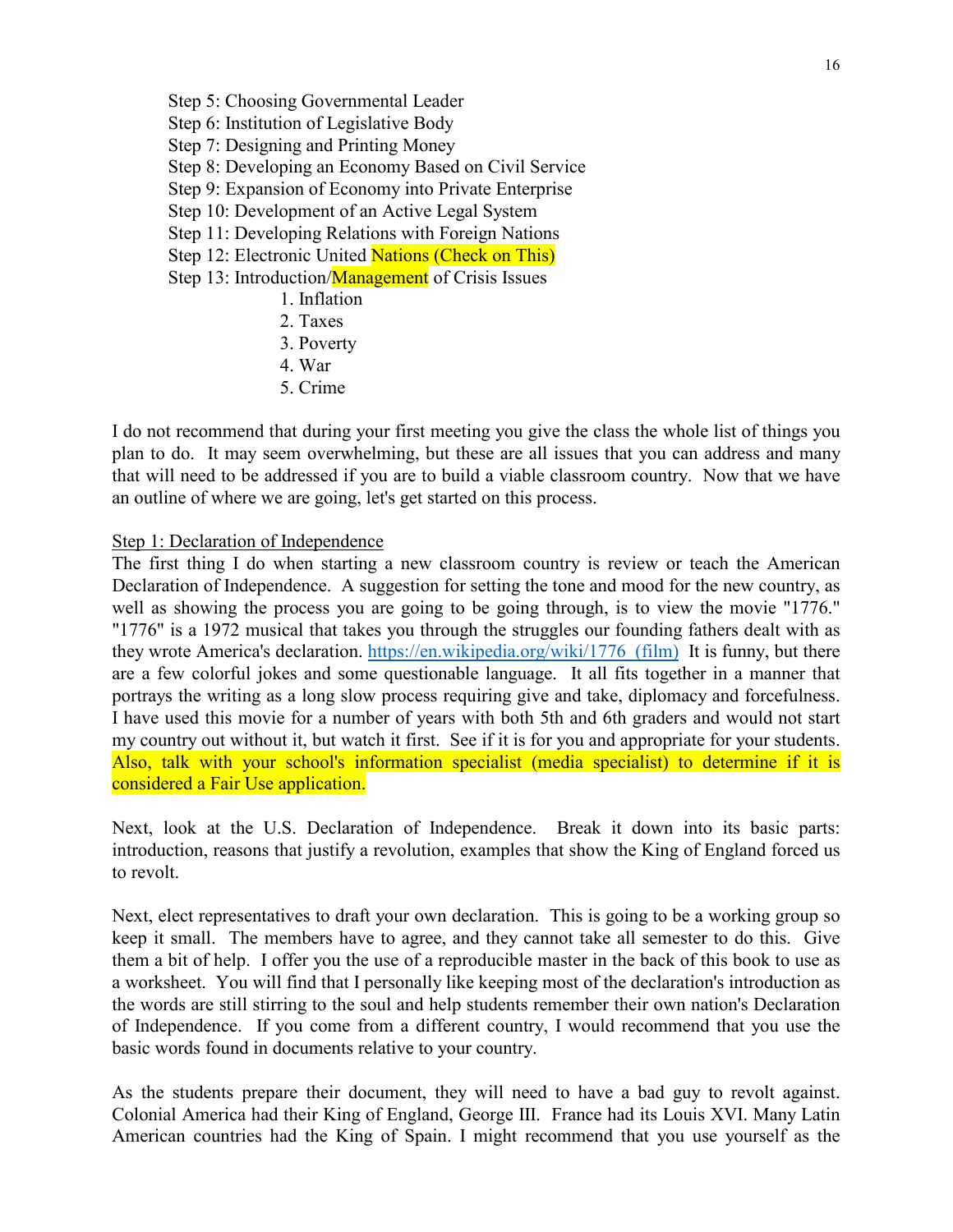hypothetical bad guy. Let them call you a dictator, a tyrant, etc. They get a feeling of power and yet you are setting the rules and so you haven't relinquished control. Keep the examples of your tyranny to a minimum, we do not want this document getting into the hands of subversives that might think you really are a terrible teacher! And one more caution. I do not recommend making your principal the tyrant. Some principals may not see the humor!

As in the original document, your final document might be hand written. This might be the opportunity for that one student we have in all our classes who has impeccable handwriting to shine. When the committee likes the document, it is then signed by all the members who drafted it. Typed copies or photocopies are given to the class for their review, but they do not get the opportunity to change or sign the Declaration of Independence. Remember, the entire nation did not write or have input into the drafting of the U.S. declaration. It was done by just a few representatives behind closed doors. (I wonder if the room was smoke-filled?)

Now it is WAR. You have declared your reasons for becoming an independent country. They are there in black and white. For the revolution to be successful, you need the support of the people or they will not fight and die for the cause. Don't worry, this is school. Our war for independence is very bloodless. For our wars, might-makes-right. We are fighting a war here! Some people may cringe a bit over a war in the classroom, but we are recreating a miniature world. In our real world the country with the biggest, most powerful army, often gets its way. To make this dramatic and to make the point sink in you can hold your war like this.

#### Revolutionary War

You represent the tyrannical past. You stand on one side of the classroom. The writers of the declaration stand on the other side of the room; they are the revolutionaries. The rest of the class is asked to rise. They stand between the two opposing forces. To add a little drama, you can make a last minute impassioned plea as to why the old ways and that lovable tyrant, you, should be kept. Give the revolutionaries the same option. (It helps them to crystallize in their minds why they are choosing to form their own country.) Students then "war" by walking either over to join the revolutionaries, or they come to stand by you. Don't feel bad, teacher, but you are going to lose.

The war is over, and the revolutionaries have won. You are a NEW NATION! (Note: Some people might feel better voting rather than going to war, as it reduces society's dependence on war to settle disputes, and shows a peaceful model for decision making. On the other hand, some people will say the symbolic act of war is just there to teach students how we have historically settled such problems. You decide how you want to handle this. (Also, you can have students "vote" by moving to the appropriate side of the classroom, rather than referring to it as a war. This keeps the movement in the activity, and such movement can be purposeful to the learning activity.)

#### Step 2: Choosing a Government

With the war over, now comes the hard part, nation building. The first step is to choose the type of government you want to participate in now that the old has been overthrown. The type of government you use might be dependent on your curriculum. If you have to teach a certain form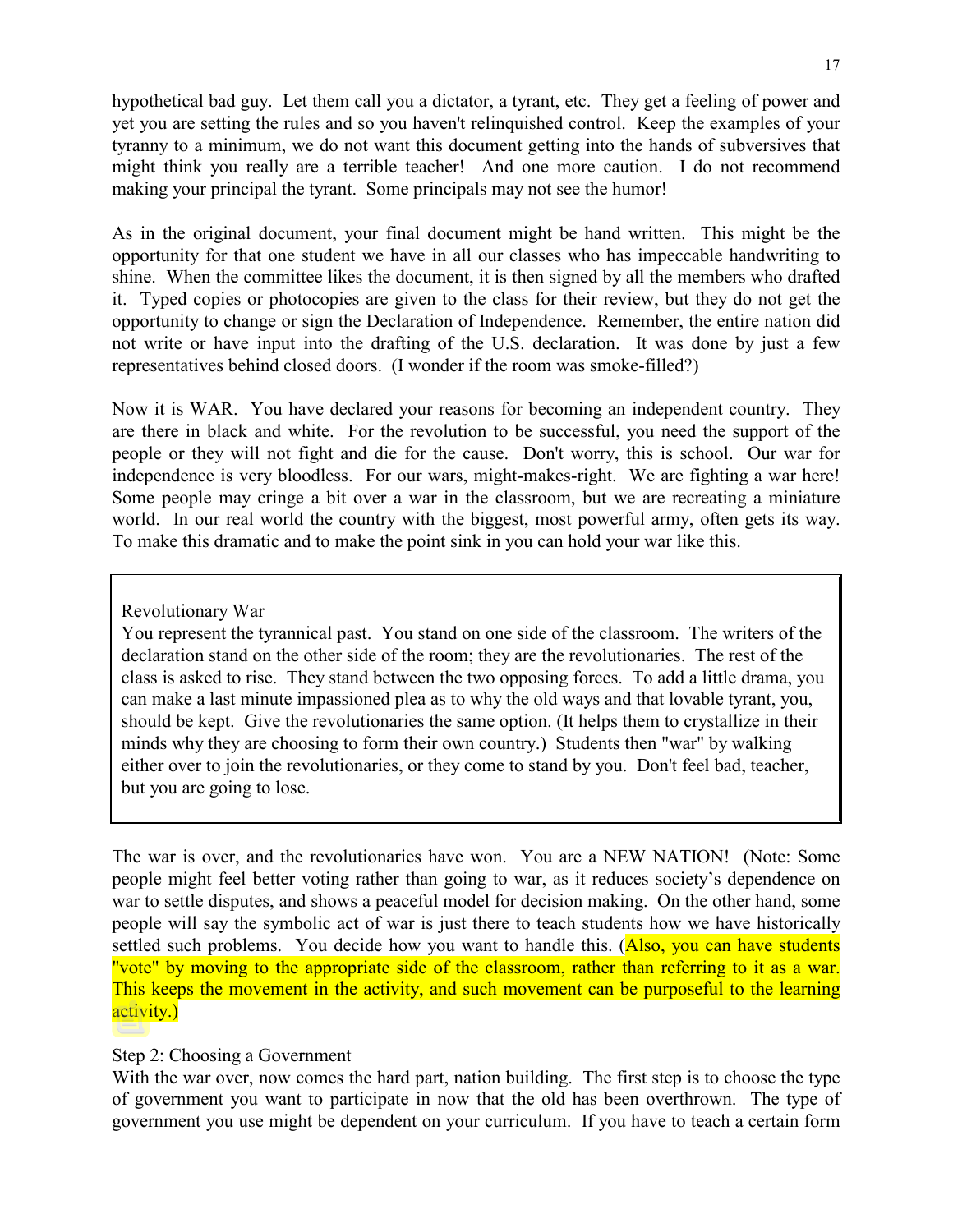of government, that is what you have to do. On the other hand, if you want to let the kids experiment a bit, it can be very rewarding as you can actually switch from one form of government to another during the school year to let the kids get a better understanding of each form of government. (Be aware of the reality of your own environment. I used this approach during the four years I taught in the Middle East. The ruler was an Emir, and it was simply not possible for our class to be a democracy in this situation.)

Depending on the age of the students and your teaching objectives, this is a good place for kids to research the different forms of government. To make better use of time, some kids could have been doing this research while others were writing the Declaration of Independence. To get a smattering of the major forms, I would recommend they research a democratic republic, a monarchy, a dictatorship and a communistic form of government. (There is a possible worksheet to help students prepare this report in the back of this book.) The kids then give their reports to the class attempting to highlight the positive advantages of their specific governmental form. It is almost time for "War" again. (Remember, there is a democratic alternative to the "war" form of resolution.) Before final resolution, you need to point out the strengths and weaknesses of each form of government. One good way to do this is to make a concept web for each government as the students give their reports. Save these concept webs and hang them in opposite ends of the classroom on the day of the war. Then one at a time have students point out each system's strengths and weaknesses for the last time. If you have any great orators, now is the time for them to wax eloquent. If your orators miss a few points, you as the teacher may need to point them out so that children have a strong basis for making their choice of government. (Depending upon what you teach, this research might need to be truncated. However, most upper grades and middle school grades deal with concepts of governance somewhere in the curriculum, with grades five and eight typically focused on U.S. History.)

Now it is "War!" Students who wrote up the reports DO NOT stand by their project any more. They need a free vote in this, also. At your command, the whole class rises. They are told to quietly stand beside the sign that depicts the type of government they want to see rule their country. Might-makes-right again in our war. If no governmental type has 51% of the class, the government with the smallest votes is dropped out until you finally have a majority. You now have chosen a governmental type to rule your country. (Wouldn't it be nice if real wars were fought this way?) (I am not sure I personally like the "war concept" here. Perhaps, movements of students to the various areas of the room, a concept I like, could represent voting.)

#### Step 3: The Constitutional Convention

I find writing the Constitution the hardest part of setting up the government. (I am sure our forefathers found it even more difficult.) If the students have already learned about the constitution, your job may be a bit easier, but not by much. You need to come up with a working document that somewhat matches our constitution or, if you come from a different country, your own constitution. Even if you choose a dictatorship, I suggest you use some form of a constitution. It helps everyone understand what is going on a whole lot better.

As usual, there is a worksheet you could consider using for developing your constitution in the back of the book. It might be a good starting place for your students to research. Again, I have kept a great deal of the preamble, because I feel students should get a feel for what our constitution sounds like.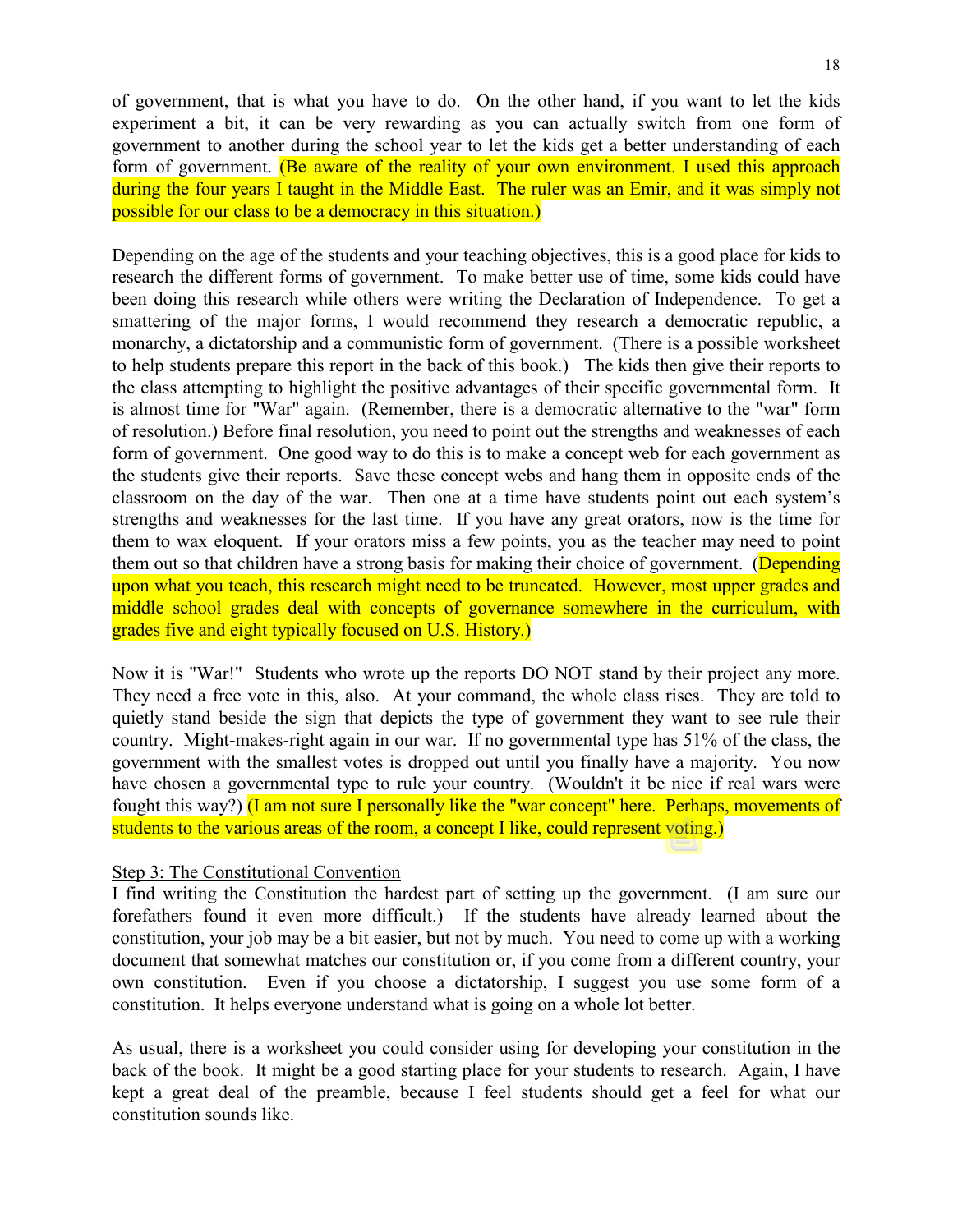When having students write their constitution, you may find that it is one document that you might like to break down into parts and have students work on in cooperative groups. This document lends itself to this because of the various segments of the government: Executive, Legislative, and Judicial. It is also easy to make some subdivisions within those three main areas, or you may want to have two or three groups each working on each branch of the government. Then have all groups working on a specific branch of the government come together to compromise on a joint document setting up their branch. This can be a very interesting process as each group defends its own plan. They will also experience what the House and Senate have to do when they need to work out compromise bills.

When each major section is worked out, you need to bring the groups together and work out a final joint document that encompasses all the branches of the government. There are some areas that could be in conflict with each other. For example, the executive department group might put in their section that the judges are appointed by the president like our Supreme Court Judges, but the judicial group may have put down that they were going to have the judges elected by the people. Also, you may have the Legislature set one length of time for terms of office, and the Executive group may have set a different length for terms of office. One possible format for handling this process would be to have one or two representatives from each group sit at tables or desks in the front of the room. The committee members sitting in the front of the room outline the major points of their section to the class. The class gives input and tries to see if there are potential problem areas or areas that could be changed to allow the country and the class to run more smoothly and with less waste of time.

As food for thought, here are some guidelines I often encourage the kids to consider.

| Item | Bits of Advice to Take or Leave                                                      |
|------|--------------------------------------------------------------------------------------|
|      | Terms of office: You want to give a number of kids the chance to be president/king   |
|      | or whatever. Four weeks is plenty of time to be on top of the world.                 |
|      | Police and an Army: I feel pretty strongly about this one area. I feel the teacher,  |
|      | and only the teacher, should be viewed as the policemen or military authority. As I  |
|      | have said earlier, the kids love to be policemen, but they get carried away. I can   |
|      | see why the Gestapo had no trouble getting recruits. (If the class gets out of hand, |
|      | I always threaten I will use my military authority to overthrow their revolutionary  |
|      | government and reinstate the proper governmental control. In my case, that is the    |
|      | United States of America with me being the classroom potentate.)                     |

The kids want a finished product and so they will work it out, and, if you continually refer the students back to the actual U.S. Constitution, they will get a good working knowledge of our actual constitution and will probably know it a whole lot better than many of their parents. By the way, don't forget to work in a means of amending the constitution. The U.S. Constitution may not have been amended very many times, but your country might find itself amending it quite frequently. Consider it more like a living, growing thing.

As an aside, while your students are working on these reports, constitutions, etc., there are a few additional research projects that could be given to early finishers. Your country might like to have its own equivalent to a state flower, bird, national anthem, national and presidential crests, flag, etc. Each of these topics could be researched and brought up for discussion and a vote. As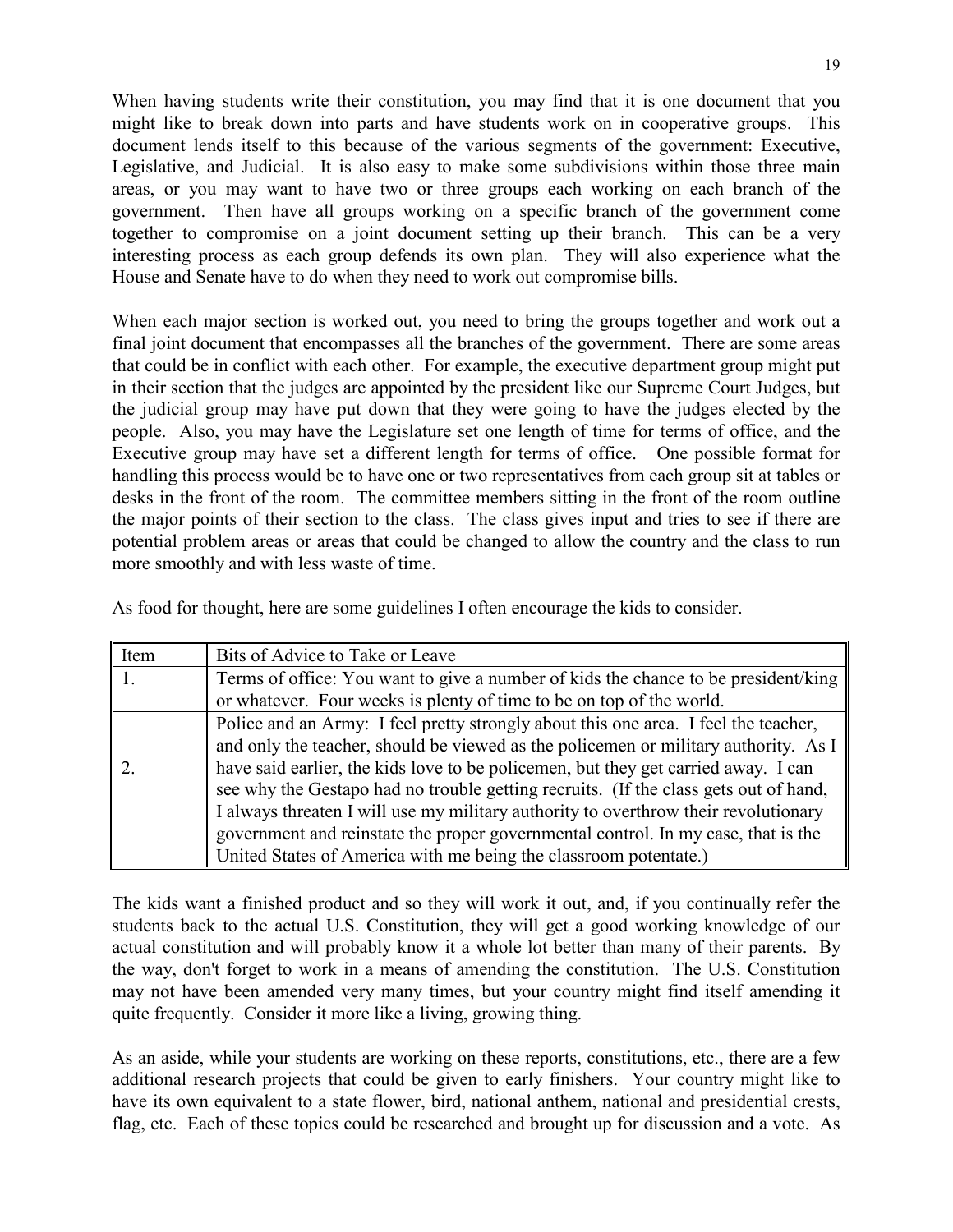mentioned earlier, one other idea I would suggest you consider is the construction of a Class Promise. Nations build unity just like schools build school spirit. They use colors, songs, animals, etc. Have fun with it!

#### Step 4: Ratification of the Constitution

Now it is time for a ratification vote. This is not a war. The students are voting to ratify a constitution. All the amending and compromising has been completed. Set up a ballot box and hold a secret ballot. I am sure it will not surprise you, but, since the kids made the constitution, they love it and it will pass overwhelmingly. You will find that by now, even though the government is not yet installed, the kids have thought about it so much that you already have a separate country mentality.

#### Step 5: Installing the Government

The procedures surrounding the picking of heads of state and the installation of those people is dependent on the type of government to be installed. In this book, I will only be discussing four of the major types of governments: democratic republic, monarchical, dictatorial, and communistic. There are, of course, other forms of government, but you can use the ideas presented here to choose any government you might want to study and install.

**Democratic Republic:** It is now time to campaign. If you can work the first election out to coincide with an actual local or national election, so much the better. Kids will pattern their slogans and advertising gimmicks on the real ones the adult politicians use. If you want to allow them to set up political parties, that can be a great learning tool in itself.

Watch the use of paper. I am a conservationist at heart and the kids, if allowed free reign, will crank out a thousand campaign posters. One possibility is to limit each group to a set number of posters. You will end up with better posters that are more artistic and have a deeper meaning than just "Vote for ME."

After you have elected a new president and vice president, it is time to invest these new officers. In other words, time for the inauguration. Have the president prepare a short speech appropriate for the occasion. Then, on inaugural day, at 12:00, which is the time the American President is inaugurated, have the judge or chief justice swear in the new president and vice president. If you are from a different country, find out when and how your leaders are invested. If this is the first executive body for your new country and you do not have a judicial system functioning yet, as teacher, you have the power and authority to swear them in so go to it.

Regarding the official oath used in the swearing in ceremony, as a public school teacher, I am opposed to people officially swearing in school, and so I use a promise instead. I have the kids develop the promise, but I have included a draft document in the appendix if they want a bit of help getting one together. The actual oath is found in the U.S. Constitution. This is another one of those research projects you can give a group of students. I also do not use a Bible but it might be appropriate in your situation. Most of my time was spent teaching for the Department of Defense schools and we would take the promise by placing our right hand on our social studies text book.

With the inauguration, you have the official transfer of power. You now have a government that is up and running.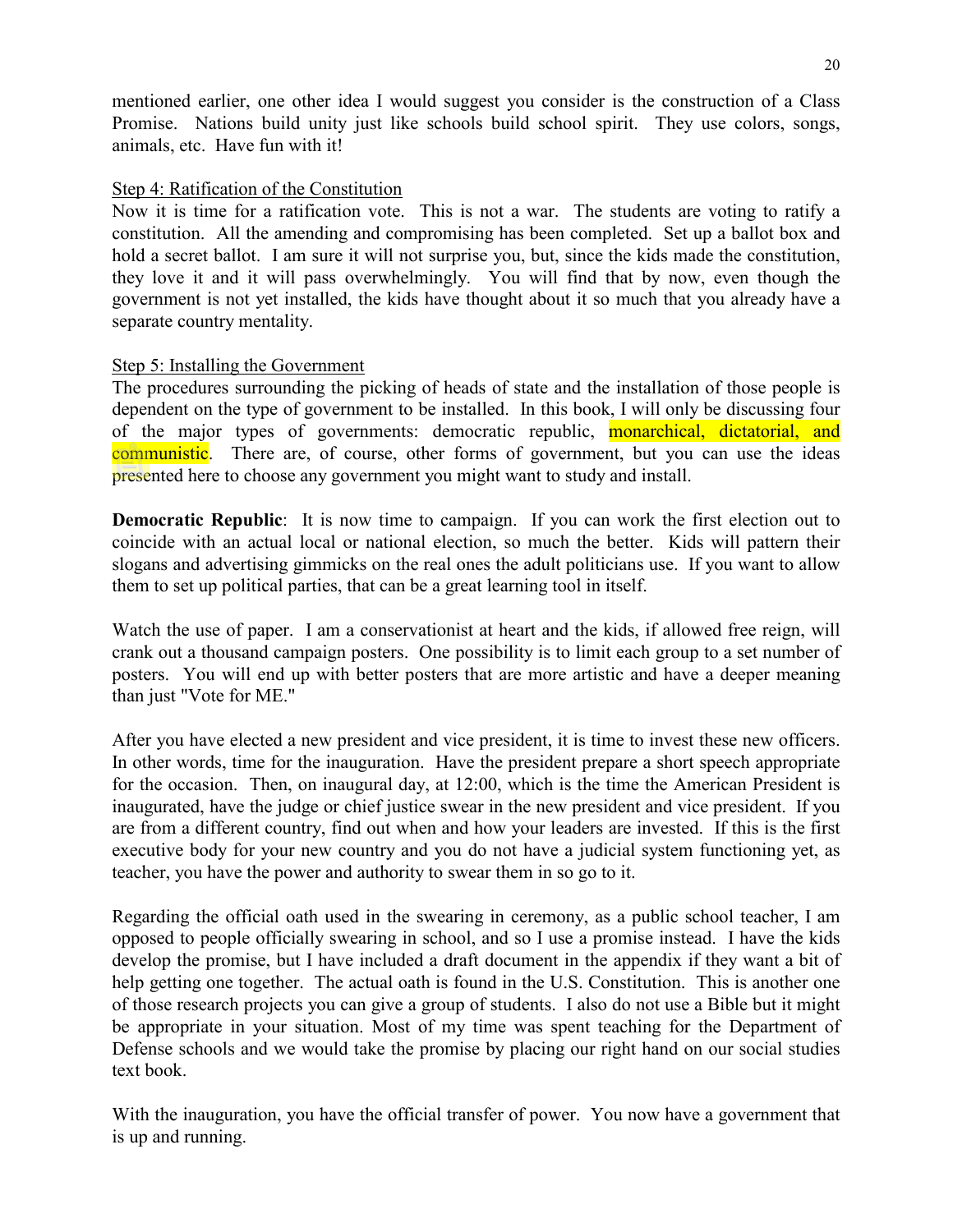| Item             | Bits of Advice to Take or Leave                                                    |
|------------------|------------------------------------------------------------------------------------|
| 1.               | Elections: Be sure to make the students write speeches if they want to run for     |
|                  | office.                                                                            |
|                  | Political parties: These might work out fine, but you may need to break up some    |
|                  | possible cliques. Groups that exclude others based on sex or nationalities are a   |
| 2.               | potential problem. You can preclude this from happening, by laying ground rules    |
|                  | on the construction of the political parties, right from the start. One way to get |
|                  | around this is to say that in order to be a bona-fide party and put up candidates, |
|                  | the party must have at least two people of each sex, and two people of each        |
|                  | represented ethnic background. If this is not a problem for your class, that is    |
|                  | great. You might also not want to allow students to use "real" political parties.  |
|                  | There might be too much built in controversy with strong parental support for one  |
|                  | party or another.                                                                  |
|                  | If you think the boy/girl thing could get to be a problem in your room, you might  |
|                  | consider forcing students to have a mixed ticket. Remember, you are the teacher.   |
| 3.               | They are constructing a mini country, but you are responsible that the class runs  |
|                  | well without any cultural or ethnic problems.                                      |
| $\overline{4}$ . | Believe it or not, kids will consider taking down or defacing each other's         |
|                  | campaign literature. Set up guidelines on this right off the bat.                  |
| 5.               | Consider making the kids register to vote. It is an additional duty they will need |
|                  | to perform in real life.                                                           |
| 6.               | When you hold your elections, use a voting registration sheet to check off who     |
|                  | voted.                                                                             |

#### **Monarchical form of Government:**

The kids really like this form of government for some reason. It might be the TV image of King Arthur, or maybe coverage of the British Royal Family, but, for whatever reason, kids like the idea of being a king or queen. Once, when I was teaching in Bahrain, an island in the Persian Gulf, my principal even instructed me to use a monarchical form of government to rule my country. Bahrain was an Arab state which has been ruled for over 100 years by the Al Khalifa family, and he did not feel the ruling family would appreciate the idea of bringing in democratic ideas and the vote into his country. Being a long way from home, and a guest in a foreign culture, I could see his point. I promptly declared a boy and a girl, both members of the ruling family, the king and queen. (Boy that was simple.)

This story actually brings me to an important point, that being how to select the king and queen. This is not a voting situation; there is a logical basis for selecting anyone as king or queen. It is an accident, and an accident of birth to be exact. My recommendation is to look at each of the children to see if you can find any logical way to declare anyone in particular king and queen. While I was teaching in Panama, the children chose to have a monarchy one year. I told the class that I was going to choose the boy and girl who had the longest continuous family history in our geographic area. This can be an interesting discovery all by itself. In the Panama case, the queen was a girl who was from a Panamanian Indian tribe and the boy was of mixed decent but his family had been in Panama for over a hundred years.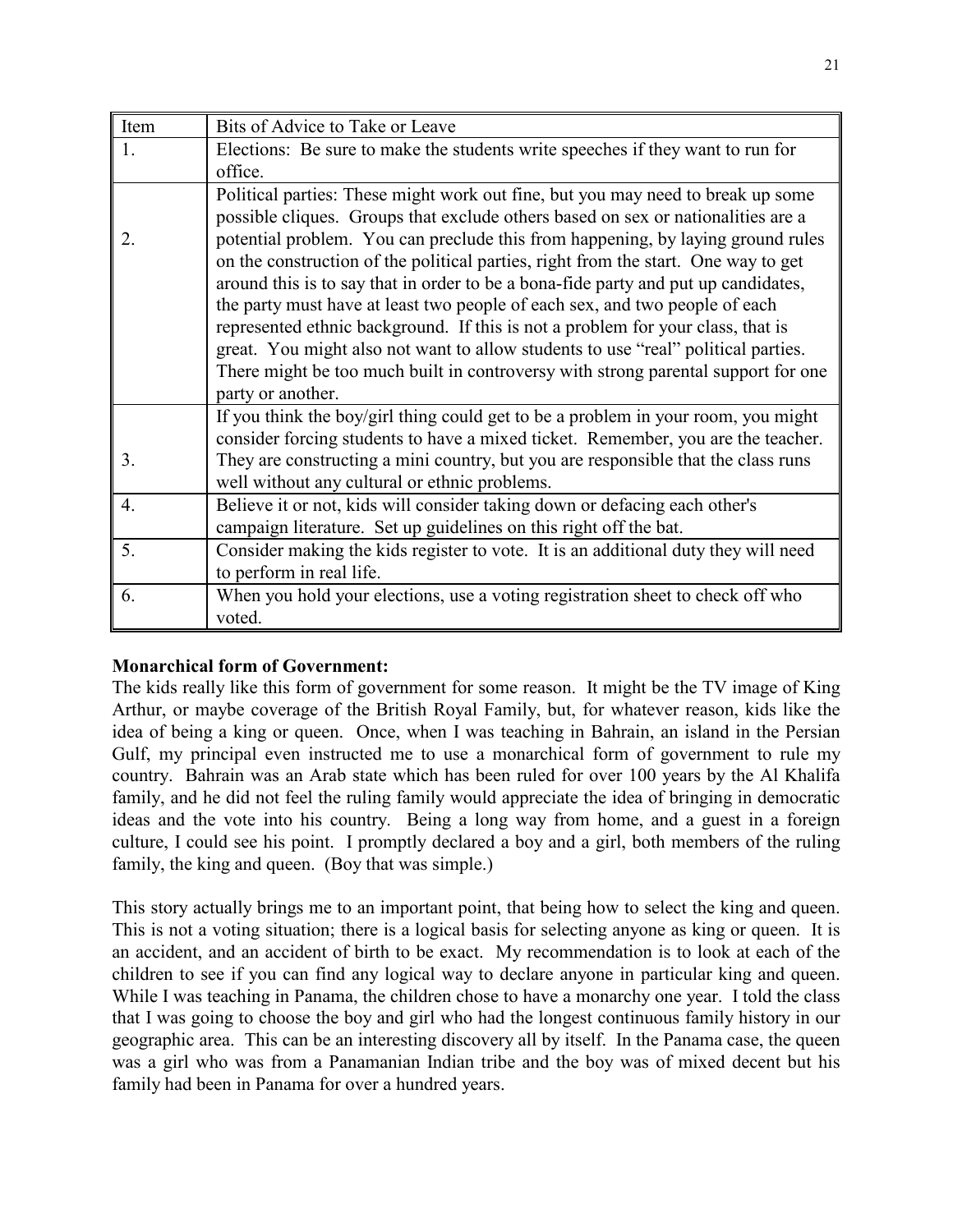The kids do not actually like this method of choosing a king and queen, but I tell them that kings and queens are not voted on. It's like a lottery based on blood lines. Selecting your king and queen in this manner gives them a better sense of what a monarchy really is.

As you know, to invest a king or queen you crown them or hold a coronation. This is a very solemn occasion. You can get as elaborate or as simple as you want in these preparations, but realize that there is more pomp and splendor attached with monarchies than with other forms of government. You will need to have someone to crown the king or queen. This was often a representative of the church, but you can decide how you want to handle this. Once more, I recommend some sort of a speech as one crowns the monarch, and you should ask the new king and/or queen to prepare some words for the mass of people who want to share that special day with the royal family. You might also invite the king and queen's parents to join in the celebration.

#### **Dictatorial form of Government:**

Choosing of a dictator is a bit easier. Not many classes choose this form of government, as it gives them very little control. In fact, after having put together quite a few classroom countries, I have never had a group choose this form of government. If they did, I would choose one of the physically strongest males, as you know dictatorships fall back on the old Might- and Rightissue. The reason for the male image is that history has given us hundreds of male dictators and very few, if any, female dictators. Remind your class and the dictator that you are still in charge of the military and if you do not like the way the process is progressing, there might be a coup d'etat. (I am not sure I would actually go with this approach. I might negate this one in favor of a European style republic--Parliament, judges, and Prime Minister. Also, who gets to be dictator is very sexist, I realize it is reality, but this encourages undesirable behavior on the part of many, in my opinion.)

This might be a good place to warn you about something. Kids take role-playing very seriously. If a student is the ruler of this classroom country, he/she has power and status within the classroom. If you use the power vested in you as teacher to kick him/her out of power, by holding a coup d'etat, feelings can and will be hurt. I will give you a personal example. The class in Panama which chose to have a monarchy provided me with a real eye opener. I did not actually want to have the monarchy as I needed to teach the republic form of representational government, but I let the kids have their way saying that we would change the government sometime later in the year.

The king that year could not handle the power, and he abdicated the throne. There was a great deal of discussion about how to fill his seat, but while many boys wanted the job, I would not give it to anyone because we had a queen. If she was to choose a king, that would be one thing, but I was dealing with 5th graders and no one wanted to woo the queen. She chose not to have a king so she ruled alone. After quite a few weeks had passed, some kids felt the queen's power had gone to her head. Actually it hadn't, she was feeling a lot more confident and self-assured than she had been earlier in the year, and she wasn't really doing a bad job. Needing to change the government to a republic, I conspired with some of the malcontents to stage a coup. The poor child was devastated. Her whole world came crashing down around her, and I felt just awful. Even though I had been doing classroom governments for many years prior to this, I had never truly understood how completely kids buy into their roles in these mini-societies. My advice, be careful with the use of coup d'etat. If you do find it necessary, I would recommend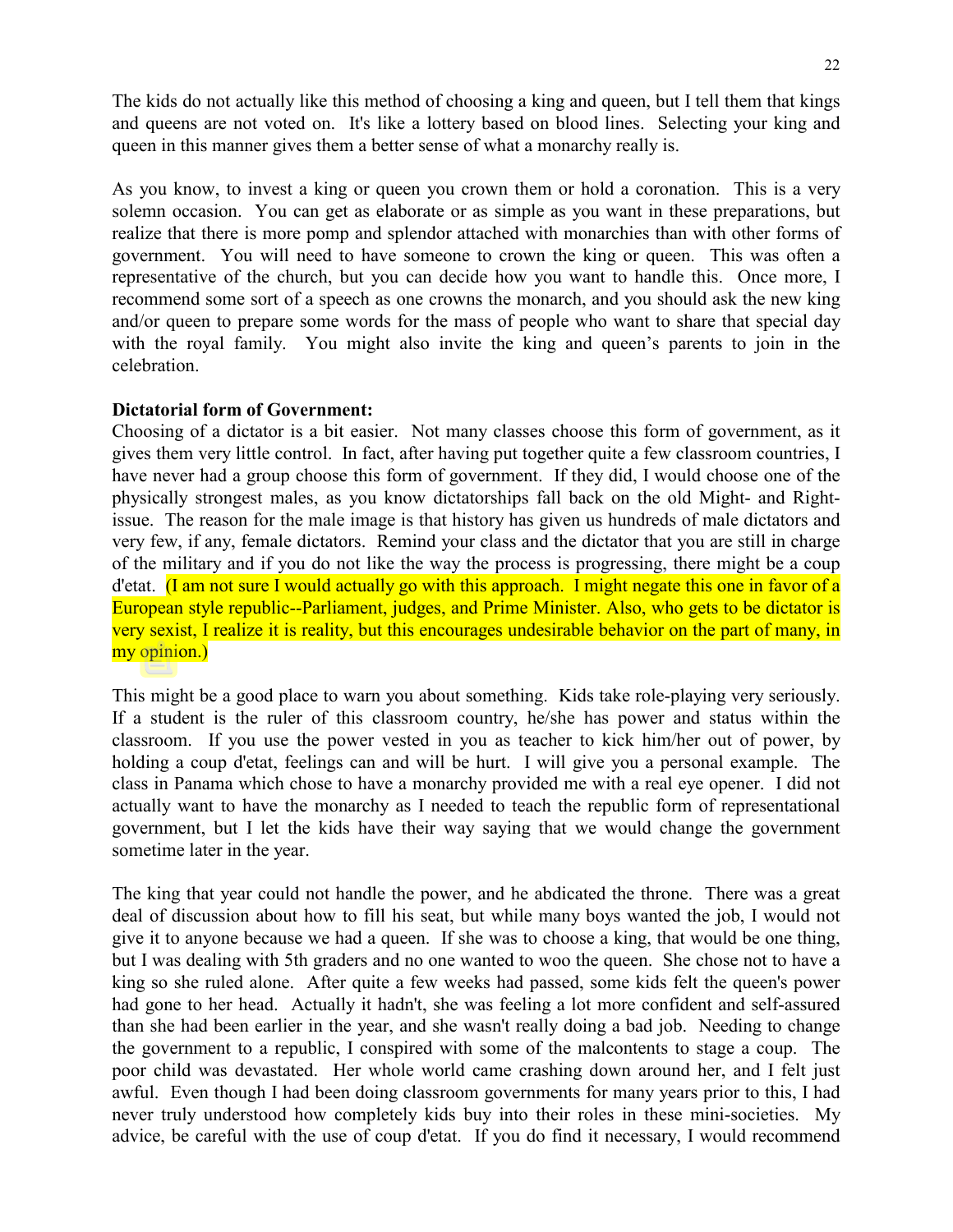that you tell the student who must change roles before you do anything else and ask them to "play act" his/her situation. That way they will feel a lot more in control. (If it is also possible to do so, try to stress that your grade studies democracy, not monarchy, and the class needs to switch government types so you can do your job as a teacher. Also, if the student was doing well, consider a ceremony in which s/he is acknowledged as having done so prior to his/her abdication.)

As to the investing of a dictatorial government, dictators often get to power through force, and so there really is not a swearing in process. Normally after seizing power, the new dictator may go on TV and, declare in eloquent terms, how his illegal activity was necessary for the well being of the country. With words, they try to make illegal activities legal. You might want to follow this line of thought.

Keeping in mind what I said about coup d'etat, do not overlook the fact that no matter what happens, you are the head of the military. If the country is corrupt, dysfunctional, or getting out of hand, you can always take over and make yourself the dictator. This is, in reality, just taking back full control of your classroom and, in some instances, it is a justifiable action. If the government is not functioning well, you can minimize the negative impact of a coup by doing some "saber rattling" before actually using the coup. Warn them of the need to get their act together. Develop your own speech about how the government has been dysfunctional. If you want to play out the role, you can use terms such as, "in order to safeguard the learning process...it is your duty, your obligation, to take this illegal action to protect the rights of the people."

#### **Communistic form of Government:**

I have never had students choose this form of government and, spending most of my time as an elementary teacher, I have never needed to teach this form of government in depth. I do not feel it would be an appropriate choice for most elementary rooms, and it could result in a backlash within your local community. I do believe that when students are researching the different forms of government, they should research this form as it is an important alternative used by a lot of countries in this day and age, but, beyond that, I cannot recommend that you set one up in the elementary classroom unless that is the form of government you live under. Choosing to set one up in a secondary classroom that needs to explore this form of government is, of course, a very different matter.

#### Stopped here on January 6

#### Step 6: Instituting the Legislative Body

Overall, students do not know what types of things they can make into laws. Also, by and large, they are not interested in making laws that limit their freedom, they want laws to expand their freedom. What you need to do is have in your mind some ideas of what you are willing to let them make laws about. I am going to write down a few things for you to consider as possible areas to let them explore. Keep in mind that you are not turning complete control over to them. You are still the teacher, and they understand that this is a game (I would use the word simulation here.). You have a job to do, and they expect you to remain the teacher and ultimate control in the classroom. Although you do not make a big deal of it, no law will be passed in your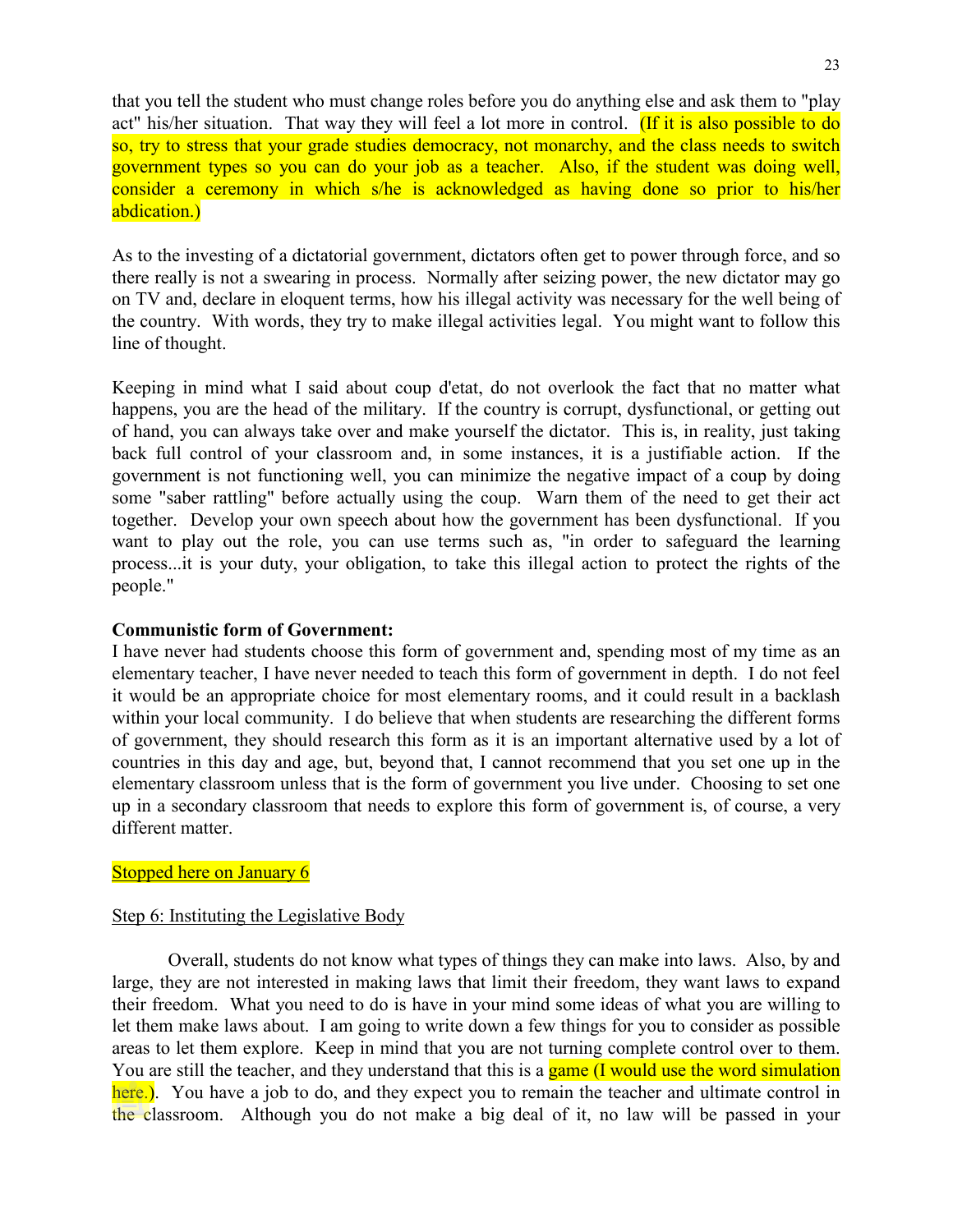classroom without your first seeing the law and approving of it. I would leave out the following statement. (Is this democracy or what?)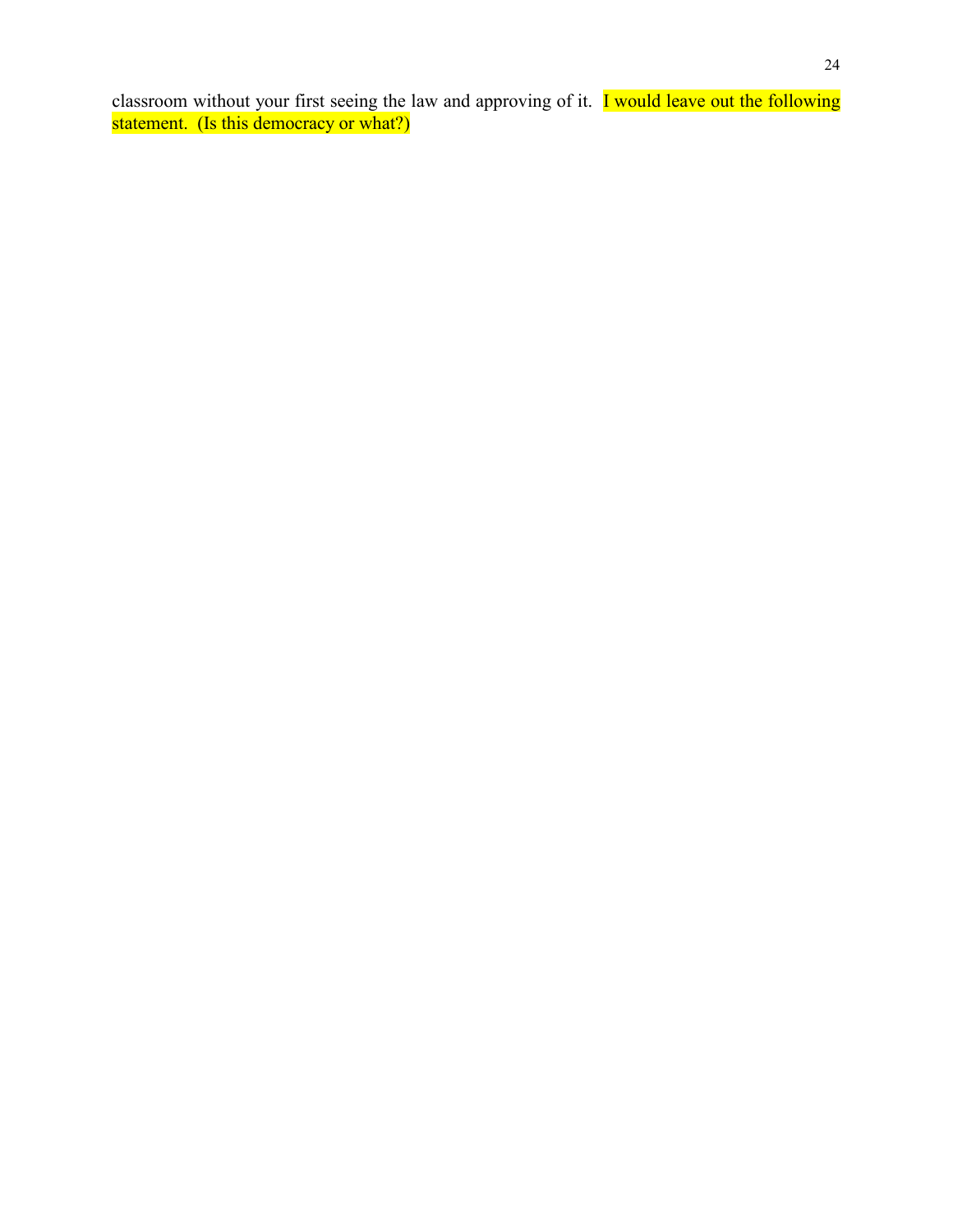| Area                         | <b>Specific Considerations</b>                           |
|------------------------------|----------------------------------------------------------|
| Control of the Learning      | Noise levels, movement in the classroom, seating         |
| Environment                  | arrangements, going to the bathroom, sharpening pencils, |
|                              | jobs around the classroom, gum chewing                   |
| Control of Punishments/Fines | Not completing homework, not having materials, being     |
|                              | late for class, breaking rules                           |

*Note: If you are comfortable with the idea, you might even allow students to get into the area of academics and work on things such as a homework policy or a grading scale. With today's emphasis upon standards, it would be reasonable to have students assist you in the development of rubrics by which they will be assessed. Students could also become classwork checkers, especially with the desire for formative versus summative assessment being quite prominent. Obviously, they can only check work with specific given answers, but there are quite often such assignments.* 

What I normally do is have Congress meet one day each week during lunch. The first time I meet with them. Beforehand, I will give them a list of the areas I think they can work on to develop laws. I will remind them that in order for the classroom to function efficiently I, as the teacher, need some authority. There also needs to be a means of disciplining people who break the laws. If I would like some control mechanisms, I will ask them to draw up legislation that would make such laws. Are you saying that you ask them to draft a bill to address problems that you see occur? If so, not clear to me. For example:

#### Movement Bill #001

Movement within the Classroom: All citizens of (name of country) have the right to a good education. In order to achieve this, the teacher must have the power to establish a positive learning atmosphere within our country. An important aspect of this learning atmosphere is the control of unwarranted movement around the classroom. For this reason, the president and the teacher must have the power to limit movement after class has started. Students may not move around the room without first getting permission from the teacher or the president. Fines for breaking this law will be set by (the teacher/president/judge/legislature - whoever you want to take care of this administrative procedure).

You will notice that our bill/law has five central parts.

- 1. title
- 2. rationale for the bill/law
- 3. the actual rule or law
- 4. who will enforce the law
- 5. the penalty for breaking the law or who will set the punishment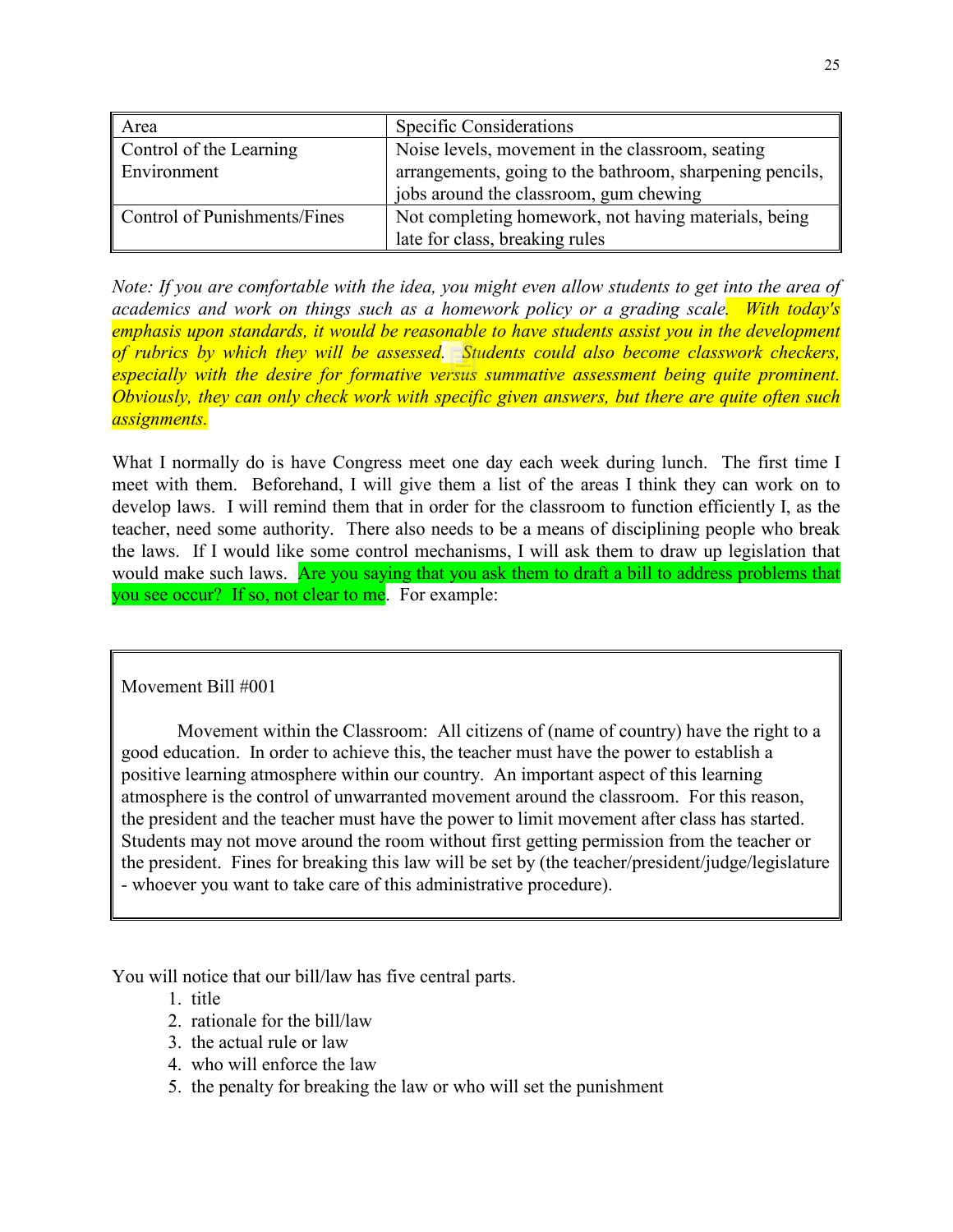Okay, the House members write their first bill. They show it to you and you make suggestions or explain why certain things will just not work. (Remember, the principal and parents are not going to accept having a party the last hour of every day!) After you make your recommendations, the kids vote on it. This does not need to be a secret ballot. It must pass by 51% in order to be considered as passing the House. If passed, the kids send the bill to the Senate. If it passes the Senate, it goes to the President. If he signs it, it becomes law. What I do then is have the president, or someone he appoints, announce the new law the following morning when class begins. A copy of the law is then posted somewhere in the classroom on a permanent bulletin board display. Remember that the procedures I have outlined for making the law, may be quite different depending on how your constitution has set up the law making process.

One of the tricks in dealing with Congress is to give them something to do. If they do not know what to do during their lunch time congressional sessions, tell them you need a law to accomplish some function. They will soon get the hang of it.

#### Step 7: Designing and Printing Money

The students love this part. They all know what money is. They see their parents work day after day to get it to pay the bills, go on vacations, and buy things they want and need. Money and the resulting economy is an area that excites the students a great deal, and it is a great motivator and behavior modifier if used properly.

On the other hand, just as in the real world, money is a source of potential abuse and crime. Every year I have done a monetary-based economy there have been some of the negative parts of our real-world social system. There is the obvious theft of money from other students' desks, but that can normally be controlled by asking students to keep the money on their person just like you do in real life. I am sure you would not even consider leaving two or three hundred dollars in your desk, unattended. It is better that they learn these lessons with play money than to learn them with real money.

One illegal activity that comes up quite often, but is normally easy to deal with, is counterfeiting. The children typically use a photocopier. Most of the time they do not look on this crime as really hurting anyone. I believe they kind of see it as beating the system. They are just getting more money without stealing, etc., etc. As a teacher, you will quickly figure out who is doing the counterfeiting. In a small closed society like you will have, it becomes quickly evident when certain people all of a sudden have an unlimited supply of money. Also, they are still kids and this is a game. They cannot help telling at least a few friends. What fun is it to beat the system if you cannot tell someone that you beat it? What some of the students don't understand, and you now have the opportunity to discuss is that when someone steals from the government, they are stealing from all the people in the society because the people pool their money together to make the government work. There are some ways to stop this problem and, strangely enough, I look forward every year to dealing with this problem as it gives me an opportunity to deal with social problems in a context that is not **horrifically bad for the students now, but could be later on, if** their awareness of membership in a larger society is not understood.

But let's start at the beginning. First, make a completely new set of bills using a new design each year. By the end of the year there is too much old money floating around out there and one does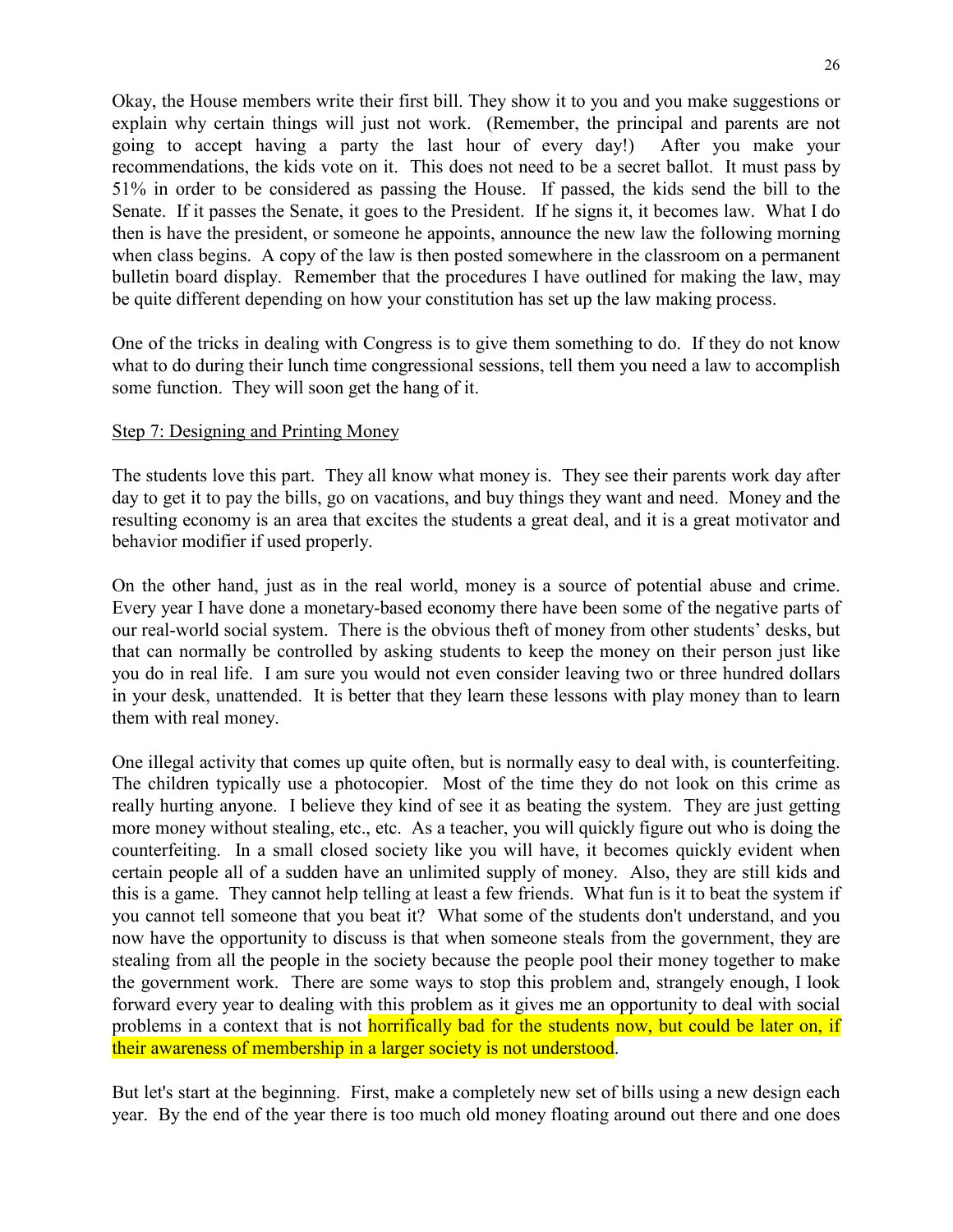not want brothers and sisters to receive a large inheritance from an older sibling. In your country, everyone should start the game in the same place.

As is the case with our government, the government controls the printing presses. You are the government and you decide how much money is to be printed. I have some money blanks in the appendix which will make it easy for you to set up the money. I would recommend that you hold an art contest to design the front of the money. After that is done, make a master plate for each of the major denominations. These masters then need to be kept under lock and key, just like the Federal Government keeps its plates stored safely away. You will notice that the money is set up in sheets that contain ten bills per sheet. When you run the money, keep track of how many sheets of each bill you reproduce. What I do is write this information on the back of each master sheet.

Next, the bills need to be marked to cut down on the possibility of counterfeiting. The best way I have found to mark the bills, is to use one of those teacher stamps you get in an educational catalogue along with multi-colored ink. I am not sure if you have seen them, but there are ink pads that have red, yellow and blue all on the same pad. After marking, any bill that does not have this colored ink imprint on the back of the bill, is considered a forgery. This technique has made it much harder for potential counterfeiters, although, given color copiers and the possibility that someone could order a stamp, it does not rule out forgeries.

Now comes the tedious job of cutting out the money. I have set the bills up so that you can use a paper cutter to cut the money. Use the lines to be the approximate edge of each bill and with a few swipes of the paper cutter, the money is all cut into neat stacks.

As stated, money is one area in which some of society's negative ills can creep into your country. Be open in discussing this with your students. Explain that if too many problems persist, you will just do away with the monetary system all together. That is an extreme threat as it will destroy half of the educational value of your independent country, but, as teachers, we must look at what is overall best for our students. In all my years of teaching, I only had to follow through with this threat once. I had a student that was stealing money from others, and I could not figure out who it was. The classroom atmosphere was degenerating as no one was trusting anyone else, and so I made a decision to stop the simulation game. This was a rare example. I write about it here to let you know about all the possible things that can go wrong, but do not let the fear of something possibly, maybe eventually, going wrong prevent you from risking the learning adventure associated with setting up your classroom country. I have found that the rewards for student learning far outweigh the negatives. Even when I was forced to quit the game because of one student whom I could not stop from stealing, the class learned a great deal over the months they played the simulation. One thing they learned was the effect selfish activity can have on the larger society, and how it affects innocent members even if they were not directly a victim of some criminal activity. In the real world, this would be similar to how shoplifting; or credit card, insurance and Medicare fraud cause the prices and taxes to go up. Should stopping the simulation become necessary for such a reason, it would be well worth it to explicitly discuss the problems the adult society has that are similar.

To conclude this section, let me reassure you that even though there may be a few problems inherent in using a monetary system, you as a professional educator can handle them. You will have more control over the entire classroom atmosphere. You will have at your disposal a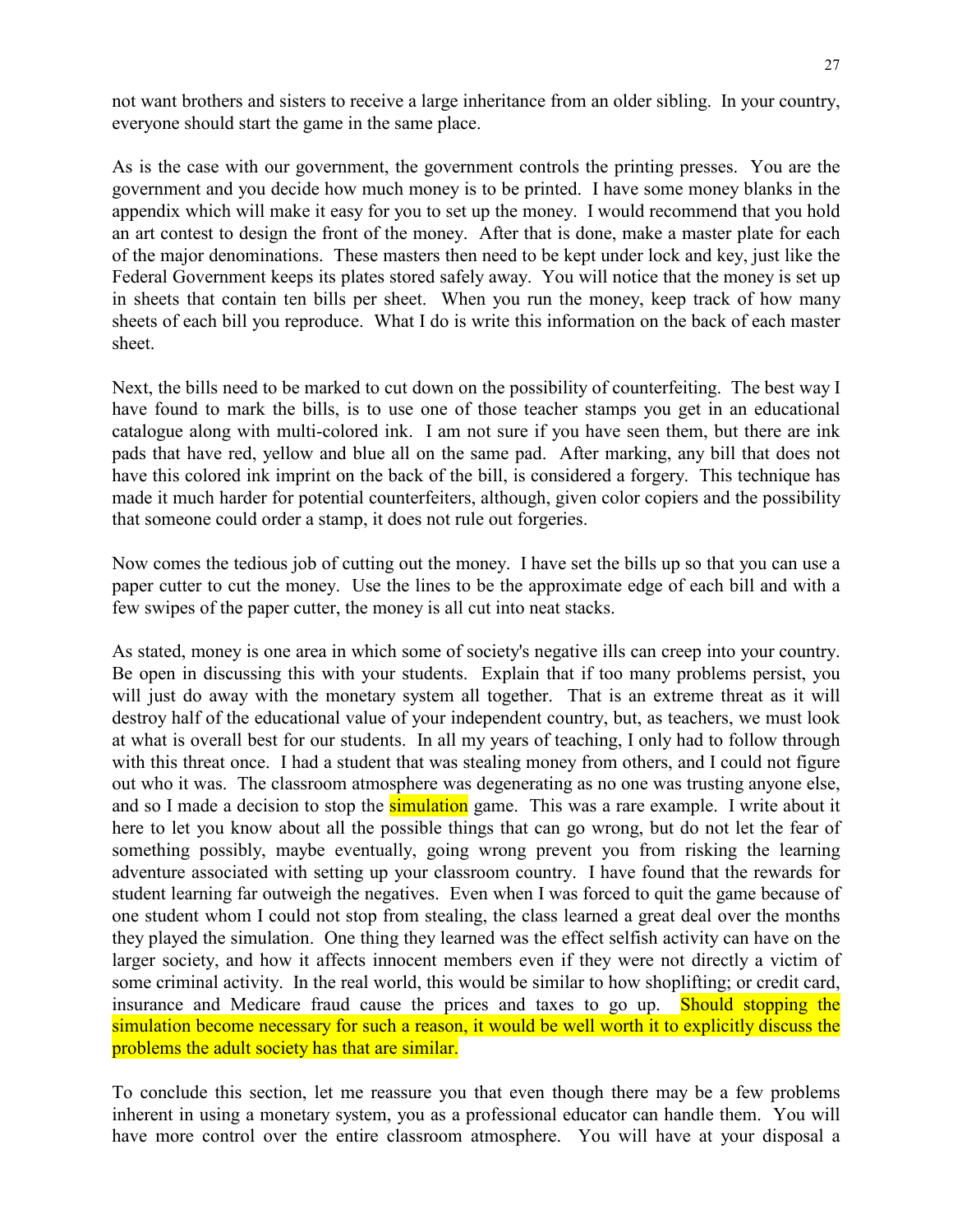motivator that is almost universally accepted, money, and you will have control over the purse strings. (You always wondered how Congress could so easily spend billions of dollars. Believe me, you will soon understand it a lot better when you control the purse strings of your own country.)

#### Step 8: Developing an Economy Based on Civil Service

You have money; now you need to actually get your economy up and running. The first thing you need to do is figure out how much you will pay people, what they will get paid for, and, conversely, how much you will charge for services they receive as well as for fines if laws are broken.

The amounts of money do not need to be similar to what is paid in the real job market. You can do this if you want, but then you will need to print very large sums of money, and it really isn't necessary. So my first suggestion is keep the salaries relatively low. Later you will be able to raise salaries, and, through this, you will be able to show students how inflation affects overall prices in an economy.

If you think you might use the Internet as a vehicle to converse with other similar countries through the Electronic United Nations (E-UN)Do believe you need to be careful about the name, I ask that you START with the formula shown below. That way, there will be a basis for comparing relative inflation and deflation rates in various economies based on what you have done inside your country. But however you decide to set it up, one strong suggestion, I have is to keep salaries low and the pay scale simple. A student's job is school and school work, and so they need to be paid for attending school. You will also need to pay the elected members of the executive, legislative and judicial branches an additional salary to compensate them for the jobs they do within the government. There will also need to be people who will collect and keep track of fines and payments for rent and utilities, as well as doing miscellaneous jobs around the room. I will give you a possible salary schedule you could start off with, and, if you are doing the Electronic - United Nations part of the simulation, the one I will request your country begins with. I do not wish to stifle creativity, only introduce a factor that will allow for comparison.

| Salaries                |               |
|-------------------------|---------------|
| 1. Basic Student Salary | \$50 per week |
| 2. Supplemental Income  |               |
| a. president            | \$50          |
| b. vice president       | \$40          |
| c. congressman          | \$35          |
| d. judge                | \$40          |
| e. cabinet member       | \$40          |
| f. civil servant        | $$15 - $20$   |
|                         |               |

With this set-up, you have students earning anywhere from a low of \$50 per week to a high of \$100 a week, or maybe slightly higher if some people are allowed to have more than one job. After setting up the basic salaries, you need to establish the basic expenses.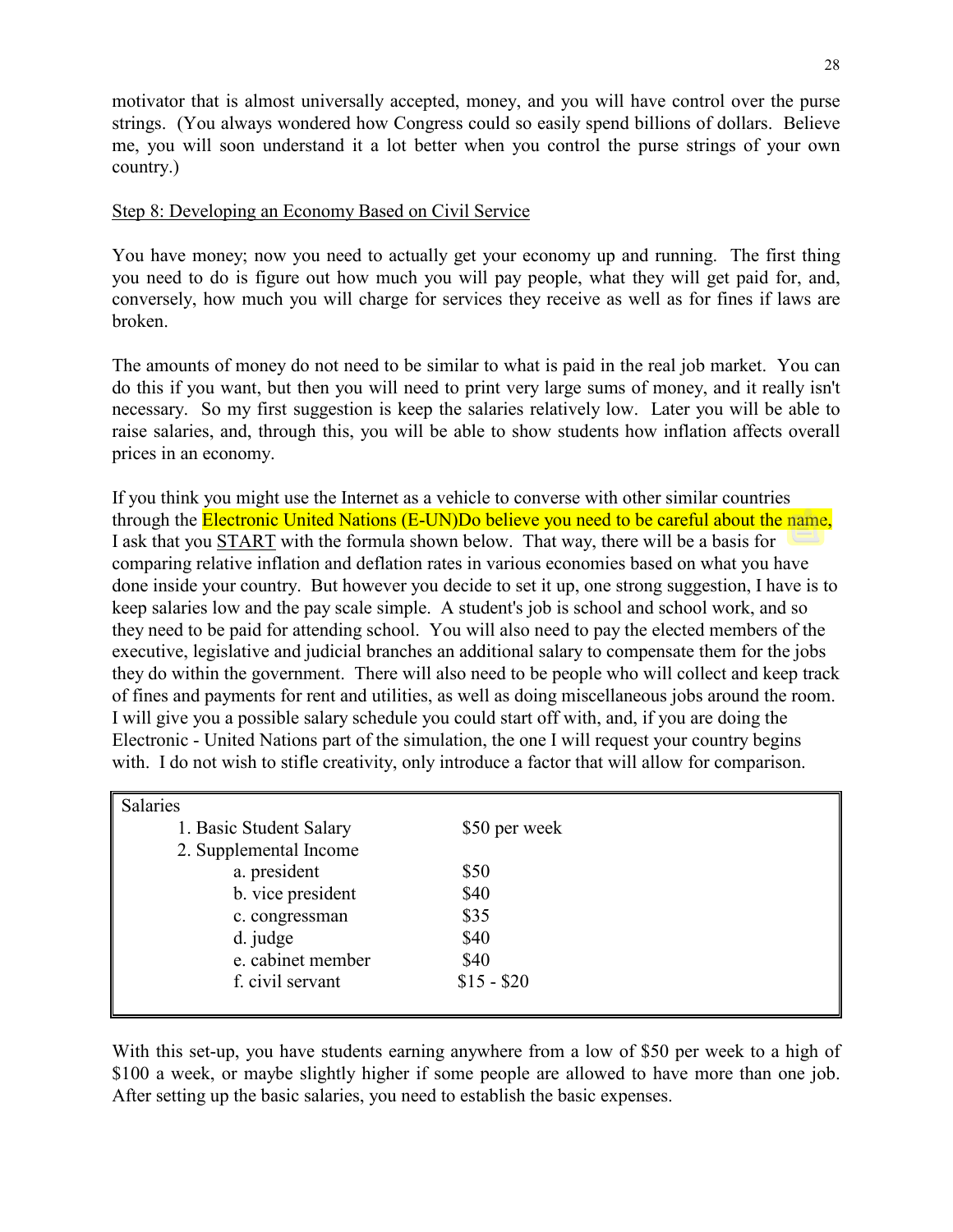| <b>Expenses</b> |               |  |
|-----------------|---------------|--|
| 1. Desk Rental  | \$30 per week |  |
| 2. Electricity  | \$4           |  |
| 3. Heat or AC   | \$5           |  |
| 4. Water        | \$1           |  |
|                 |               |  |

You will notice that we have consumed 80% of the basic salary with just living. They will need to use the remaining 20% of their income on services and privileges they want to purchase. You will also notice that this gives a decided advantage to those students who have additional jobs. The money they make above their basic income goes into what could be called "discretionary income." This sets up the normal economic differences in our society and will cause those with just a basic student salary to want to go out and get a job, or, as you will soon see, create a service that he can get others to pay him for. This is the basis of the private enterprise system.

To start the project out, you first need to hire people to do some of the basic civil service jobs. You do not want to put everyone into a civil service job. (You know what that has done to the American economy. Again, not sure of this comment.) Be somewhat limited in the numbers of jobs you set up. The government already has a huge payroll just paying judges, congressman, etc. The following are some possible civil service jobs to consider.

Civil Service Jobs

1. **Accountant**: He/she helps the Secretary of the Budget keep track of the money in the treasury, how much is in the Federal Reserve, how much is brought in, and how much is spent. The Secretary gets the money ready so that it can be easily paid out on payday. This is a very big job and will reinforce the importance of basic math skills.

2. **Rent/Utilities Collectors**: These people keep track of the collection of money on such things as rents and utilities. Math is again stressed.

3. **Classroom Aides**: They collect fees for use of government privileges like going to the bathroom, or sharpening pencils. Aides can also collect and keep track of fines.

You have selected a few civil service jobs you want to offer, now you need to take job applications. There is a generic job application blank in the appendix, or you can quickly make up your own. Before the kids fill out the application, I would stress with them the sorts of things employers look for when analyzing applications: experience, honesty, and completeness in answering questions. Explain how employers look at neatness, spelling and grammatical use of the language as a means of deciding whether an applicant is a good candidate. This is a great time for you to stress the relevance of learning many of the skills the students are taught in school. (You might also be able to engage parents in the classroom by asking for a couple of parents to come in, conduct interviews, and assist you in the hiring process.)

Next come the job interviews. I like to give each person who applies for a job the chance to come in for an interview. I normally conduct these during lunch, but when you do it is dependent on your schedule. I normally have the president or one of his/her representatives sit in on the interviews. I handle the first couple so that the kids get an idea of how to do it and then you can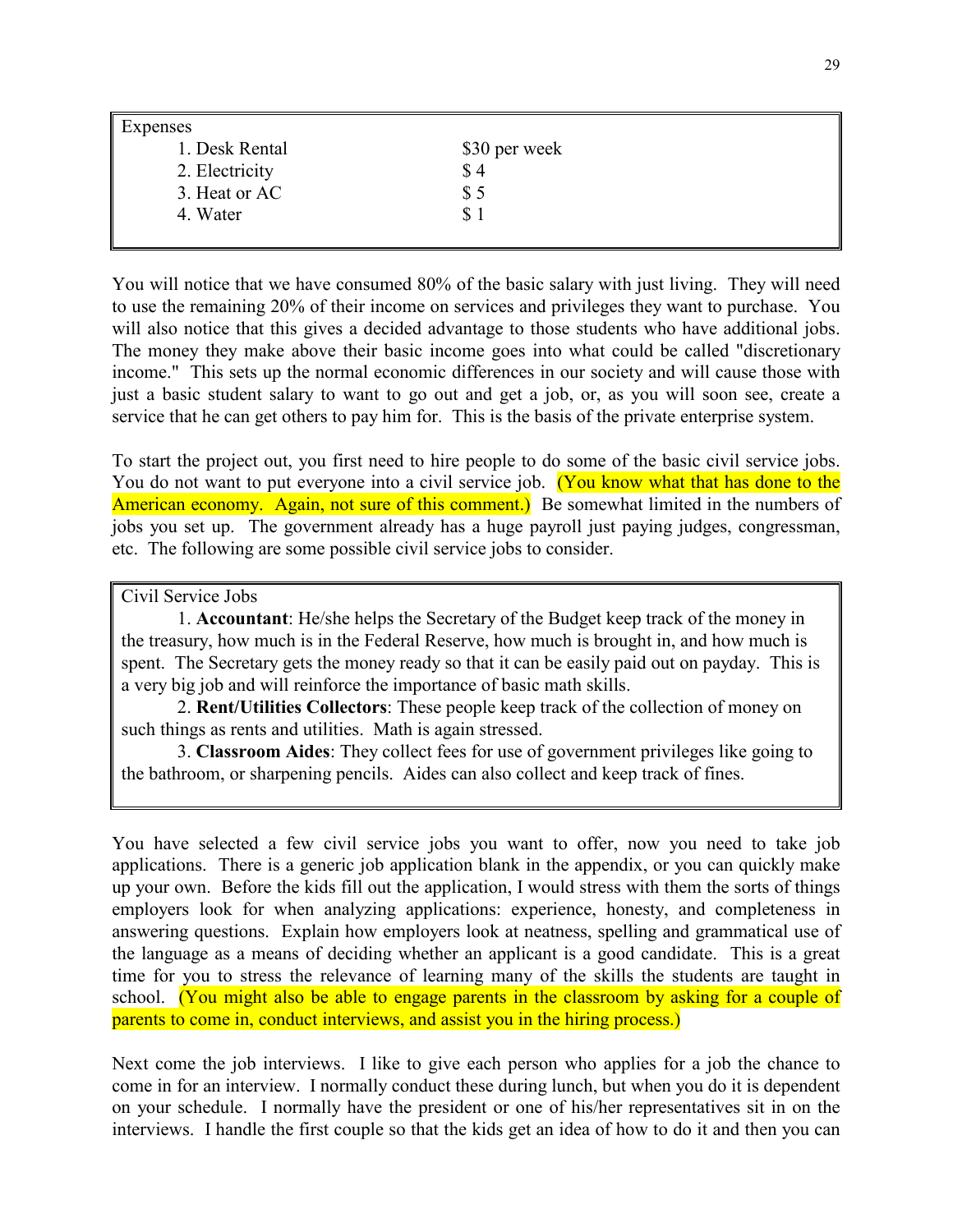let them do the talking. After the interviews, I sit down with the person that helped interview the candidates, and we rank order the candidates based on their written application, job experience, and their reactions during the interview. The obvious next step is to offer the chosen individual/s the job/s.

As stated earlier, I normally pay salaries and collect rent and utilities once a week. If you take classroom time to do this, the first time it will take almost an hour to get everyone paid and to collect all monies due. As kids get better at it, the class time can be cut down to about 30 minutes a week. This can also be handled during the students' free time. The person in charge of setting up the payroll can have an envelope with each student's name and the amount of money to be paid written on the envelope. At home, they sit down and fill each envelope with the correct amount of money and then bring the payroll back to school the following day. The first thing in the morning, the students can collect their envelopes and initial a payroll sheet showing that they have collected their pay for the week.

The same can be done with the utilities. Children can have an envelope into which they place their payments for rent, electricity, water, AC and heat, etc. Then they turn the envelope over to the civil servant whose job it is to collect these funds. The civil servant has a sheet on which he records who paid what, and the balance of each child's account. There are a lot of great math skills that are put to use here. There is a sample generic form in the appendix. If an individual is behind in his payments, the state can try to get the judge to garnishee wages. This is normally not necessary. If you make sure everyone pays bills right away, they will not spend the money on other things and then not have enough to pay basic bills.

In elementary school, I think I would keep the acquisition of funds and payment of bills quite concrete, physical money, movement of funds from one person to another. In middle school, or high school, computers and spreadsheets could be utilized to manage some of the paperwork.

What to spend money on is a serious question. If you make money, you want to be able to spend it. There is the obvious use of money to buy privileges in the room. Given the salaries outlined above, these are some figures I have used for privileges in my room.

| General Expenses       |  |
|------------------------|--|
| 1. Bathroom            |  |
| 2. Sharpen Pencil      |  |
| 3. Get a drink of      |  |
| water outside          |  |
| the classroom          |  |
| 4. Extra Computer time |  |

There are also classroom fines that need to be discussed. The following are some fines that I would consider reasonable given their proposed salaries.

| <b>Corrective Actions</b> |       |
|---------------------------|-------|
| 1. Inappropriate talking  |       |
| 2. Not having homework    | S 5   |
| 3. Cheating               | ፍ ናበ* |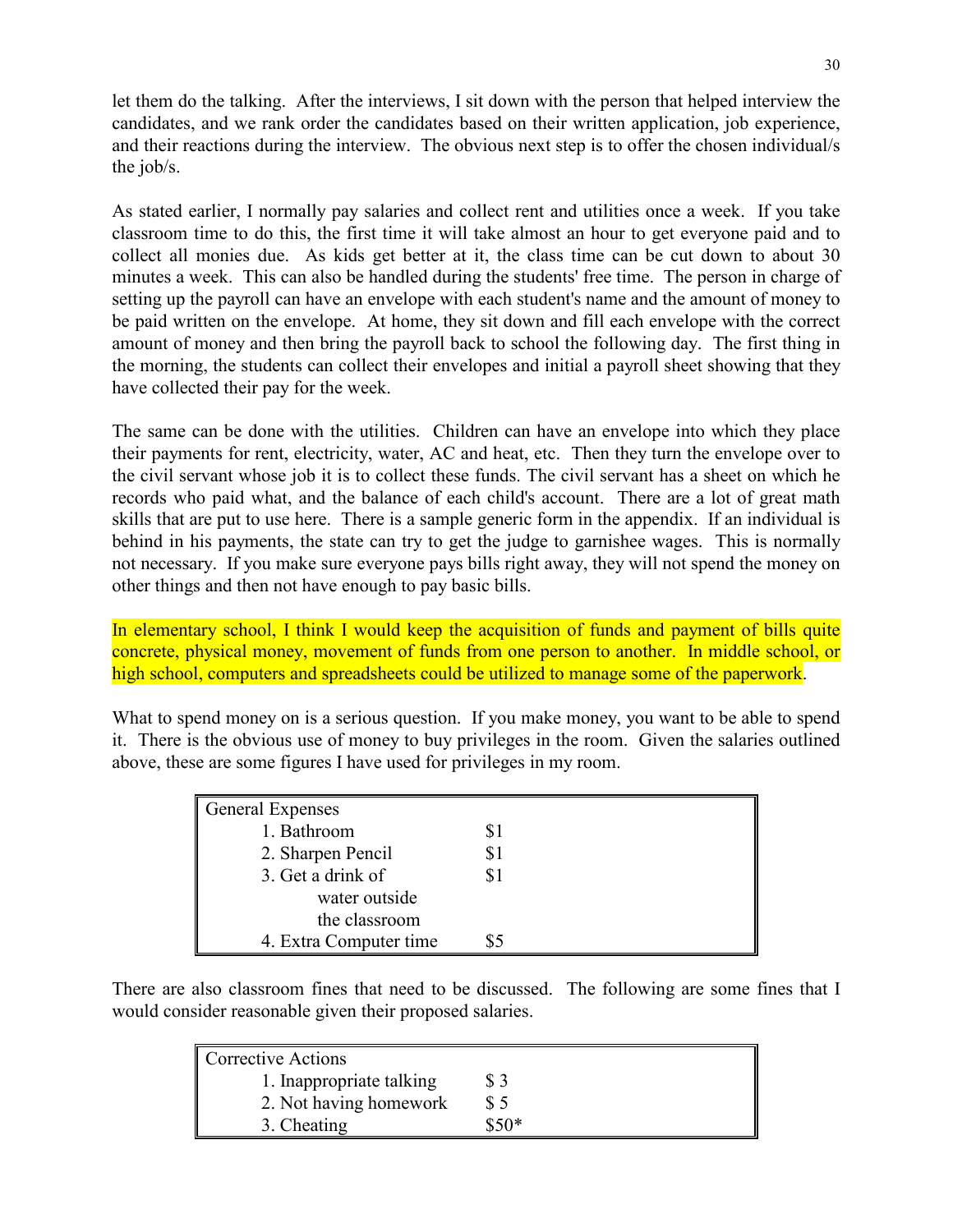\*Note: If this is serious, you might not want to handle this as part of the simulation.

What else do kids spend their money on? Kids sell each other things. Dollars are an agreed upon medium of exchange, and that is what your country's dollars have become. There is a finite number of them and everyone has agreed to accept them as the medium to exchange goods and services. (We are really getting into the nitty-gritty of economics here.) To facilitate this, I hold an auction once a week for about 15 minutes. Students bring items they want to sell. Typical items include pencils and pens, candy, and, at the elementary level, stickers and toys. With the use of an auction, kids see that money, when it has an agreed upon value, can be used to buy realtime things. Each child may only sell a set number of things per week. A child may put a minimum bid on an item, and there is no such thing as "I was only joking." If someone bid a certain amount and then fails to pay up and take possession, he is fined \$10, which is given to the seller, and the bidding is started over again. The government keeps at least \$1.00 per item sold for providing the auction services.

I recommend one other thing. That is that the state sell a controlled commodity each week and tracks its price. Something that is easy to produce and has instant appeal for most of the students is a homework pass. Hang up a chart in the classroom and record the price you get by selling one homework pass each week. Watch what happens to the price. In the beginning the price will be very low because salaries are low and the expendable incomes are also very low. As time passes and people save more money, the price of the homework pass will rise. We will later talk about inflation. If you build inflation into your country, you will see a dramatic rise in the price of the homework pass. Then later on, when your chart is looking pretty nice, introduce "supply and demand" by suddenly offering two or three passes for auction the same week. Then offer five passes the next week. Then go back to offering one pass a week. What happens to the price of our basic commodity? The things you can do with the auction are only limited by your and your students' imaginations.

For those of you who want to be sure your evening assignments are done so that students practice the skills you worked on in class, your homework passes could allow the students to skip the odd problems. That way the kids will still get some of the practice and your homework pass will have some value. Students won't like a 50% pass as well as a 100% pass because even good students forget an assignment every now and then. When they do, it is nice to be able to dip into their wallet and pull out a "No Homework Pass" to solve the problem.

One more point on salaries, if you want to eventually charge taxes, I would recommend you keep a record of salaries on a spread sheet. Then it will be easy to have the spreadsheet total up the income paid out so you can figure the taxes. Depending on the age of your students, this could be a great learning opportunity. Again, don't worry about trying to do all parts of this project. Pick and choose what you want. If you don't do taxes this year, maybe, in a year or two, you will decide to try taxing the population.

Step 9: Expansion of the Economy into Private Enterprise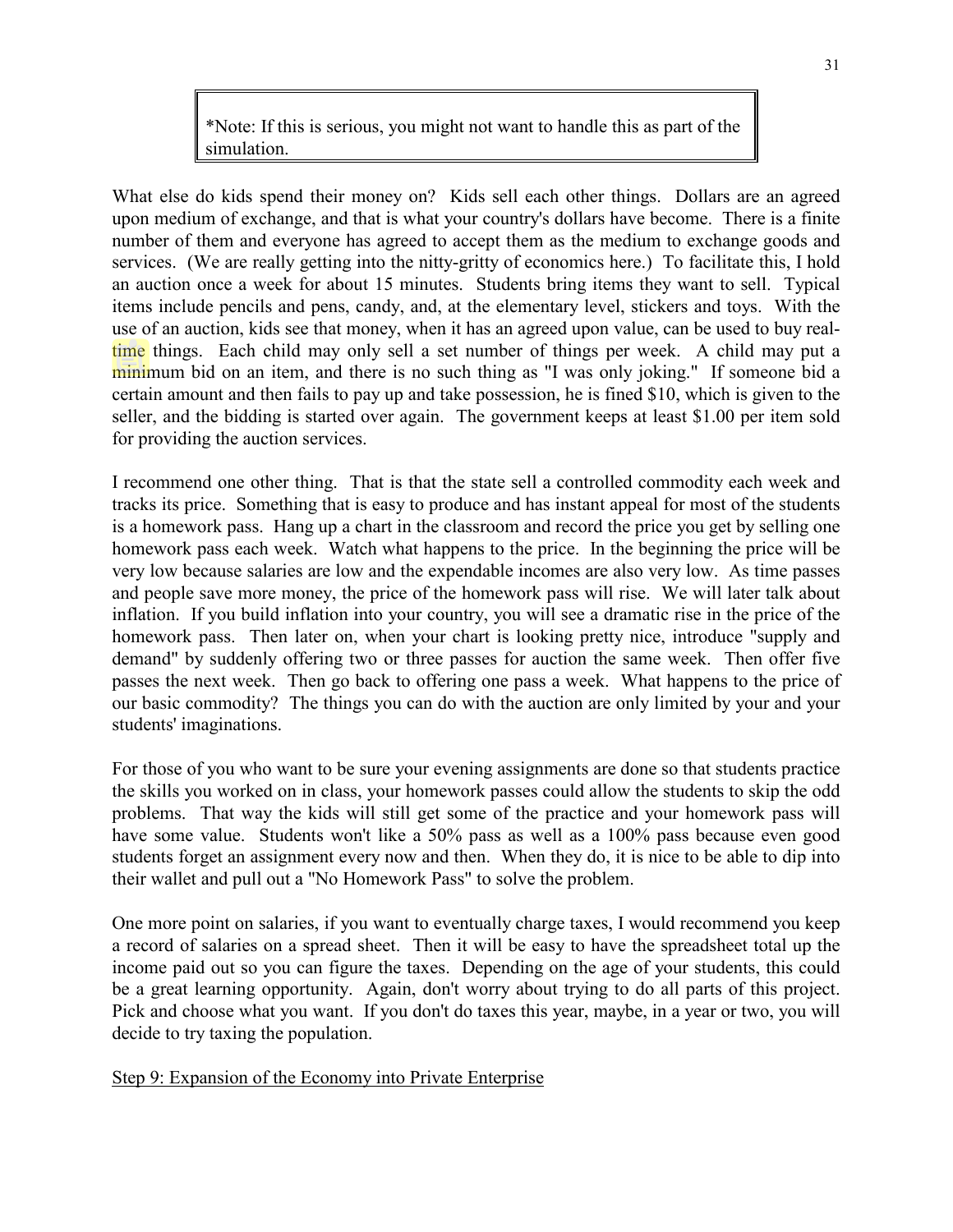Once you have your civil service economy up and running, students will want to go into business for themselves. What they can do is limited only by their imaginations and what their fellow students are willing to spend their money on. The following are some successful businesses students have started in my classroom.

#### Private Jobs

1. Bankers: People need a safe place to store money, and bankers come to the rescue. Some of my "banks" have even developed a check-writing program, that allows the individual to write checks against the funds they have in the bank. Other "banks" have created credit cards.

2. Store owners: These kids want to sell items. They can set up almost like a thrift store, in which people sell used items they don't want any more. People then bring items to be sold on a consignment basis.

3. Cleaning services: At the elementary level, the child who always has the messiest desk in the room is often willing to pay someone to keep his desk clean.

4. Insurance companies: Rather than insure people for health, death, etc., our insurance companies insure people against paying fines. For example, they determine how great a risk a child is, and offer him/her a basic insurance policy that covers part or all of the fines they rack up in a week. I would always recommend the insurance company sell deductible insurance, and let people know that their insurance premiums will go up if they get tons of fines. This is a great exercise in free enterprise and working out probabilities. The company can either make a ton of money or go bankrupt. (It is also about as close as we can get to gambling. By the way, no lotteries please! That is very regressive and a child that might win big in a small country of 25 people could become a Lottery Addict later in life.)

5. Attorneys: When we get into the judicial system, you will see that we have a need for attorneys. This job appeals to quite a few students.

6. Tutorial Services: This is NOT a homework service and if you think it might become one, don't even suggest it, but some kids may be willing to run a lunch time/after school study service.

The kids love to set up businesses, and this is a good chance for them to use their creativity and people skills. They also learn lessons concerning cooperation and the benefit of pooling money to reach some agreed upon goal. Does it sound like selling shares in a company? Well it is, and I would help any child or group of children that would like to sell shares in a business enterprise.

#### Step 10: Development of an Active Legal System

You have laws and you have human beings. You now need to get your judicial system in order and interpret those laws. You have already decided how to pick the judge. Most likely, he is either elected or else you let the president appoint him like the U.S. Supreme Court is set up. However you do it, you have a judge.

You have two major types of court cases. One type is going to be decided by the judge acting both as the judge and jury. This is going to be a lot like traffic court or the TV program "People's Court." The plaintiff states the problem and shows what evidence there is to the judge. The defendant then states his side of the case, and the judge makes up his mind and hands out the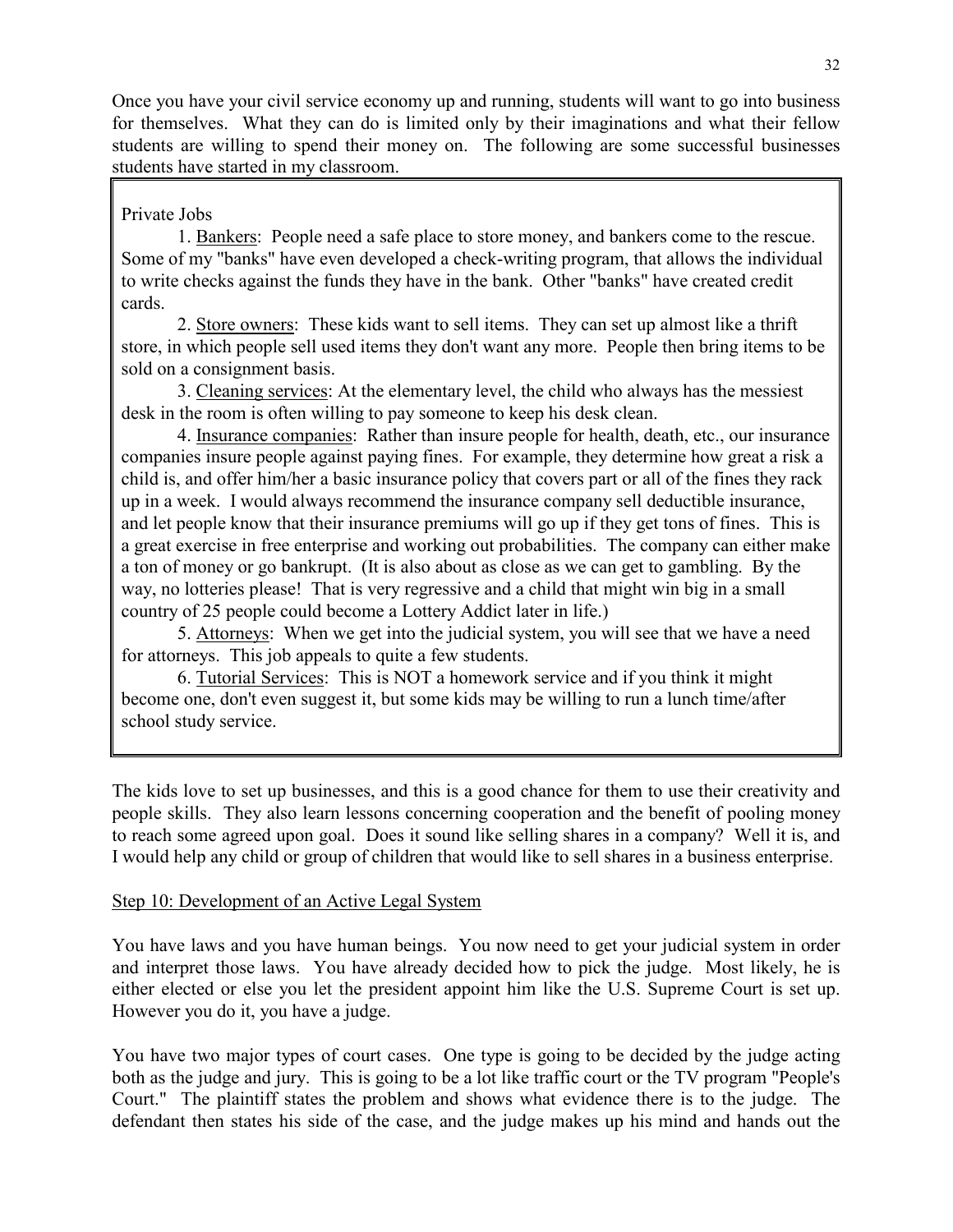punishment, if there is one. This is clean and simple. It is fast and, with the limited amount of time you have to spend on minor differences, this is the way to go. Since the students do not have a lot of legal knowledge other than what they have picked up on the TV, it is really just a matter of whom the judge believes. (This description is troubling to me; being fined should not be whether one kid is believed over another kid.)

In order to give a bit more gravity to the situation, you can add some pomp and ceremony. Maybe you would like to give the judge a black piece of cloth that he wears over his shoulders when sitting as judge. Maybe if someone can come up with a graduation robe, he could wear that. Your judge can't be seen doing all the mundane court room tasks, and so you should definitely have a bailiff who keeps order in your court room, and says things like "All rise, the first district court of the sovereign nation of  $\qquad \qquad$ , is now in session. Chief Justice presiding." You also need to have someone swear people in, and your bailiff will be doing that. See the appendix for a prompt sheet to give the judge so he has some idea of what to say and do.

If you really want to get serious about this, you can try to get a real lawyer give you copies of outdated state statutes. The classroom could then adopt them as their classroom laws along with those that they make up on their own. Then the students can learn how to look up state statutes which, who knows, might be the thing that sparks some budding Supreme Court Judge into the practice of law.

We need to discuss one more area in this section, and that is trial by jury. I do not recommend that you have a trial by jury very often, but the kids love it, and since it is part of the real world they live in, I have at least one each year. I save it for the serious cases, such as counterfeiting, etc. You do have to be careful as the teacher not to humiliate any one. This must be done very carefully for we do not want any real-world law suits. (I am not sure this is a good idea either. First of all, as a parent, I would want to be sure that teacher has such proof and I think there are some serious confidentiality issues here.)

Another option, if you want to have a trial by jury, but do not want it to cover a real crime, is to stage a crime. (From many points of view, this might be the preferable approach.) If TV can fake a crime, a teacher can fake it. (We all know that to be a great teacher you must first be a master actor.) Work it out before hand with some child. Leave clues, develop some witnesses, etc. Then stage your trial.

There is also the possibility of using a real crime that has been in the newspapers and use the evidence, as it is presented in the newspapers, to argue the guilt or innocence of the accused. The trick is to have fun, learn something, teach about society, but don't harm kid's self-esteem in the process.

#### Step 11: Developing Relations with Foreign Nations

One of the first things I would do after setting up your country and putting the organization in place is write letters to the state governor and the president of the United States to let them know that you have officially broken ties with them. You have revolted. I would send them a signed copy of your Declaration of Independence and your constitution. Assure them that you would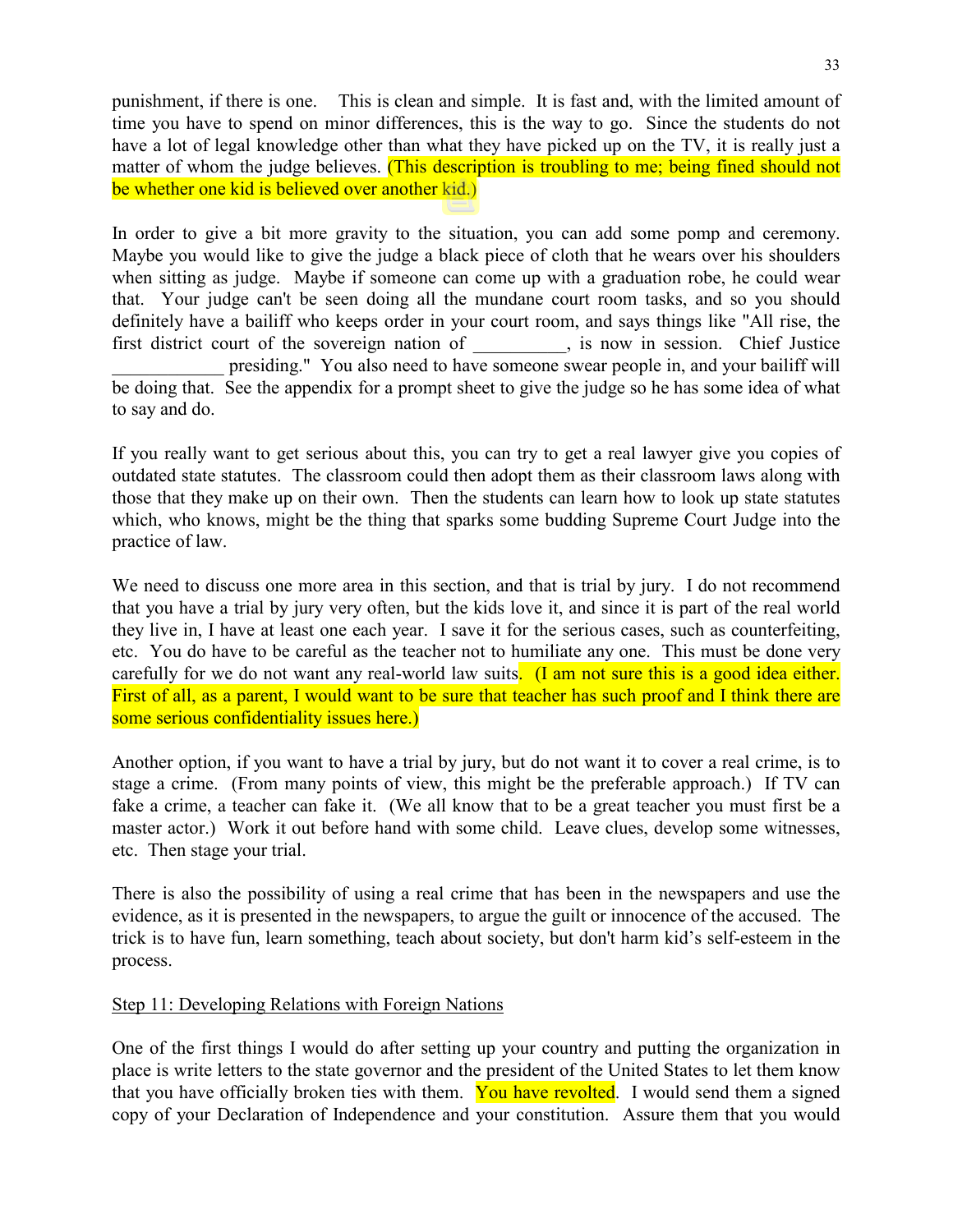like to work in peace with their governments. Of course, make sure it's clear to them that you have set up a simulated country.

Next, have your country's leader appoint ambassadors to handle issues pertaining to your relations with those foreign governments. Hopefully this individual can write reasonably well. (All these skills we learn in school are really important, aren't they?) In a letter, let the other world leaders know that your country will be taking a stand on issues of global and international importance. When there is something going on of importance in the world, encourage your leader to act like a national leader. Have them direct research into the issue and when they are ready to make an informed decision, fire off letters of protest or support just like a real country would. When you write these world leaders, be sure to assure them that they can count on your country's doing its share to support international humanitarian and peace keeping efforts.

Another thing that you can do to establish empowerment within your class is to send your Declaration of Independence and Constitution to your local newspaper. It makes a great human interest story. You can then have your students write regularly to the editors and try to get their views on issues of local or national importance printed up in the newspapers. If you really want to become part of the whole process, you can start running some school-wide surveys. You should do it in a scientific and unbiased manner. If your questions are done well and the sampling is accurate, the newspapers may even use your data as a sampling of public opinion on different issues. With outside recognition like that, your students' feelings of importance and self-worth will soar. Also, as a teacher, your personal feelings of self-worth will soar.

What about relations with other classroom governments. If you are a secondary teacher and have more than one class, or if you are an elementary teacher that has a school with more than one classroom set up as an independent country, I would recommend that you make overtures to the other countries to set up some form of relationship. Maybe you can work jointly on some surveys. Maybe you can work jointly on some letter writing campaign. Maybe you can work on a local environmental issue or even just share copies of your constitutions and laws. Maybe you can agree to research an issue of local or national importance and then meet to discuss or debate the best way of resolving the problem. At the secondary level, there are a lot of issues that could be debated. During the late 1980's and early 1990's there was the Gulf War, relations with Russia and Germany, Bosnia, Health Care Reform, Aids, and the Middle East peace process. There are always going to be issues that make good forums for research and discussion. (Now issues regarding Russia and the Middle East certainly remain as well as the Israeli/Palestinian quandary.)

#### Step 12: Electronic United Nations (E-UN)

One of my own personal goals is to link up classroom countries across the United States and around the world. Our site to support this project is at http://www.simulations.com/classroomcountry/ . I can see these classrooms sharing with each other, copies of documents they write, or doing on-line discussions on important national and international issues. The logical extension of these discussions will be to share the student's perspectives with elected officials who can see for themselves the views of their informed, school-aged constituents. Students may not be able to vote now, but if they learn more about government and become empowered in its use, when they get to be adults, they will vote, and they will make their views known.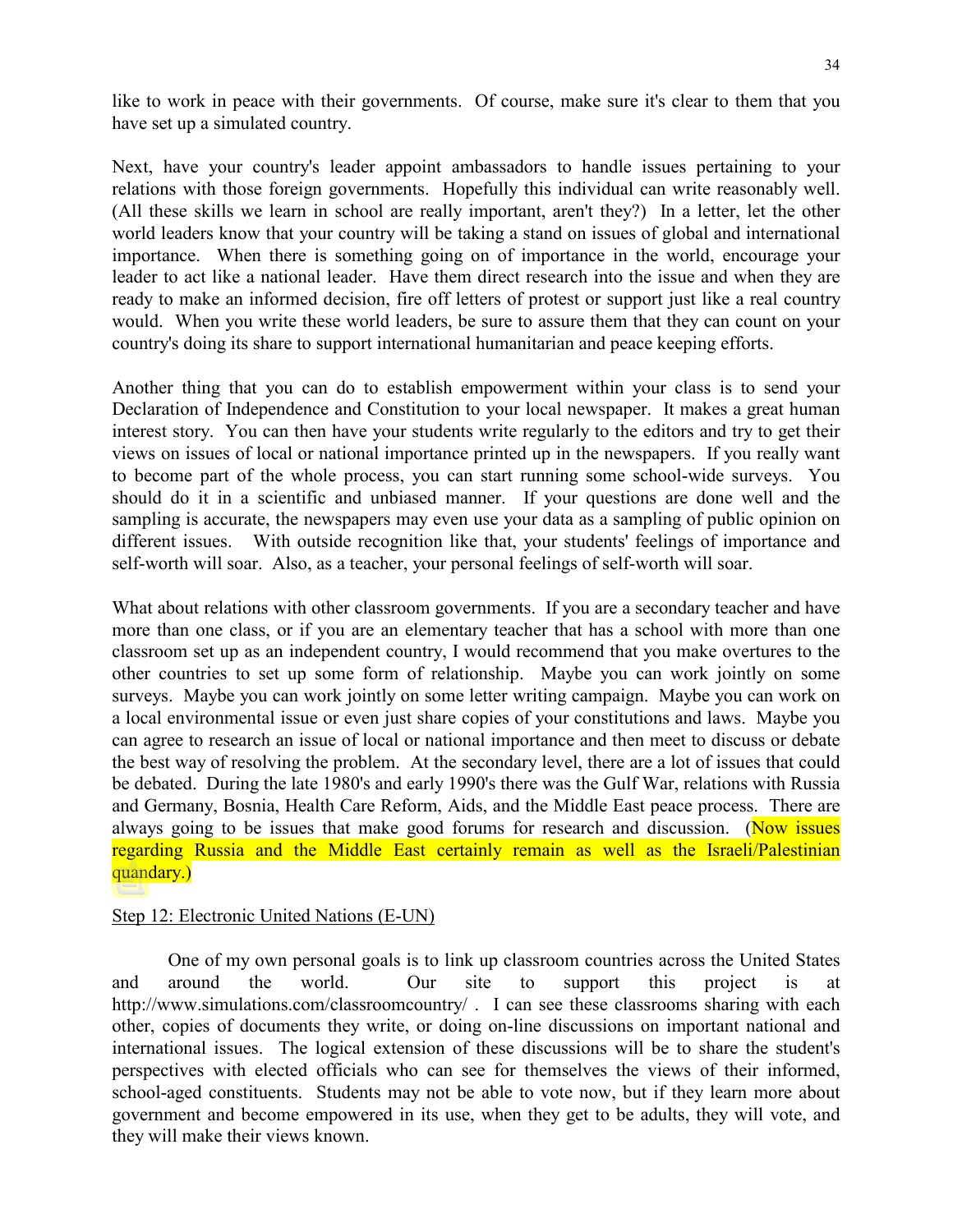To give you a better feel for how we intend to set it up, I provide the following outline of my long range vision of the Electronic United Nations. To view where we are in this process, check out the website.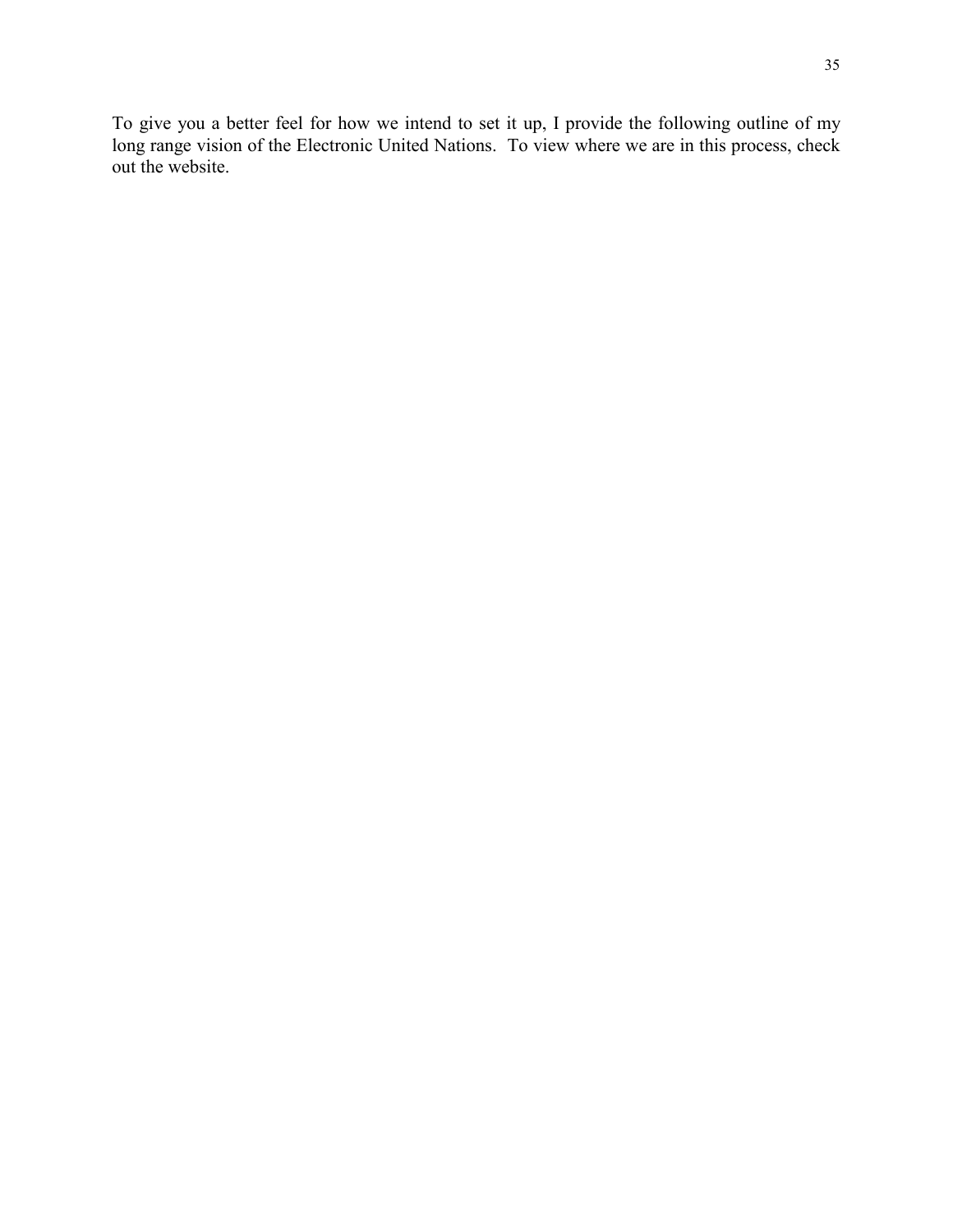Electronic United Nations (E-UN) I would make it clear that this is not affiliated with the real United Nations.

#### Stopping Point January 9, 2017

#### Declaration:

The E-UN has been established for the purpose of teaching students of all ages and from many countries, how decisions are made in our complicated, global village. The E-UN will act as a forum for students to research, discuss and vote on issues of importance. The E-UN will act as the compiler of information, and will distribute such information in the manner agreed to by the members of the E-UN. The E-UN will act in a manner similar to the United Nations in New York, except that there will not be a Security Council, and all votes will be made on the basis of one vote per member country.

The E-UN will not act as a lobbying organization for any position or special interest group. It will report results of votes and surveys to its member nations and will send on to governmental agencies such information as it feels is important to assure to the student member nations that their opinions are heard.

#### Discussion Groups:

The E-UN will provide an area for on-going electronic discussions on a variety of topics. All individuals will be allowed to view the discussions, but only the heads of state of various countries will be allowed to post notices, ask questions or take positions. These inclusions will become the country's official statement/position on these issues. Countries may join and participate in as many of these discussions groups as it likes, although access to some discussion groups will be limited by age. The decision concerning the appropriateness for inclusion of students of different ages into specific discussion groups will be made by the administrative staff of the E-UN, and their decisions are final. Teachers may, of course, limit their class's participation into different discussion groups. Teachers will be given a code that will allow them access to all discussion and will grant them the ability to open or close discussion areas to their students.

#### Surveys:

In order for the students to have a forum for research, and discussion, the E-UN will, on a periodic basis, develop surveys. The administrative staff of the E-UN will be the sole body able to put a survey to the entire E-UN. Member countries will, from time to time be asked for their ideas on issues they would like to formally discuss. Countries who would like to survey an issue may submit an idea or draft survey to the administrative staff of the E-UN for its consideration. Every survey will need to be carefully researched, drafted, put out to the member nations, and finally collect the data, compiled the results and send the results to the appropriate authorities. For these reasons, the numbers of issues surveyed will need to be limited.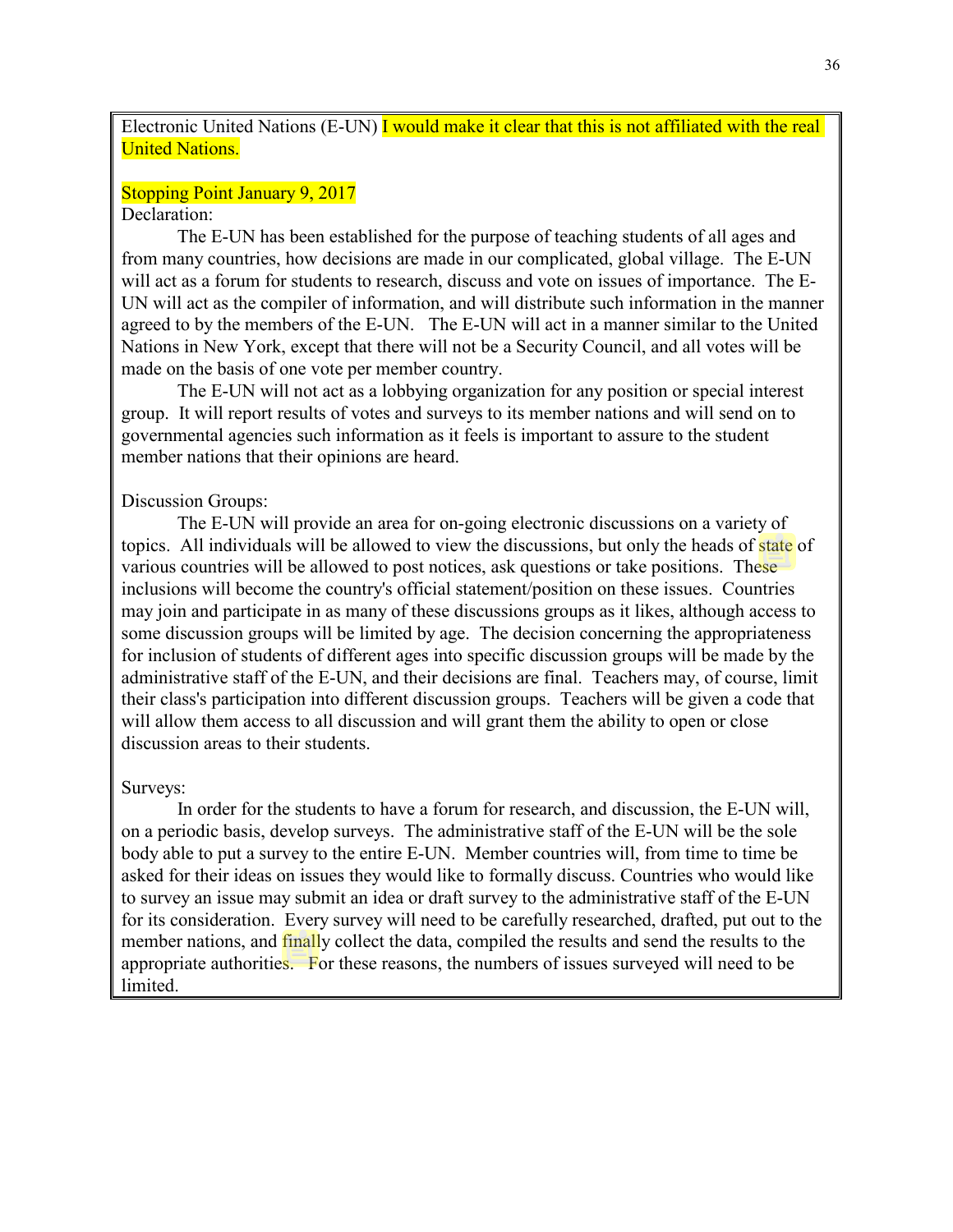Participation in Actions of the E-UN:

Countries that participate in actions of the E-UN will need to commit funds to those actions. As an example let's build a situation that could come up in the E-UN. In the real world, newspapers begin reporting on a civil war being fought within country Abc-xyz. Thousands of innocent people are dying, famine seems to be imminent. The issue is brought to the E-UN and the students do research on the issue. Attempts are made to contact by e-mail and the Internet, sources of information within the country. Information found out is placed in the E-UN discussion group established for the issue. A survey is sent out to participating nations. After discussion and a vote by members of the E-UN it is decided to take action. In real life, action by the United Nations must be paid with real dollars, euros, yen, pounds, etc. In our world, actions also need to be paid for so nations that vote to support the action will pledge money to support their decision to take action. Each country that pledges to support the E-UN action will pledge a certain number of their dollar assets. The money will need to be collected from the citizens, or from the government coffers. Symbolically, the "play" money will be mailed to the offices of the E-UN who will report on the collection of these pledged monies. When the money arrives at the E-UN offices, a chart will be posted showing all the pledges various countries made and who have sent in their pledged money. In order to speed up the processing of these figures, these "play" monies will be sent in with a form that will make accounting simple, see the appendix. This form includes your country's name, the E-UN issue that the monies are pledged for, the dollar amount included, and the average value of your homework passes up to that time. (The average value of your homework passes, see the section describing the economy, establishes the foreign exchange rate.) This process, while symbolic, will show that commitments must be paid for, and taking action is more than just a vote or words. Sacrifices need to be made for every action that a country takes. Up to this point all the money is "play money" but it is possible that the member nations could ask E-UN to begin a real-world, real-money collection for a specific issue using websites that raise funds for humanitarian or social issues. This would be a direct result of student research and discussion but it would be totally voluntary.

### Membership in the E-UN:

Only student nations that apply for and receive official acceptance as an E-UN member will be allowed to participate in the activities of the E-UN. To be a member nation, the student country must be set up using basic guidelines as provided in this book. If one will participate in economic discussions and surveys, it is necessary that a new economy be established every year so that the results of different activities (i.e. inflation, deflation, taxation, adoption of governmental positions, etc.), and their effect on relative prices in different countries can be compared.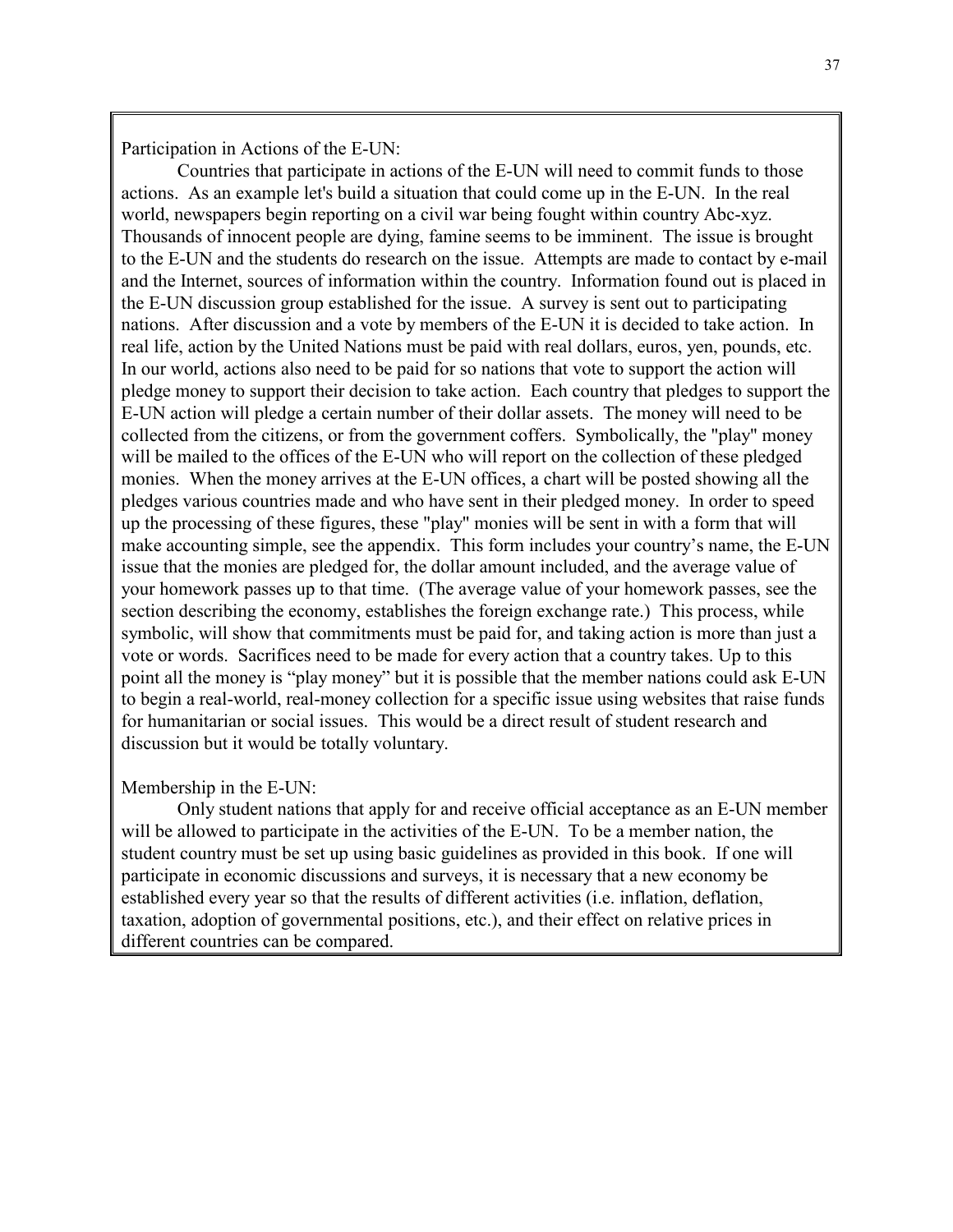### Step 13: Introduction of Crisis Issues

### **Crisis 1: Inflation/Deflation**

*(author's note: According to Dr. Womack, economics' professor from the University of South Florida, there are serious factual errors in this section that need to be rectified before going to press. Unrestrained printing of money is only one aspect of inflation.) The fine points of this, however, might not be that important. It gets across that there are impacts to putting out too much money, and it is a great opportunity for lots of math standards to be addressed.*

Inflation has been called the hidden tax. Some people blame it on unions pushing up wages, but the biggest single cause is the government printing money and spending it without collecting the money from the public in the form of taxes or fees. On December 15, 2015 the United States was 18.8 trillion in debt. When I first started writing this book in 1997, the USA was only 3 trillion in debt. If you wanted to pay off the debt in 2015, every man, woman and child in the United States would each have to give the government approximately \$58,000. No matter how you put it, that is a lot of money. You are going to be able to show kids how inflation works by slowly printing more money and putting it out into the economy. You will remember that I recommended that you auction off one homework pass each week. The cost of this commodity will be our benchmark for inflation. There are a known number of these passes being put into the market, one a week. If demand and the money supply stay pretty constant, the price at auction, should also stay constant. As stated earlier, I recommend that classes keep records to chart this figure.

As the class settles into the use of its economic system, people will begin to gain affluence through savings, selling goods or providing services. Prices of our homework pass should begin to rise in a rather gradual but consistent manner. Now, begin your inflation scheme. What you want to do is just get more money into the system. Let's say that you give cash awards for students who head their papers properly and write neatly. Set a certain amount that you plan to infuse into the economy in this manner each week. Note what you are doing on the homework pass commodity chart and watch what happens to the price of passes.

Another way to do this is to allow the president to play Santa Claus. Have him/her give across the board wage increases or reduce taxes or rent on their desk. Figure out the approximate increase in wages by comparing your old payroll to the new payroll. Now look at the price of your commodity and see what happens to its price. After a few weeks with increased wages, the treasury will begin to decline and so, you might need to raise rents or institute taxes to pay for all the increased costs of salaries. It will not take long for kids to see what happens when the government spends the money they borrow or print.

If your inflationary economy has gone along pretty well, and you think the kids are able to handle it, you might throw in deflation. The government printing presses stop. You cannot pay full salaries, so everyone's salary is cut in half. You are in deflation, and without some infusion of money it could lead to a depression where no one has money to buy things or hire anyone to do work. This becomes a very graphic simulation of the real world.

### **Crisis 2: Taxes**

Kids have been making good money. All of the salaries have been paid from money that has been coming off the government printing presses and the money you collect from rent and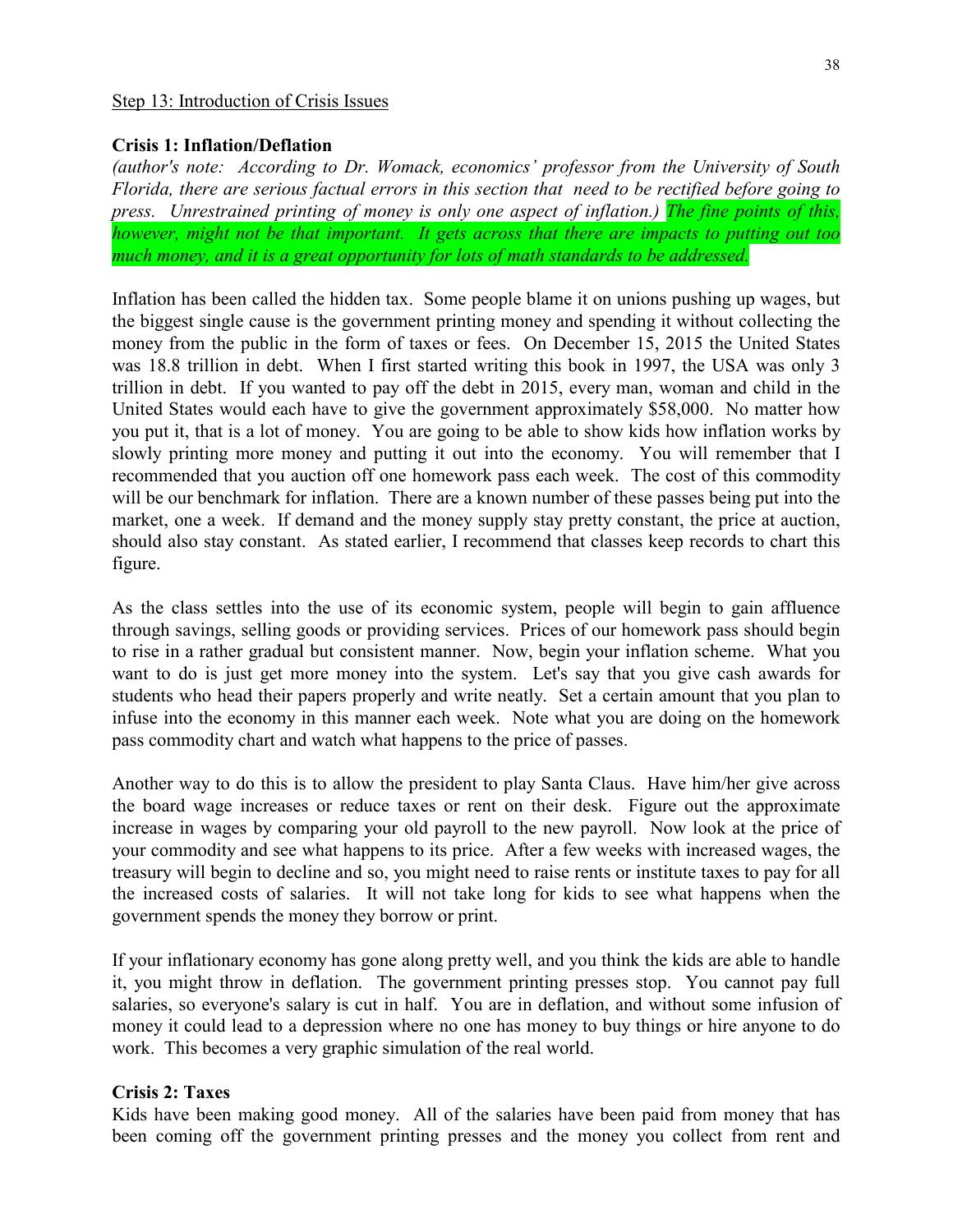utilities. You tell the president that the Federal Reserve Bank is in a crisis. You are running out of dollars and suggest that he start an income tax structure. The kids don't like the idea but no one ever likes taxes. The President and Secretary of the Budget talk to Congress and ask them what they want to do. You are going broke. No one wants to say that terrible five letter word, but as the teacher you state that the presses will not roll anymore unless the government takes steps to bring in additional money, most likely through taxes, or else cut everyone's salary, which no one will want to do.

Eventually you work them around to the point that they decide they will raise an income tax. They can decide first if it is to be a flat rate tax in which everyone pays the same percentage or a graduated tax in which you pay either more or less based on your income. The U.S. has, of course, a graduated income tax in which the poor are supposed to pay fewer taxes and the rich pay more taxes. (In the real world the rich have tax loopholes which many times mean the poor and middle class pay a higher percentage than the rich, but let's not make our country too realistic.) I recommend that to make accounting easy, the government charge a set rate on the base wages, and then a higher rate when it climbs over a certain amount. For example:

Possible Tax Schedule

| $\ $ Pay                  | Tax Rate         | Dollar Amount |
|---------------------------|------------------|---------------|
| \$50                      | $1/25$ or $4\%$  | \$2           |
| $\parallel$ \$75          | $1/10$ or $10\%$ | $$7*$         |
| $\parallel$ \$100 or more | $2/10$ or $20\%$ | \$20          |

\*Note: Always round down to whole dollar amounts.

You will need to hire a new government employee just to keep track of the tax money, but what the heck...this is a bureaucracy and we are getting bigger and bigger. (If you ever wondered how our Federal Government keeps on growing, setting up classroom governments will quickly help you understand this.)

If you want, you can even have the kids file income tax forms by the 15th of April. That should be interesting. You will find forms to help you do this in the appendix if you want to give it a try.

## Begin here on January 27…

## **Crisis 3: Poverty**

Play the game long enough, and someone is going to go broke. The first thing to do is to have them go to court and declare bankruptcy by filing a Chapter 11. See the Appendix for a form for this. There needs to be some consequence for filing bankruptcy and so I would recommend that if the person is an elected official they lose their job, or, if you don't want to do that, that the court take away a large enough portion of the salary so as to pay off their debts slowly for them. That will stop people from going into debt, declaring bankruptcy and then starting to build up debt all over again.

Besides over-spending and getting in debt, poverty can also come into play. This comes about when one is making a basic salary but expenses have risen to the point that ends can no longer bemet. Let's say, you only have a basic job and your expenses are \$42 with the taxes. You need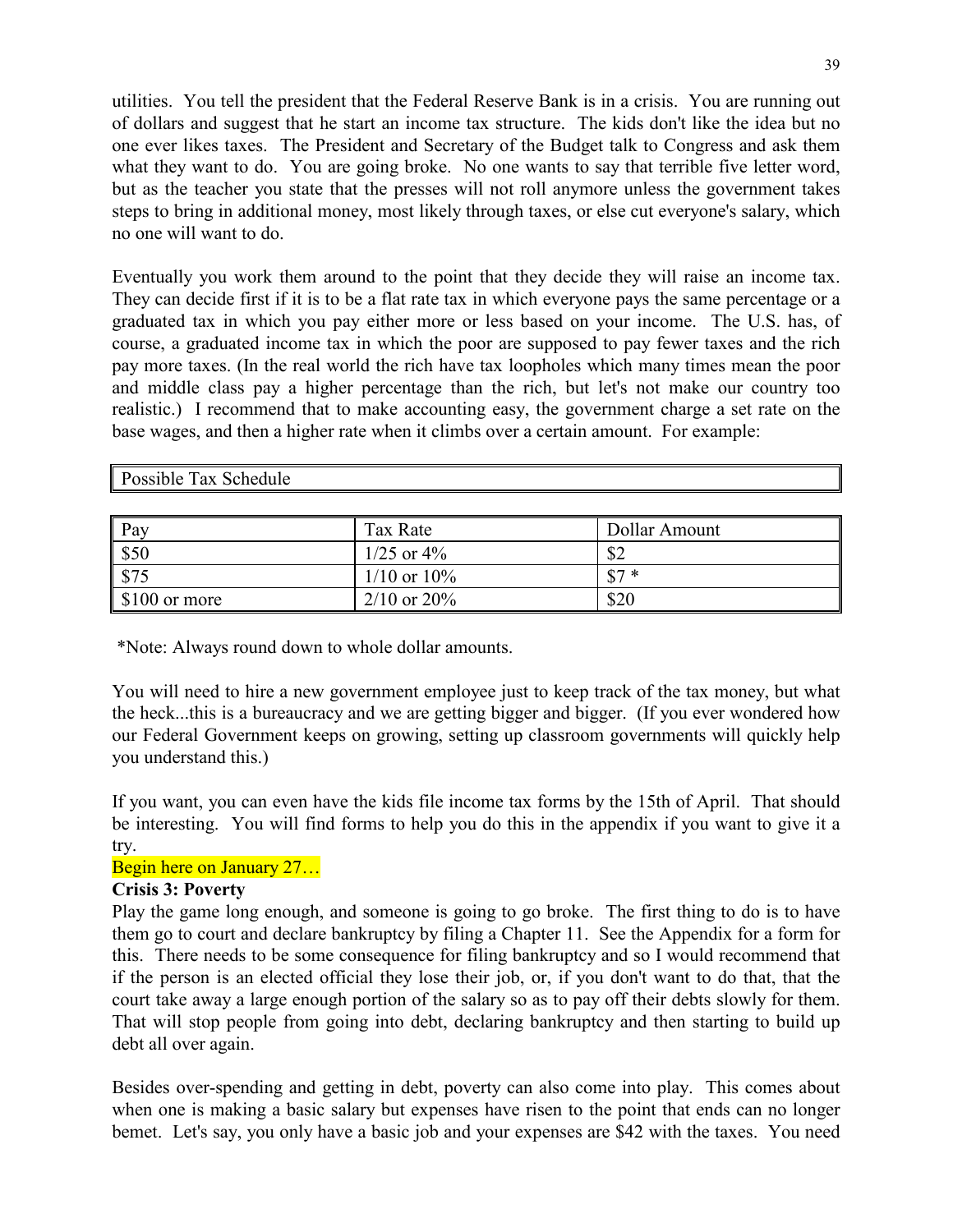to go to the bathroom and get a drink a couple of times a week and so every week you run out of money. Society will need to decide what it wants to do about that. If you set up a plan before someone runs out of money, it will be easier to handle the problem. Maybe you want the state to pay for the bathroom break, sort of like food stamps, or maybe you decide that people who only make a basic income do not need to pay for the bathroom or water. Whatever you decide, realize that it may come up and what will you do about it? There is also the possibility that people can apply for welfare, but I don't want to be seen as training people to live in a welfare state and so it would probably be better to just talk them into getting some additional job that pays a small income. Maybe they could clean the erasers or sharpen pencils.

If you see certain people falling into this category, the next time you have a change of government and new people get chosen for jobs, be sure that you work some of the people who only had a basic income last time into a higher income this time. We want to show everyone that they can reap the rewards of the free enterprise system if they are willing to work. Or many read

### **Crisis 4: Conflict**

Do you want your country to take part in current affairs or global conflicts? Have the students watch TV, read a magazine or a newspaper. It might be good if they looked at sources of news that take different perspectives. On TV in 2017 that might mean watching and comparing Fox News, CNN and MSNBC. They can take issue with what is happening. There are always going to be global hot spots. If after reading about the issue, the class decides they want to participate in some manner, they will need to commit their country's resources to do that. How does your country do this? First, if you want to do this right, appoint a Secretary of State. This person's sole duty is to watch the newspapers and report to the country what is going on in the larger world.

If the Secretary of State wants to get involved in an issue or the president orders him to research a situation, the thing the Secretary of State needs to do is read the magazines, and newspapers to figure out the various sides to the issue. Next, all this material should be presented to the president. He can decide what action, if any, he wants to take. Some early actions might be to write the heads of other countries and express his views on the subject. He might encourage the U.S. Government to get involved or stay out of the issue.

Then as time passes and the various world governments ask for help from the United Nations, you can decide to side with, or go against joint action. Let's set up a simulation: Iraq is moving closer to Kuwait's northern border. The U.S. goes to the United Nations and asks for sanctions against what is viewed as a hostile act by Iraq. Does your country verbally support the U.N. resolution or do you vote against it? Now, the U.N. decides to send troops to Kuwait. What are you going to do? Do you send troops? Do you sit on the sidelines? Obviously no one in the class is going to actually go to the desert to fight, but if your government is committed to military action, it is going to have to be paid for. As the teacher, you will assess a certain amount the government will have to pay per week to support your military action. This will be paid by the class in some form of additional tax. Say a 1% increase in their tax structure for as long as you agree to support the military action. Should the military action result in an actual war (let's pray it doesn't), the tax rate might be raised to 2% or more depending on the situation.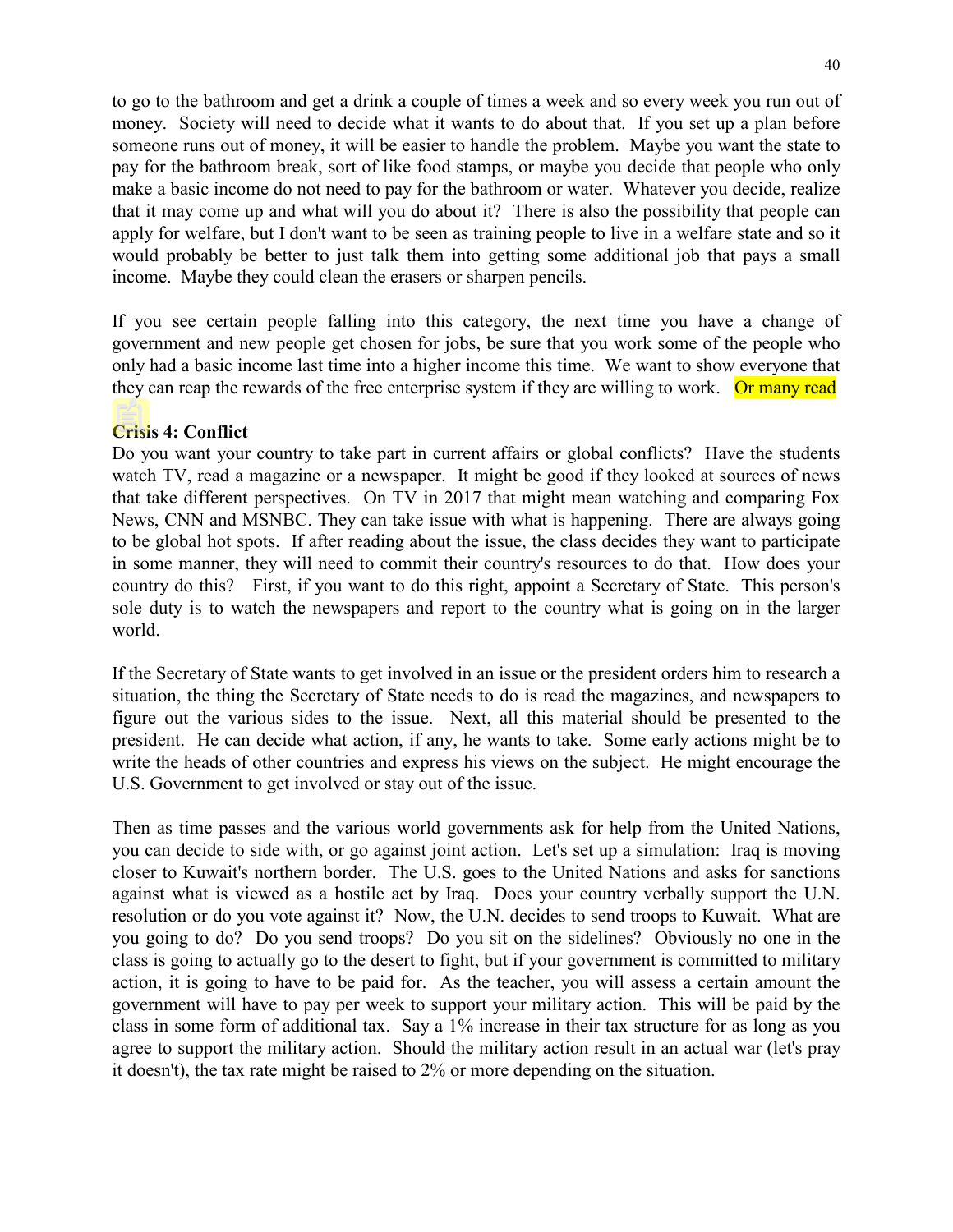If you are part of the E-UN, you will be given an opportunity to vote on the issue over the Internet and, through that, take some action. Your class's decision, along with all the other participating members of the E-UN, will be sent to real political heads of state.

You could also use this same format to take action on environmental or health issues. This use of the tax to pay for your support of global actions displays a large measure of the commitment each individual has to tighten up his/her belt when making a commitment. Further, not everyone is going to agree on supporting or not supporting various issues, and this will allow individuals to crystallize their feelings and force them to express these opinions or have the government act in opposition to what they would really like to see happen. All of these actions better prepare students to take their places in a democratic society. If we can help teach knowledgeable, proactive students who understand the system, they will be knowledgeable, pro-active adults who are more willing and able to participate in our American system with its free enterprise economy and its representative form of government.

### Conclusion:

If you have read this book straight through, you may become worried that you will be able to pull it all off. Relax! Setting up a classroom government is done slowly. It sort of evolves. Further, there is nothing that says you really must do any certain part of it. You can pick and choose only those things you want to do or those things that best fit your curriculum. If you only want to set up the government and not use the economy, do it! Maybe you like the idea of a classroom economy as an aid to motivation without the government, do it!! Pick and choose. Building your own country will be as rewarding to you as it is to your students.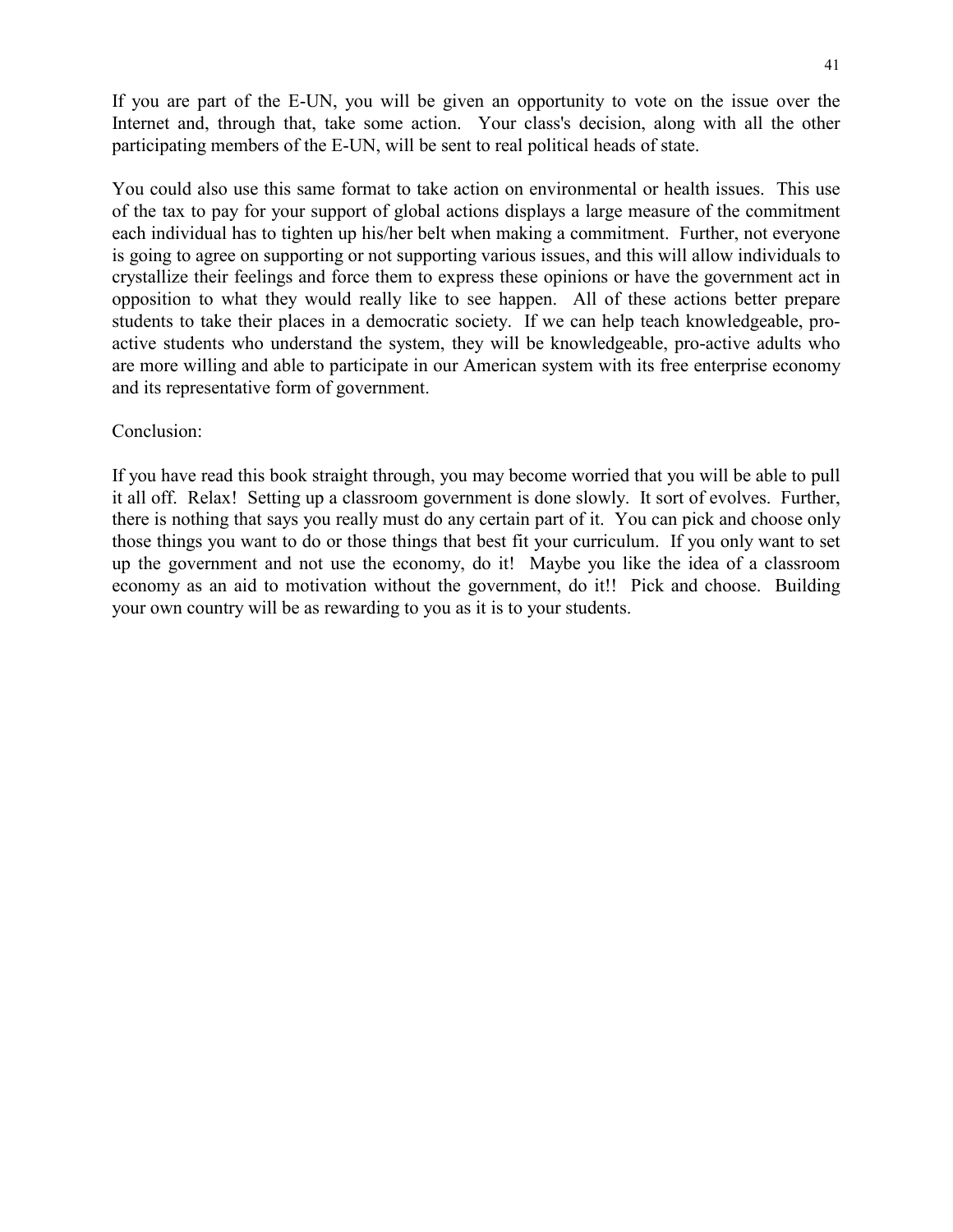#### Introduction

"When in the course of human (student) events, it becomes necessary for one people (class) to dissolve the political bonds which have connected them with another, and to assume among the powers of the earth, the separate and equal station to which the Laws of Nature and of Nature's God entitle them, a decent respect to the opinions of mankind (students) require that they should declare the causes which impel them to the separation.

We hold these truths to be self-evident, that all men (women, students, children and teachers) are created equal, that they are endowed by their Creator (our teacher and/or our principal) with certain unalienable Rights, that among these are Life, Liberty, (a Good Education), and the pursuit of Happiness. That to secure these rights, Governments are instituted among Men (women, students, children and teachers), deriving their just powers from the consent of the governed. That whenever any Form of Government becomes destructive of these ends, it is the Right of the People (Students) to alter or abolish it, and to institute new Government, laying its foundation on such principles, and organizing its powers in such form, as to them shall seem most likely to effect their Safety, (Knowledge), and Happiness. Prudence, indeed, will dictate that Governments long established should not be changed for light and transient causes; and accordingly all experience hath shown, that mankind (and womankind) are more disposed to suffer, while evils are sufferable, than to right themselves by abolishing the forms to which they are accustomed. But when a long train of abuses ... (demand that students stand up and demand a better, more meaningful education)...it is their right, it is their duty, to throw off such Government, and to provide new Guards for their future security. Such has been the patient sufferance (suffering) of these ... (students); and such is now the necessity which constrains them to alter their former systems of Government. The history of the present (teacher) is a history of repeated injuries...all having in direct object the establishment of an absolute Tyranny over (this classroom). To prove this, let Facts be submitted to a candid world."

## List of Offenses

*Now list some reasons for overthrowing the present form of government. You might consider: lack of a voice by students, being ruled by laws not of their making, not being granted legal rights when accused of a classroom crime, the right to learn as much as possible and maybe a statement to the effect that students could learn more constructing their own country. I would stay away from comments about the teacher using cruel forms of corporal punishment or verbal abuse. Even though the kids would be, hopefully, joking, you can never tell who is going to read your document and misinterpret the joke.*

#### Conclusion

"WE, THEREFORE, the Representatives of the (name of country), in General Congress, Assembled, appealing to the Supreme Judge of the world for the (validation) of our intentions, do, in the Name and by the authority of the good People of this (class) solemnly publish and declare That (this class is) and ought to be totally dissolved; and that as (a) FREE AND INDEPENDENT (CLASS); that (we) are Absolved from all Allegiance to the (name of school, state and country), and that all political connection (between us and them) is and ought to be totally dissolved; and that as (a) Free and Independent (Country, we) have full Power to levy War, conclude Peace, contract Alliances, establish Commerce, and to do all other Acts and Things which Independent States may of right do. And for the support of this Declaration, with a firm reliance on the protection of divine Providence, we mutually (promise) our Lives, our (make-believe) Fortunes, and our sacred Honor."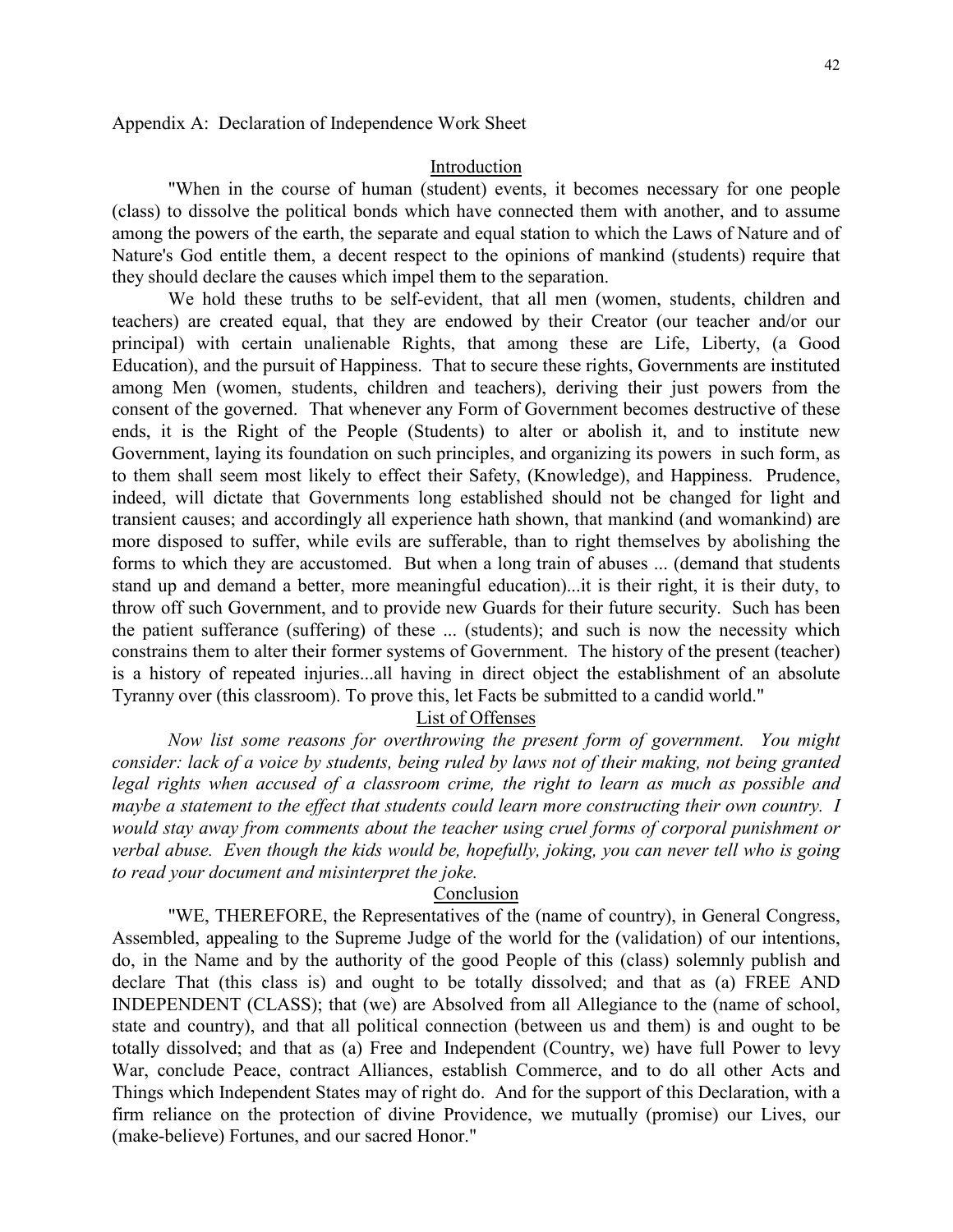Appendix B: Government Research Outline

Names of Students in this Group:

---------------------------------------------

Type of government your group is researching:

Dictionary Definition of your type of government:

A more detailed description taken from a reputable source: (Please write this on the back of this paper.)

Strengths of this type of system:

Weaknesses of this type of system:

Countries of the world that presently use this form of government:

Bibliography: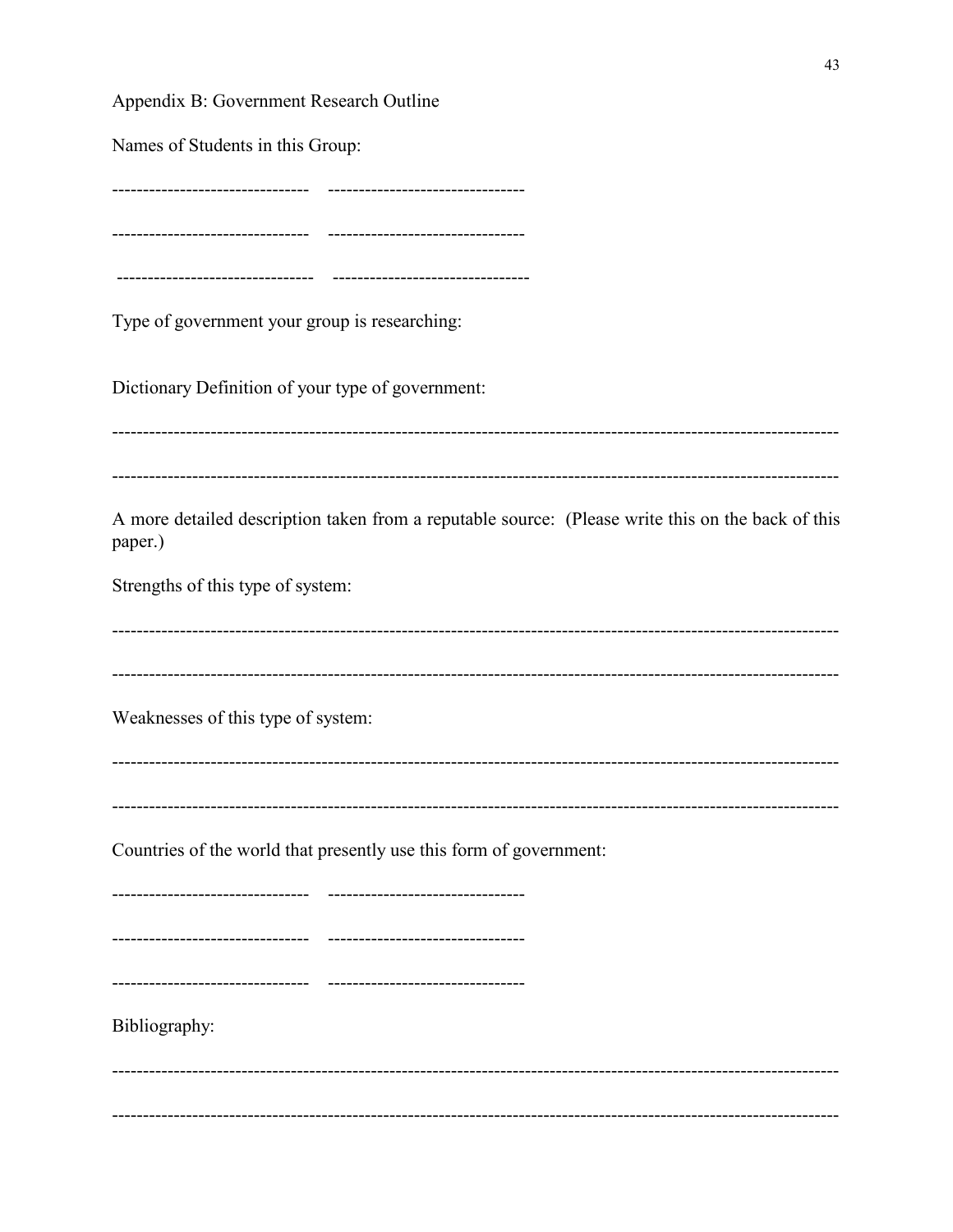Note: As you work on this document, look at what the original U.S. Constitution says and then try to see how sections can be incorporated into your classroom country. Changes that I have made in the original text are placed in (parentheses). Pick out what you like and do not like. Change the document to fit your classroom situation. Also, if the children challenge the way some words are spelled, challenge them back to see if that was the way they were spelled in the original document.

### Preamble

"We the People of (name of country), in Order to form a more perfect Union, establish Justice, insure domestic Tranquility, provide for the common defence, promote the general Welfare, and secure the Blessings of Liberty to ourselves and our Posterity, do ordain and establish this Constitution of (name of country.)"

#### Article 1: Legislative Branch

Section 1: Legislative Powers

"The right to make laws, and other duties as granted by this constitution, shall be vested in a Congress of (name of country), which shall consist of a Senate and House of Representatives." (Note: If you have a small, class you may decide to only to have one of the two legislative bodies. Your country must have followers as well as leaders for it to work.)

Section 2: How the House of Representatives is organized.

a. term of office

- b. minimum age of representatives
- c. nationality
- d. number of representatives
- e. impeachment

Section 3: How the Senate is organized. a. term of office

- b. minimum age of representatives
- c. nationality
- d. number of representatives
- e. impeachment
- Section 4: Election of Senators and Representatives a. elections
	- b. numbers and places of meetings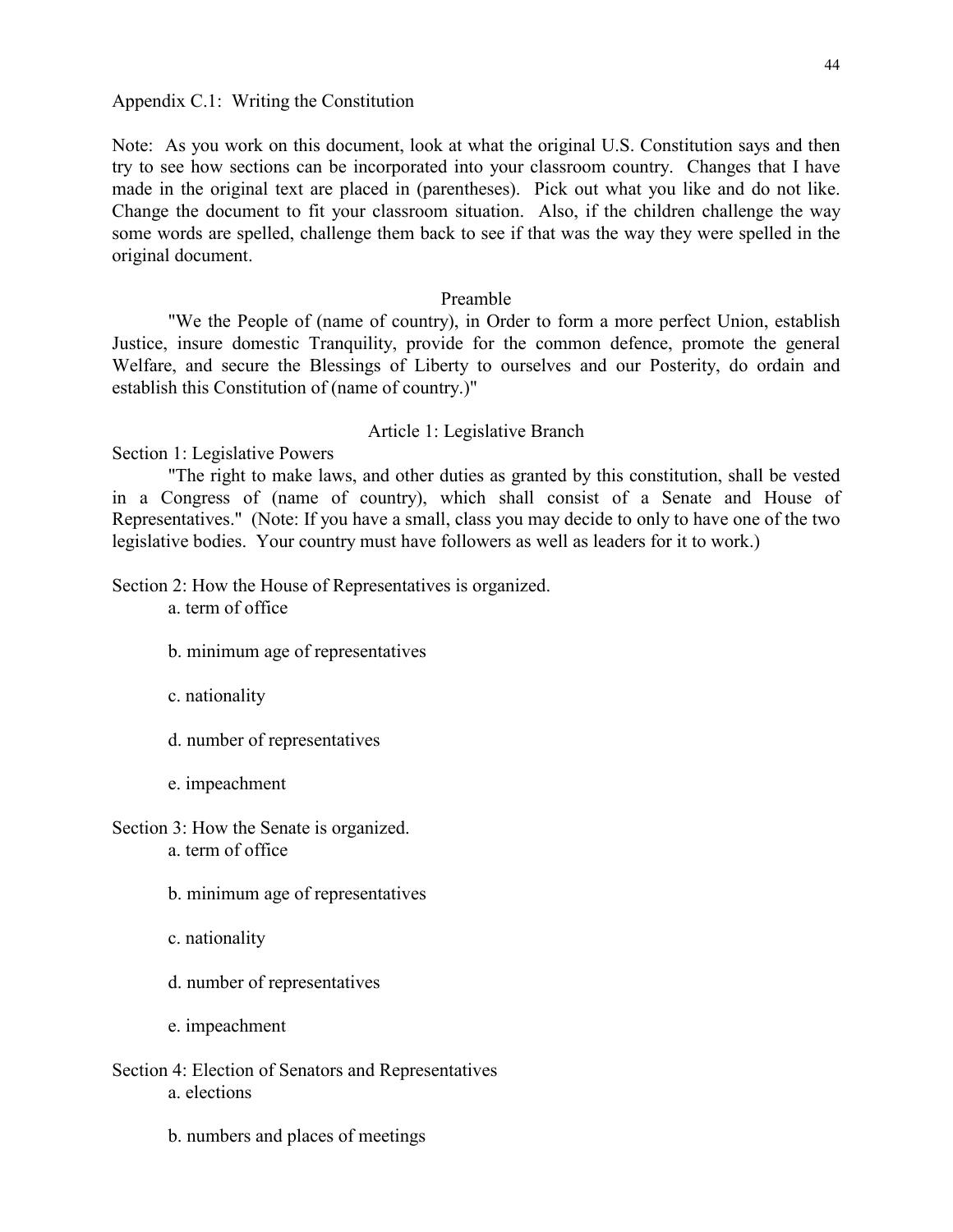Appendix C.1a:

Section 5: Quorum, Journals, Meetings, Adjournments

Section 6: Compensation, Privileges, Disabilities

Section 7: Procedure to pass bills and resolutions. a. how bills start

b. what it takes to pass a bill

c. signature of the president on bills

d. over-riding the presidential veto

Section 8: Powers of Congress a. levy taxes

b. regulate commerce

c. rules for naturalization (new students coming in to your class)

d. declare war

e. make laws (in the classroom the areas laws can be made on should be defined)

Section 9: Limits on the powers of Congress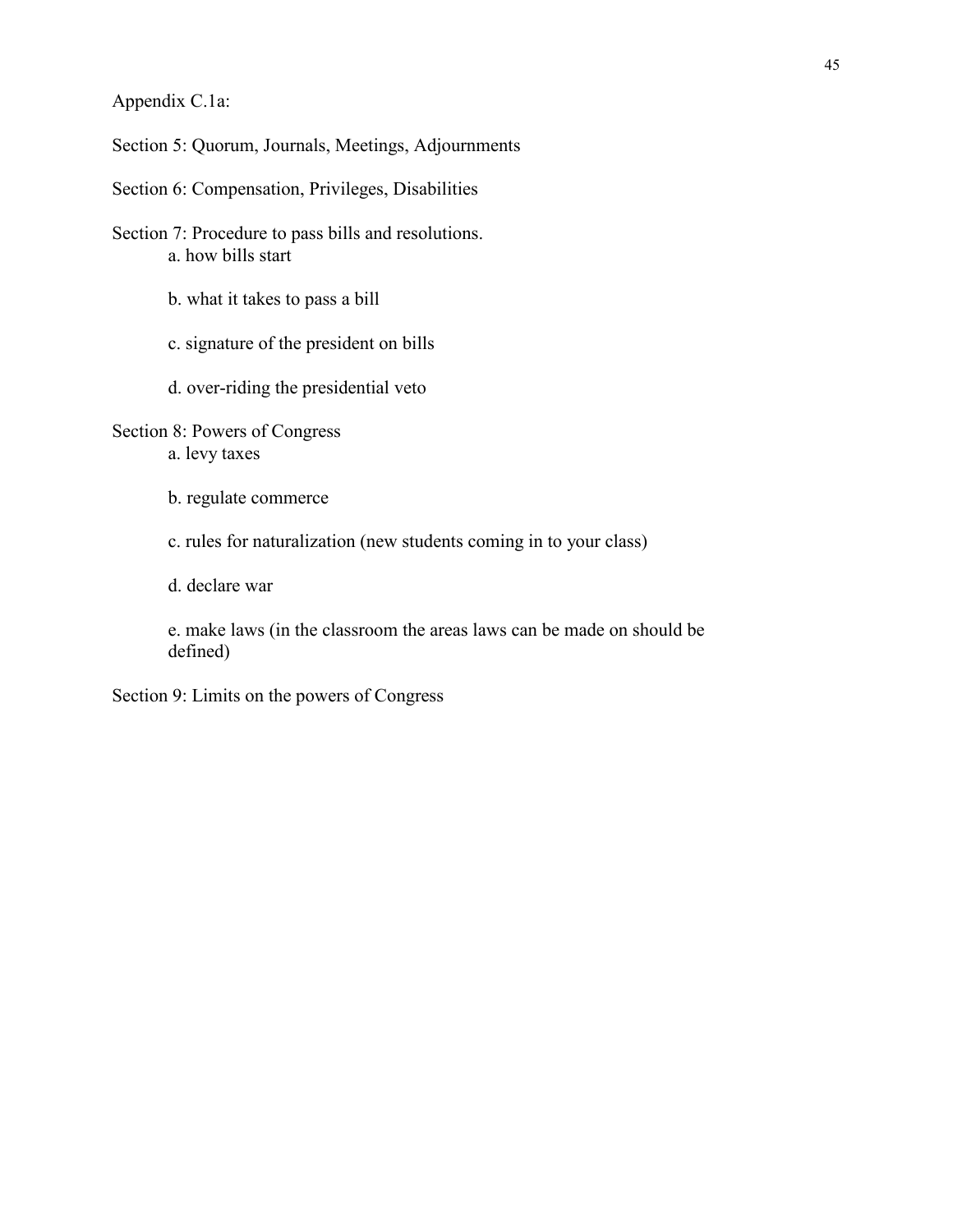Appendix C.2: Writing the Constitution

Article II: Executive Branch

Section 1: Power of the Executive Office a. term of office

b. how executive offices of president and vice president are elected

c. nationality

d. salary of the office

e. Oath/Promise said by the president and vice president during their inauguration. "I do solemnly affirm that I will faithfully execute the Office of President of (name of nation), and will to the best of my Ability, preserve, protect and defend the Constitution of (name of country).

Section 2: Powers of the President a. treaties

b. appoint cabinet, ambassadors, Supreme Court Judges,

Section 3: Powers and Duties of the President

Section 4: Impeachment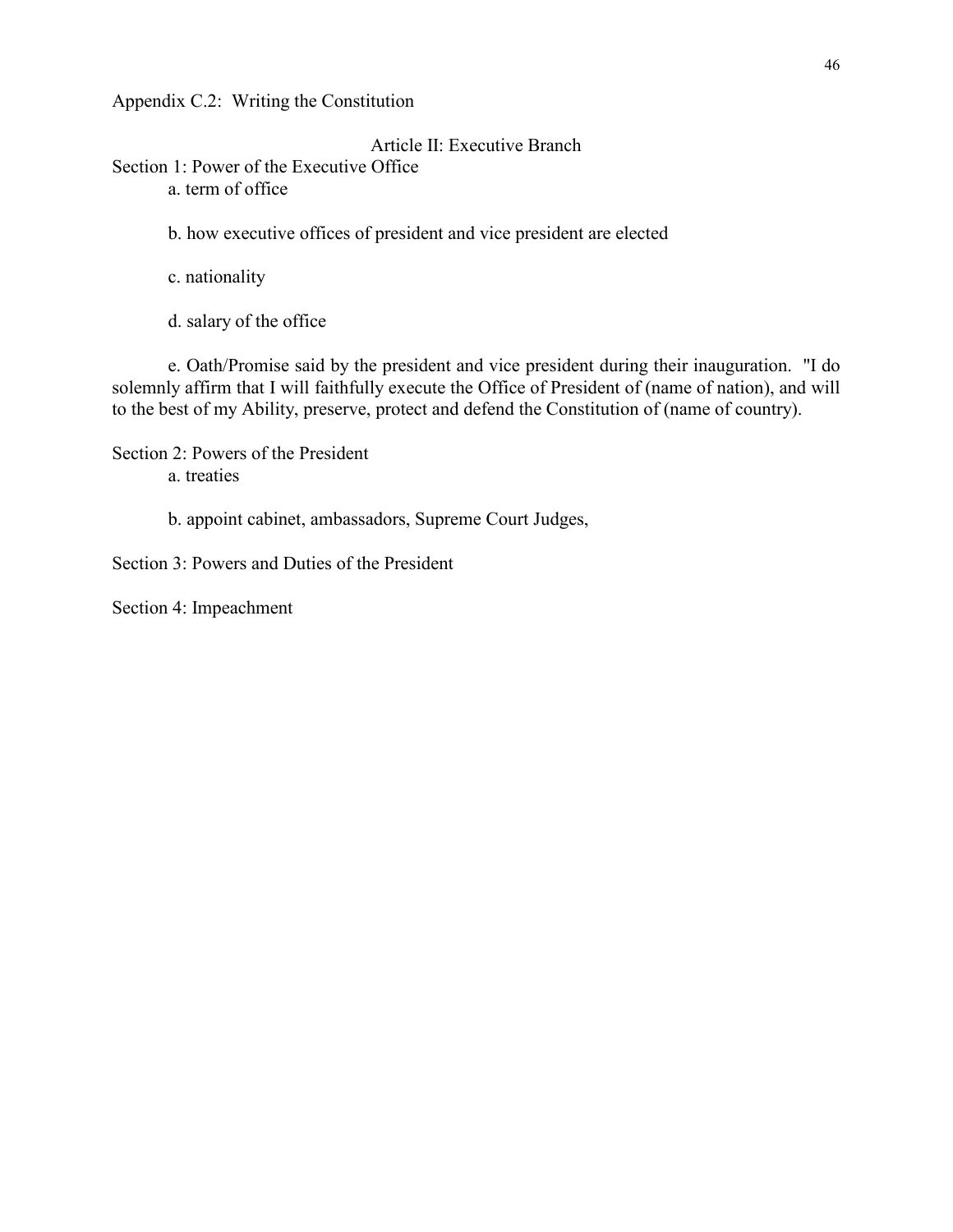Appendix C.3: Writing the Constitution

Article III: Judicial Branch

Section 1: Judicial Power and Tenure a. set up

b. pay

Section 2: Jurisdiction

Section 3: Treason against the Nation

### Article IV

Relationship of the states. (Note: I have constructed countries that have states within them, but I do not do it often as it gets even more confusing for me. The kids did not seem to have a problem with it, it was just my perception of it. You might save this section for a time when you have had more experience with country building. It could also be used if you teach more than one class but decide to have one country.)

#### Article IV

Amendment of the Constitution (Note: You will definitely need this section. You could probably pretty much adopt this section directly as it is written in the constitution.)

### Article VI

Miscellaneous

a. supreme law of the land

b. all officials may be required to take an oath (promise) of office

### Article VII

The methods and procedures you wish to use for deciding how, and when the constitution is official ratified.

### Bill of Rights

(Note: You may want to include your own Bill of Rights, so that you parallel the U.S. Constitution, or you may want to just include a section that points out the rights of citizens in your constitution.)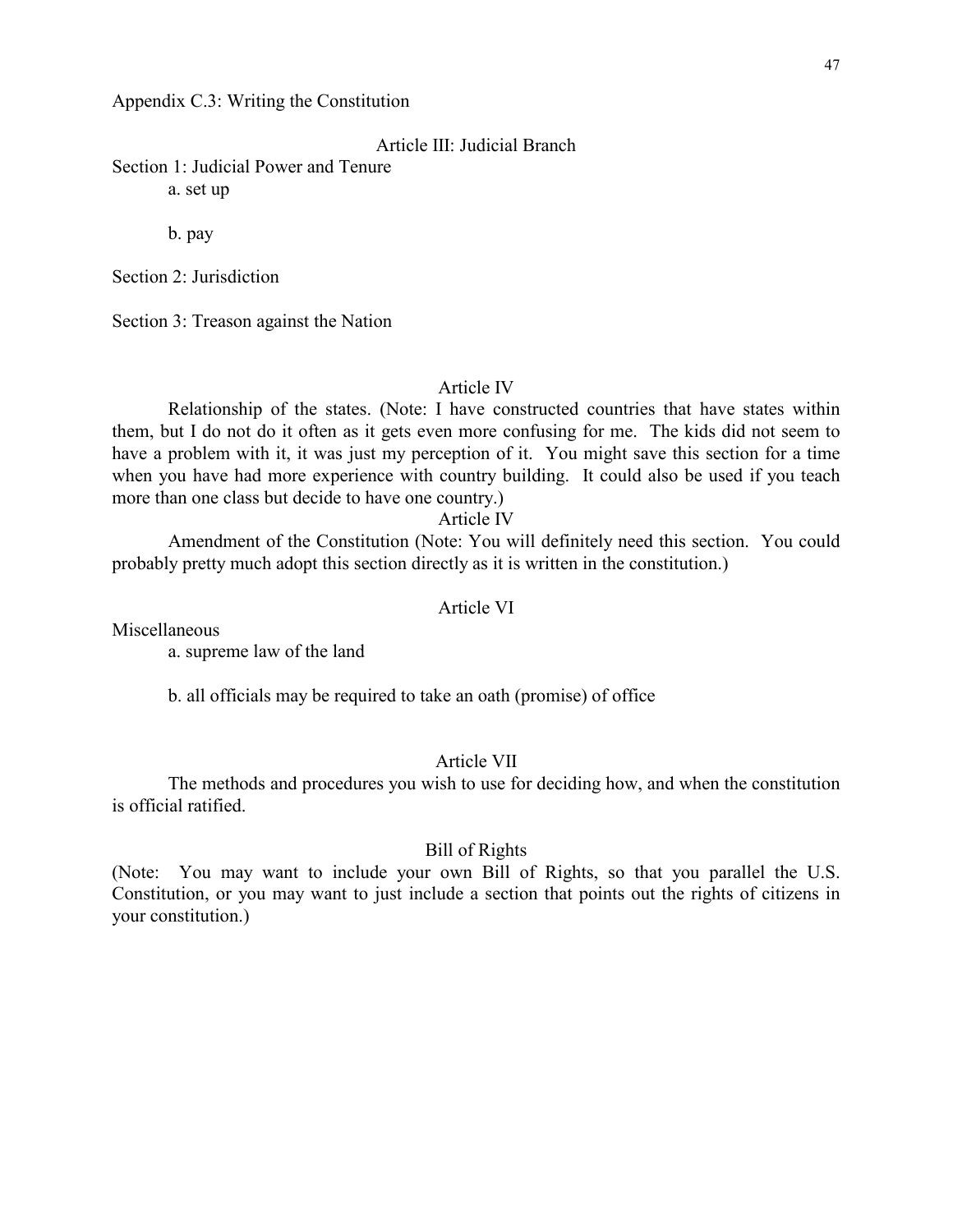Appendix D: Ratification Ballot

| Place an "X" in the | This is an official Ratification Ballot. To cast your vote, choose |
|---------------------|--------------------------------------------------------------------|
| appropriate box.    | one of the two following choices.                                  |
|                     | I am for ratification of our new constitution.                     |
|                     | I am opposed to ratification of the new constitution.              |

| Place an "X" in the | This is an official Ratification Ballot. To cast your vote, choose |
|---------------------|--------------------------------------------------------------------|
| appropriate box.    | one of the two following choices.                                  |
|                     | I am for ratification of our new constitution.                     |
|                     | I am opposed to ratification of the new constitution.              |

| Place an "X" in the | This is an official Ratification Ballot. To cast your vote, choose |
|---------------------|--------------------------------------------------------------------|
| appropriate box.    | one of the two following choices.                                  |
|                     | I am for ratification of our new constitution.                     |
|                     | I am opposed to ratification of the new constitution.              |

| $\parallel$ Place an "X" in the | This is an official Ratification Ballot. To cast your vote, choose |
|---------------------------------|--------------------------------------------------------------------|
| appropriate box.                | one of the two following choices.                                  |
|                                 | I am for ratification of our new constitution.                     |
|                                 | I am opposed to ratification of the new constitution.              |

| Place an "X" in the | This is an official Ratification Ballot. To cast your vote, choose |
|---------------------|--------------------------------------------------------------------|
| appropriate box.    | one of the two following choices.                                  |
|                     | I am for ratification of our new constitution.                     |
|                     | I am opposed to ratification of the new constitution.              |

| $\parallel$ Place an "X" in the | This is an official Ratification Ballot. To cast your vote, choose |
|---------------------------------|--------------------------------------------------------------------|
| appropriate box.                | one of the two following choices.                                  |
|                                 | I am for ratification of our new constitution.                     |
|                                 | I am opposed to ratification of the new constitution.              |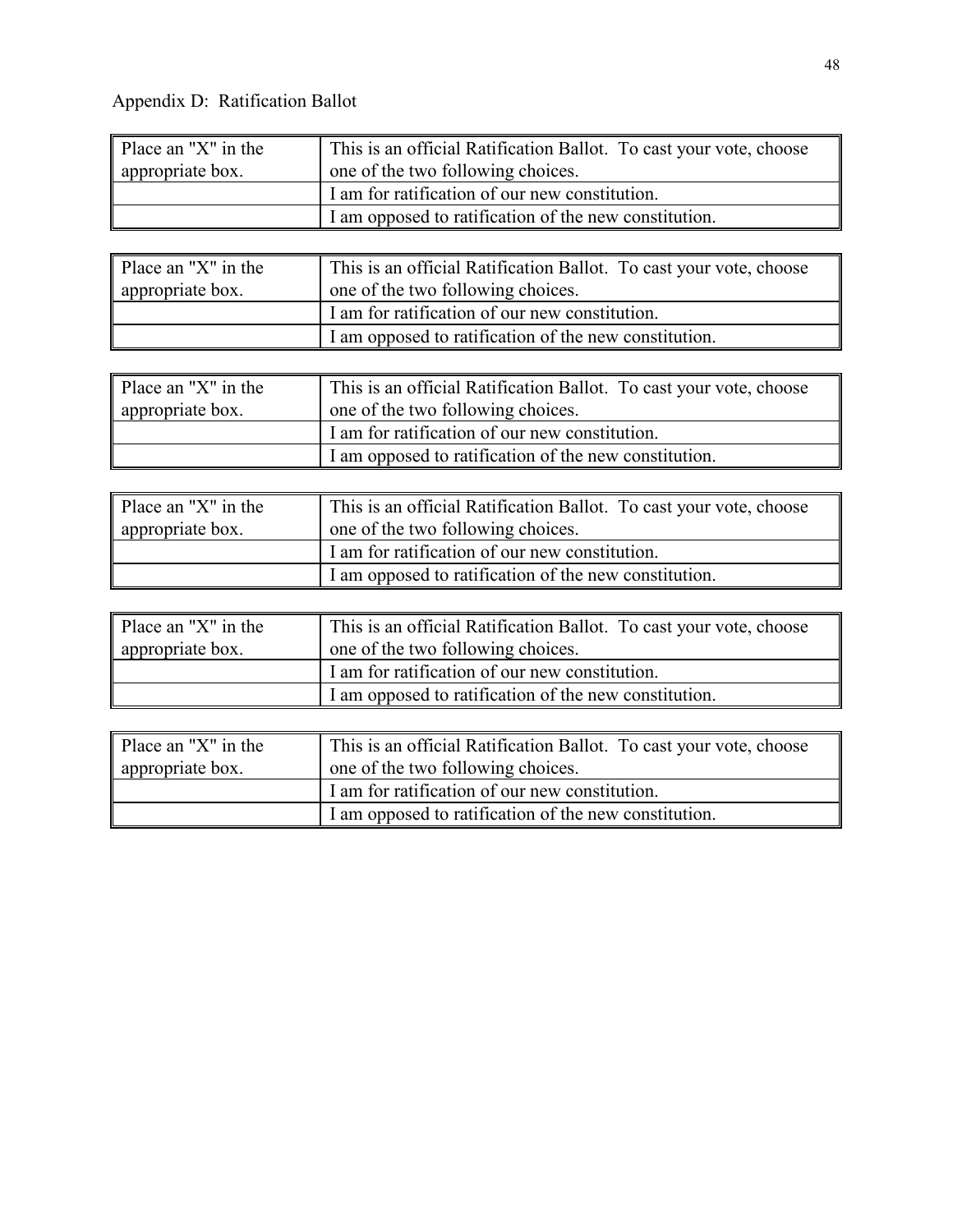Appendix E: Declaration of Intent to Run for Public Office (Note: I do not recommend you use real political parties as they are often too emotionally charged and parents could get involved in a way that might not be positive.)

| A Sovereign, Independent Nation                                                                                                                                                     |  |
|-------------------------------------------------------------------------------------------------------------------------------------------------------------------------------------|--|
| Declaration of Intent to Run                                                                                                                                                        |  |
|                                                                                                                                                                                     |  |
| I, (name) _________________________________, do hereby intend to run for the public office of ____________________. I affirm that I am a legal resident of this state/country, have |  |
|                                                                                                                                                                                     |  |
| not been convinced of a Federal Crime, and, if elected, will pledge to carry out my duties in a                                                                                     |  |
| manner that enhances the good of our country and its people.                                                                                                                        |  |
| Check one of the following:                                                                                                                                                         |  |
|                                                                                                                                                                                     |  |
| 1. I plan to run under the banner of the service control of the service party.<br>2. I plan to run as an independent.                                                               |  |
|                                                                                                                                                                                     |  |
| I realize that I will need to give a speech. Length: minimum _____ maximum____ minutes.                                                                                             |  |
| Speeches will be given on the following date:                                                                                                                                       |  |
| In order to be valid, this document must be submitted to the appropriate government                                                                                                 |  |
| officials by the close of business on the ______ day of the month of ________________ in the                                                                                        |  |
| $year$ _______________.                                                                                                                                                             |  |
|                                                                                                                                                                                     |  |
| Signature of candidate: Date: Date:                                                                                                                                                 |  |
|                                                                                                                                                                                     |  |
| Official receiving the document signs here:                                                                                                                                         |  |
|                                                                                                                                                                                     |  |
|                                                                                                                                                                                     |  |
|                                                                                                                                                                                     |  |
|                                                                                                                                                                                     |  |
| A Sovereign, Independent Nation                                                                                                                                                     |  |
| Declaration of Intent to Run                                                                                                                                                        |  |
|                                                                                                                                                                                     |  |
|                                                                                                                                                                                     |  |
| I, (name) , do hereby intend to run for the public office of<br>Iteration allows the public office of this state, have not been                                                     |  |
| convinced of a Federal Crime, and, if elected, will pledge to carry out my duties in a manner                                                                                       |  |
| that enhances the good of our country and its people.                                                                                                                               |  |
|                                                                                                                                                                                     |  |
| Check one of the following:                                                                                                                                                         |  |
|                                                                                                                                                                                     |  |
| 2. I plan to run as an independent.                                                                                                                                                 |  |
| I realize that I will need to give a speech. Length: minimum maximum minutes.                                                                                                       |  |
| Speeches will be given on the following date:                                                                                                                                       |  |
| In order to be valid, this document must be submitted to the appropriate government                                                                                                 |  |
| officials by the close of business on the same day of the month of same in the                                                                                                      |  |
| $year$ ______________.                                                                                                                                                              |  |
|                                                                                                                                                                                     |  |
| Signature of candidate: Date: Date:                                                                                                                                                 |  |
| Official receiving the document signs here:                                                                                                                                         |  |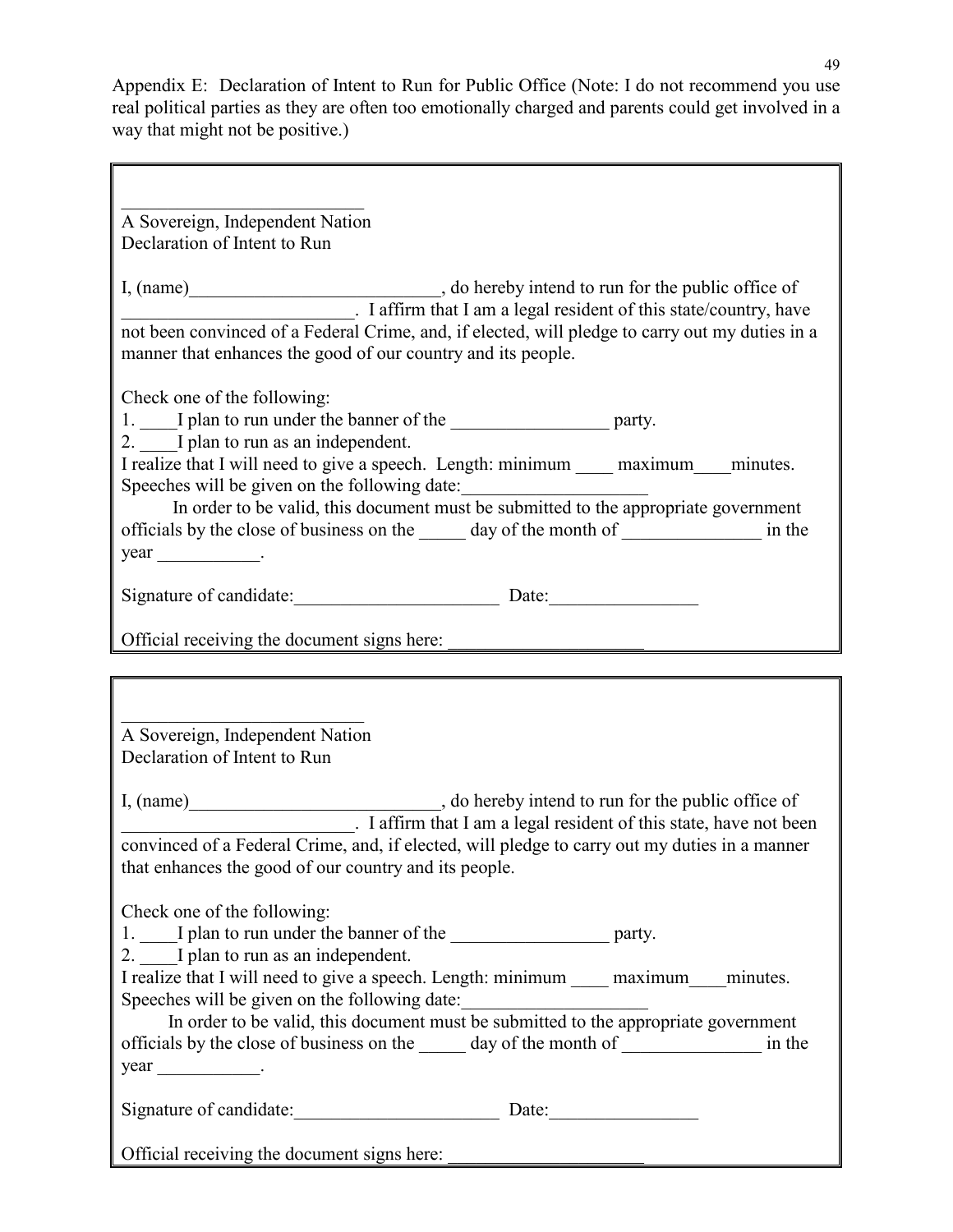I have included a sample ballot to give your elections chairperson an idea of how to develop a ballot. It is difficult to make a generic form that would fit all elections unless you just used a grid of boxes and hand wrote all the names in.

# Walbrum's Official Ballot

President and Vice President: Chose one

| Mr. Iam Goodguy, presidential candidate, Green Party        |
|-------------------------------------------------------------|
| Ms. Doyou Thinkso, vice presidential candidate, Green Party |
| Ms. This is Thegreatest, presidential candidate, Pink Party |
| Mr. Weare Thebest, vice presidential candidate, Pink Party  |

## Senators: Choose two

| Ms. Wouldyou Believeit, Green Party |
|-------------------------------------|
| Mr. Iam Inthemiddle, Independent    |
| Ms. Iamto Theright, Green Party     |
| Mr. Noway Wouldi, Pink Party        |
| Write In:                           |
| Write In:                           |

## Wabrum House of Representatives: Choose three

| Mr. Iwant Ajob, Purple Party        |
|-------------------------------------|
| Ms. Whata Sillyteacher, Independent |
| Ms. Ilike Thehouse, Green Party     |
| Mr. Youwill Winit, Pink Party       |
| Write In:                           |
| Write In:                           |
| Write In:                           |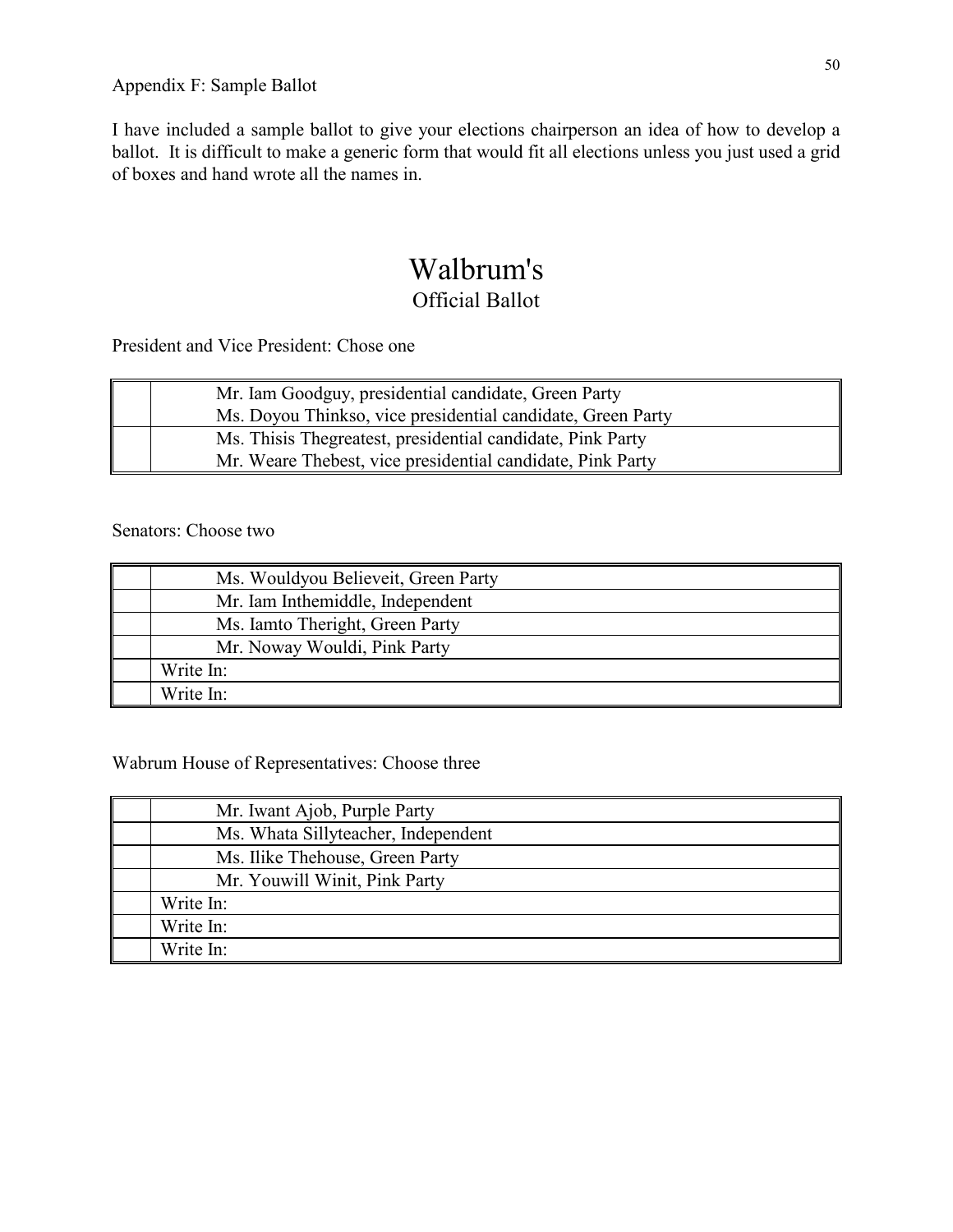Appendix G: Legislative Proposal

# Report on Legislative Activity Record of Action

| $\parallel$ Bill<br>Number | Title of Bill            | Short Summary of Bill |
|----------------------------|--------------------------|-----------------------|
|                            |                          |                       |
|                            |                          |                       |
| Full Text of the Bill:     |                          |                       |
|                            |                          |                       |
|                            |                          |                       |
|                            |                          |                       |
|                            |                          |                       |
|                            |                          |                       |
|                            |                          |                       |
|                            |                          |                       |
|                            |                          |                       |
|                            |                          |                       |
|                            |                          |                       |
|                            |                          |                       |
|                            |                          |                       |
| Introduced by:             |                          | Date:                 |
| Action by the House:       |                          | Date:                 |
| Action by the Senate:      |                          | Date:                 |
|                            | Action by the President: | Date:                 |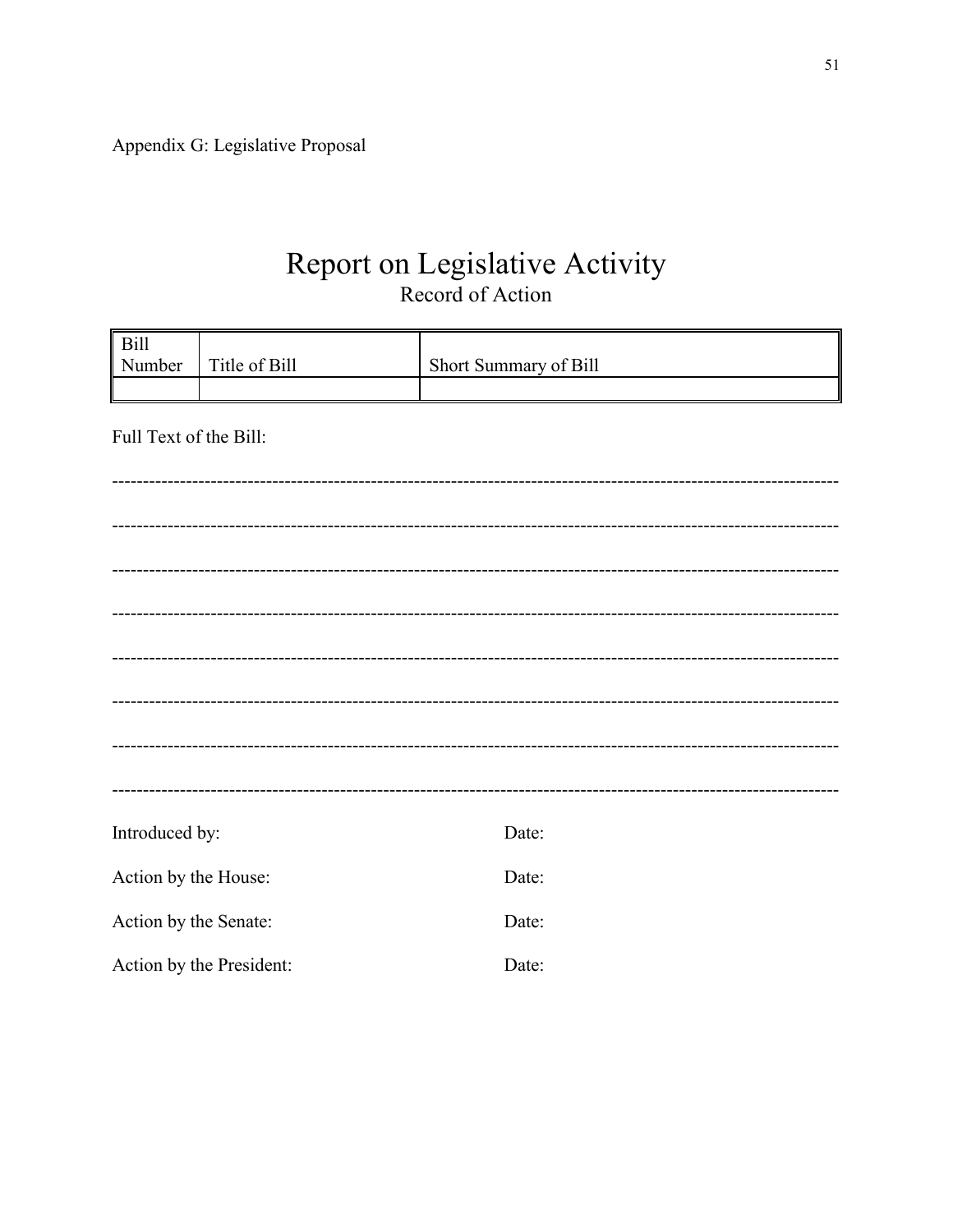# Appendix H: Legislative Record

This is the congressional record of your activity. Both the House and the Senate are to keep a copy of this form in a folder. On this sheet, keep a record of all bills worked on in your various houses. Also, keep with this a copy of the actual bills.

|                  |            |        |             | Log of Legislative Activity |             |
|------------------|------------|--------|-------------|-----------------------------|-------------|
| Check one:       | Senate     | House  |             |                             |             |
| $\parallel$ Bill | Date First | Bill   | <b>Bill</b> |                             |             |
| Number           | Proposed   | Passed | Failed      | Title of Bill               | Proposed by |
|                  |            |        |             |                             |             |
|                  |            |        |             |                             |             |
|                  |            |        |             |                             |             |
|                  |            |        |             |                             |             |
|                  |            |        |             |                             |             |
|                  |            |        |             |                             |             |
|                  |            |        |             |                             |             |
|                  |            |        |             |                             |             |
|                  |            |        |             |                             |             |
|                  |            |        |             |                             |             |
|                  |            |        |             |                             |             |
|                  |            |        |             |                             |             |
|                  |            |        |             |                             |             |
|                  |            |        |             |                             |             |
|                  |            |        |             |                             |             |
|                  |            |        |             |                             |             |
|                  |            |        |             |                             |             |
|                  |            |        |             |                             |             |
|                  |            |        |             |                             |             |
|                  |            |        |             |                             |             |

# Log of Legislative Activity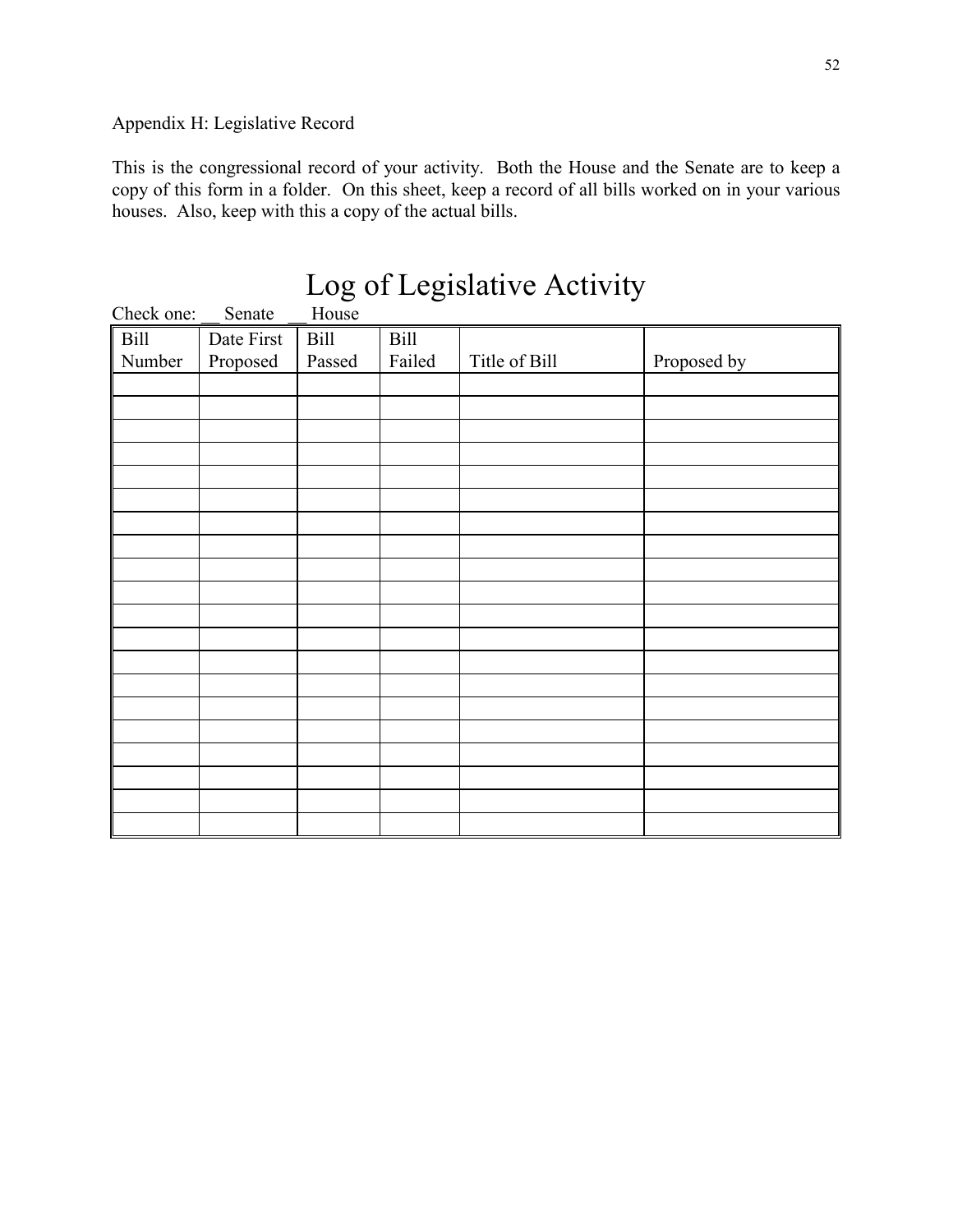# Appendix I: Money \$1.00

| \$1 |     | \$1 |     |
|-----|-----|-----|-----|
|     |     |     |     |
|     |     |     |     |
|     |     |     |     |
|     |     |     |     |
|     | \$1 |     | \$1 |
| \$1 |     | \$1 |     |
|     |     |     |     |
|     |     |     |     |
|     |     |     |     |
|     |     |     |     |
|     | \$1 |     | \$1 |
| \$1 |     | \$1 |     |
|     |     |     |     |
|     |     |     |     |
|     |     |     |     |
|     |     |     |     |
|     | \$1 |     | \$1 |
| \$1 |     | \$1 |     |
|     |     |     |     |
|     |     |     |     |
|     |     |     |     |
|     |     |     |     |
|     | \$1 |     | \$1 |
| \$1 |     | \$1 |     |
|     |     |     |     |
|     |     |     |     |
|     |     |     |     |
|     |     |     |     |
|     | \$1 |     | \$1 |
|     |     |     |     |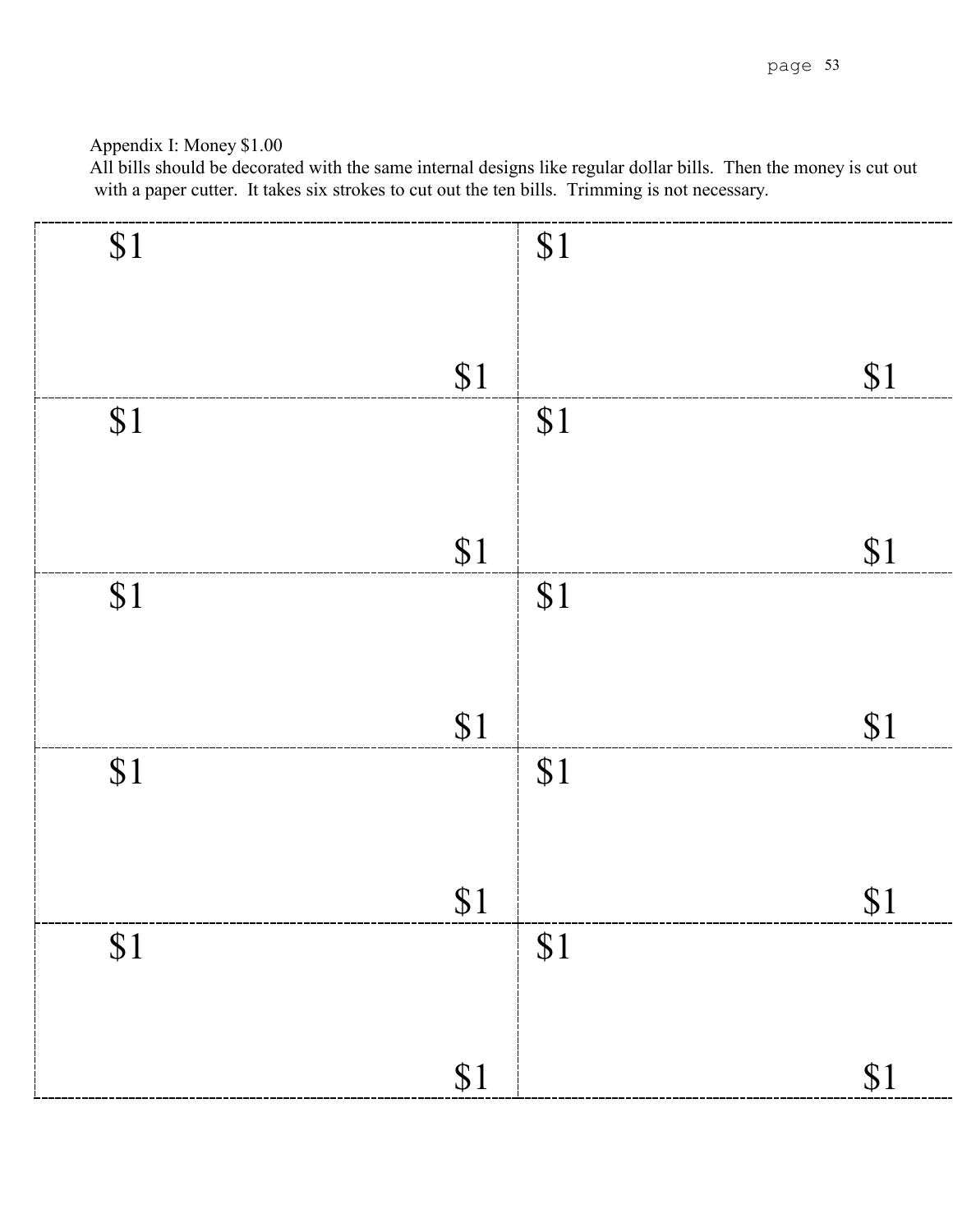# Appendix J: Money \$5.00

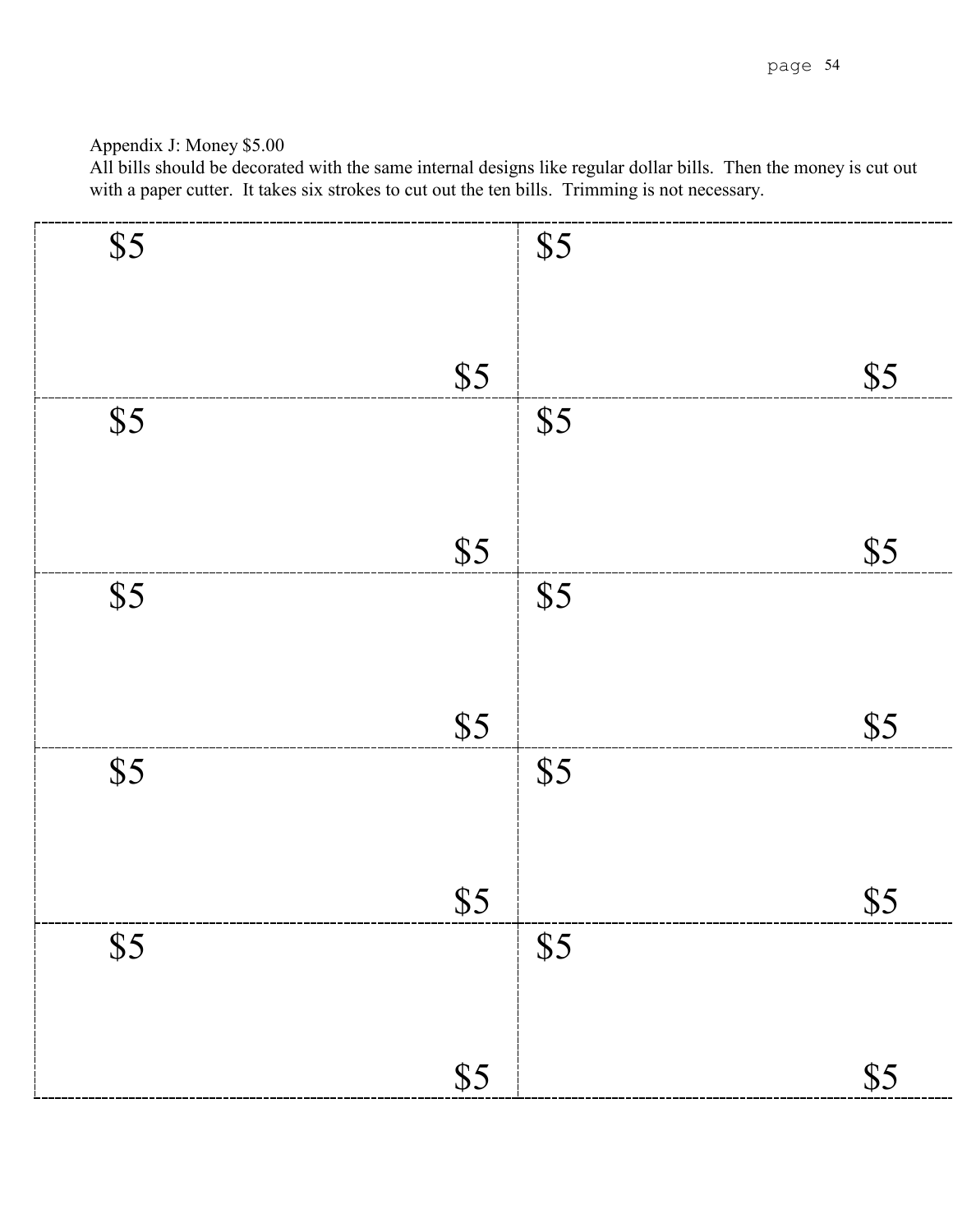# Appendix K: Money \$10.00

| \$10 |      | \$10 |      |
|------|------|------|------|
|      |      |      |      |
|      |      |      |      |
|      |      |      |      |
|      | \$10 |      | \$10 |
|      |      |      |      |
| \$10 |      | \$10 |      |
|      |      |      |      |
|      |      |      |      |
|      |      |      |      |
|      | \$10 |      | \$10 |
| \$10 |      | \$10 |      |
|      |      |      |      |
|      |      |      |      |
|      |      |      |      |
|      | \$10 |      |      |
|      |      |      | \$10 |
| \$10 |      | \$10 |      |
|      |      |      |      |
|      |      |      |      |
|      |      |      |      |
|      | \$10 |      | \$10 |
|      |      |      |      |
| \$10 |      | \$10 |      |
|      |      |      |      |
|      |      |      |      |
|      |      |      |      |
|      | \$10 |      | \$10 |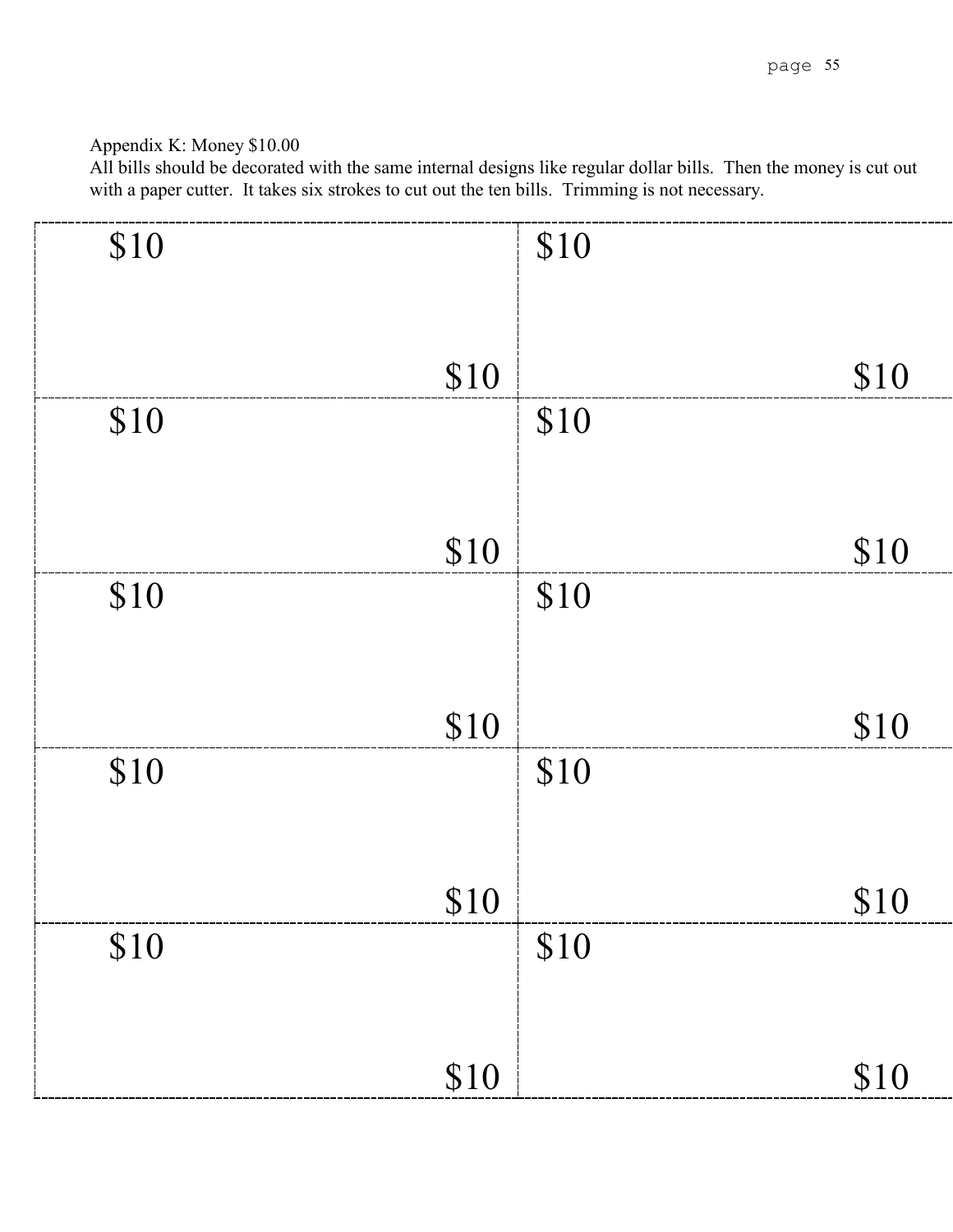# Appendix L: Money \$20.00

| \$20 |      | \$20 |      |
|------|------|------|------|
|      |      |      |      |
|      | \$20 |      | \$20 |
| \$20 |      | \$20 |      |
|      |      |      |      |
|      | \$20 |      | \$20 |
| \$20 |      | \$20 |      |
|      |      |      |      |
|      | \$20 |      | \$20 |
| \$20 |      | \$20 |      |
|      |      |      |      |
|      | \$20 |      | \$20 |
| \$20 |      | \$20 |      |
|      |      |      |      |
|      | \$20 |      | \$20 |
|      |      |      |      |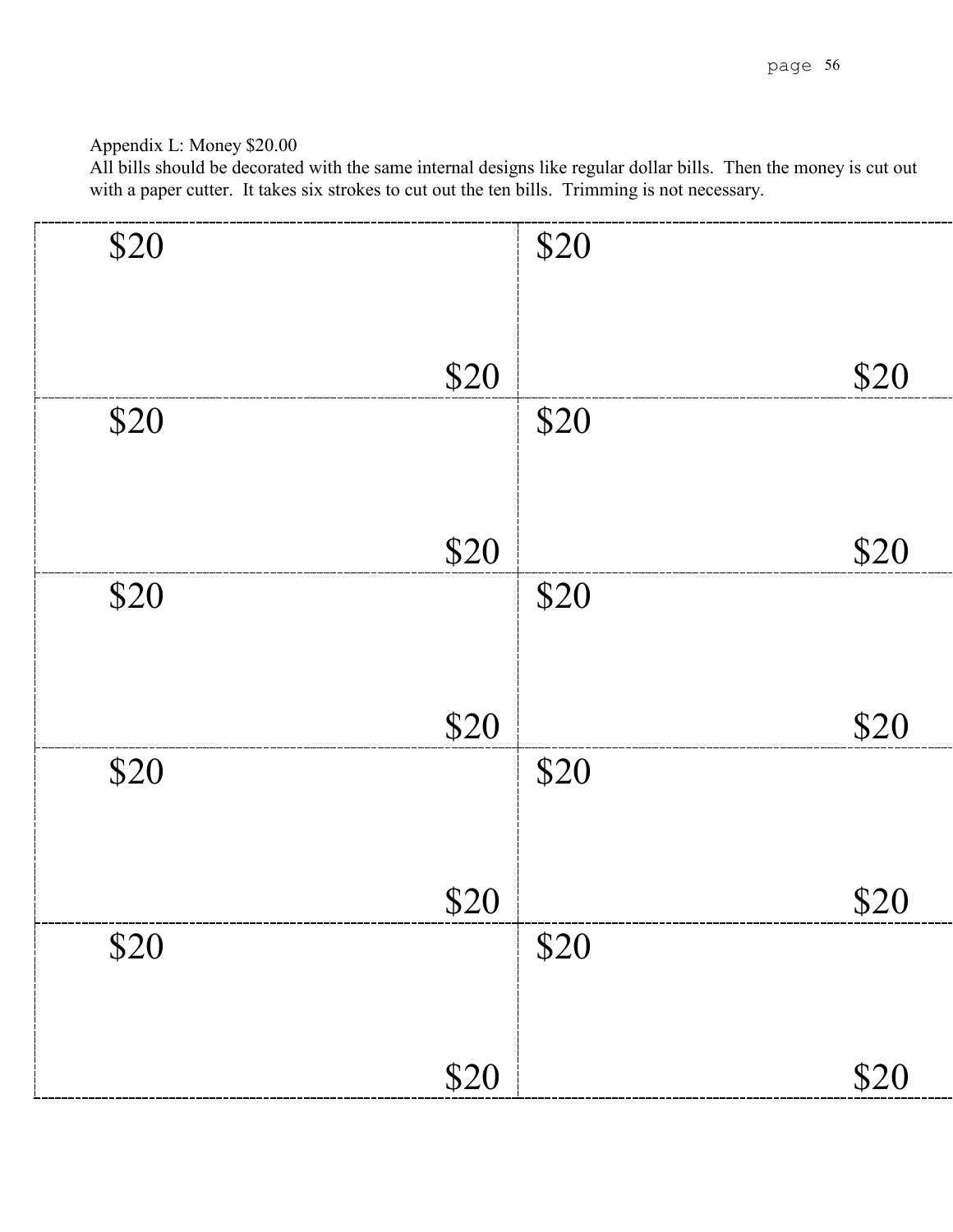Appendix M: Money \$50.00

| \$50 |      | \$50 |      |
|------|------|------|------|
|      | \$50 |      | \$50 |
| \$50 |      | \$50 |      |
|      | \$50 |      | \$50 |
| \$50 |      | \$50 |      |
|      | \$50 |      |      |
| \$50 |      | \$50 | \$50 |
|      |      |      |      |
| \$50 | \$50 | \$50 | \$50 |
|      |      |      |      |
|      | \$50 |      | \$50 |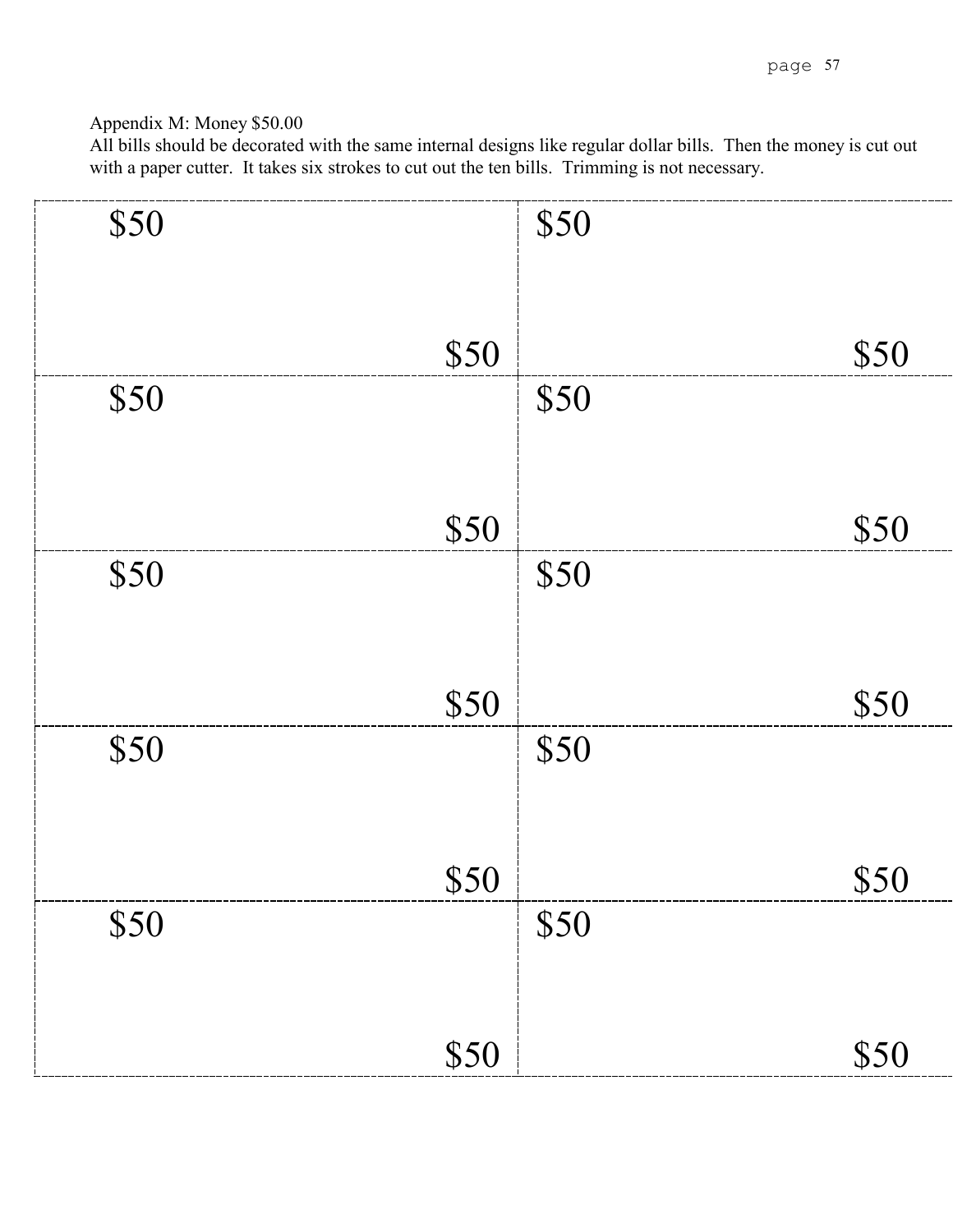# Appendix N: Money \$100.00

| \$100 |       | \$100 |       |
|-------|-------|-------|-------|
|       |       |       |       |
|       |       |       |       |
|       |       |       |       |
|       |       |       |       |
|       | \$100 |       | \$100 |
| \$100 |       | \$100 |       |
|       |       |       |       |
|       |       |       |       |
|       |       |       |       |
|       |       |       |       |
|       | \$100 |       | \$100 |
| \$100 |       | \$100 |       |
|       |       |       |       |
|       |       |       |       |
|       |       |       |       |
|       |       |       |       |
|       | \$100 |       | \$100 |
|       |       |       |       |
| \$100 |       | \$100 |       |
|       |       |       |       |
|       |       |       |       |
|       |       |       |       |
|       | \$100 |       | \$100 |
|       |       |       |       |
| \$100 |       | \$100 |       |
|       |       |       |       |
|       |       |       |       |
|       |       |       |       |
|       |       |       |       |
|       | \$100 |       | \$100 |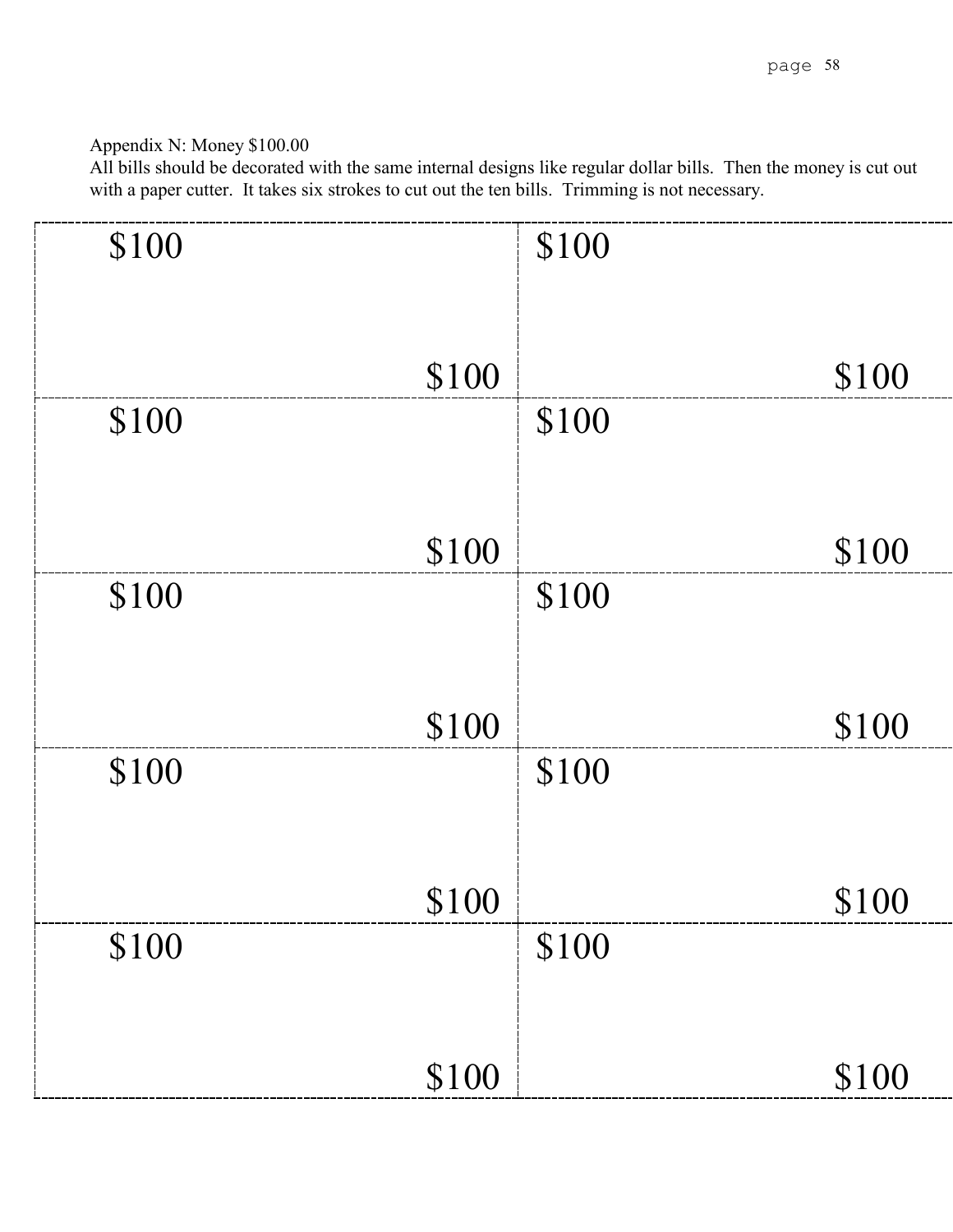# Payroll Account Ledger

| Name     | date | amount | initial | date | amount | $\it initial$ s | date | amount | initial |
|----------|------|--------|---------|------|--------|-----------------|------|--------|---------|
| 1.       |      |        |         |      |        |                 |      |        |         |
| 2.       |      |        |         |      |        |                 |      |        |         |
| 3.       |      |        |         |      |        |                 |      |        |         |
| $4$ .    |      |        |         |      |        |                 |      |        |         |
| $5. \,$  |      |        |         |      |        |                 |      |        |         |
| $\,6$ .  |      |        |         |      |        |                 |      |        |         |
| 7.       |      |        |         |      |        |                 |      |        |         |
| $\,8$ .  |      |        |         |      |        |                 |      |        |         |
| 9.       |      |        |         |      |        |                 |      |        |         |
| $10$ .   |      |        |         |      |        |                 |      |        |         |
| $11$ .   |      |        |         |      |        |                 |      |        |         |
| $12$ .   |      |        |         |      |        |                 |      |        |         |
| 13.      |      |        |         |      |        |                 |      |        |         |
| $14$ .   |      |        |         |      |        |                 |      |        |         |
| $15$ .   |      |        |         |      |        |                 |      |        |         |
| $16$ .   |      |        |         |      |        |                 |      |        |         |
| 17.      |      |        |         |      |        |                 |      |        |         |
| $18$ .   |      |        |         |      |        |                 |      |        |         |
| 19.      |      |        |         |      |        |                 |      |        |         |
| $20\,.$  |      |        |         |      |        |                 |      |        |         |
| $21.$    |      |        |         |      |        |                 |      |        |         |
| 22.      |      |        |         |      |        |                 |      |        |         |
| 23.      |      |        |         |      |        |                 |      |        |         |
| $24$ .   |      |        |         |      |        |                 |      |        |         |
| 25.      |      |        |         |      |        |                 |      |        |         |
| $26$ .   |      |        |         |      |        |                 |      |        |         |
| 27.      |      |        |         |      |        |                 |      |        |         |
| $2\,8$ . |      |        |         |      |        |                 |      |        |         |
| $29.$    |      |        |         |      |        |                 |      |        |         |
| $30.$    |      |        |         |      |        |                 |      |        |         |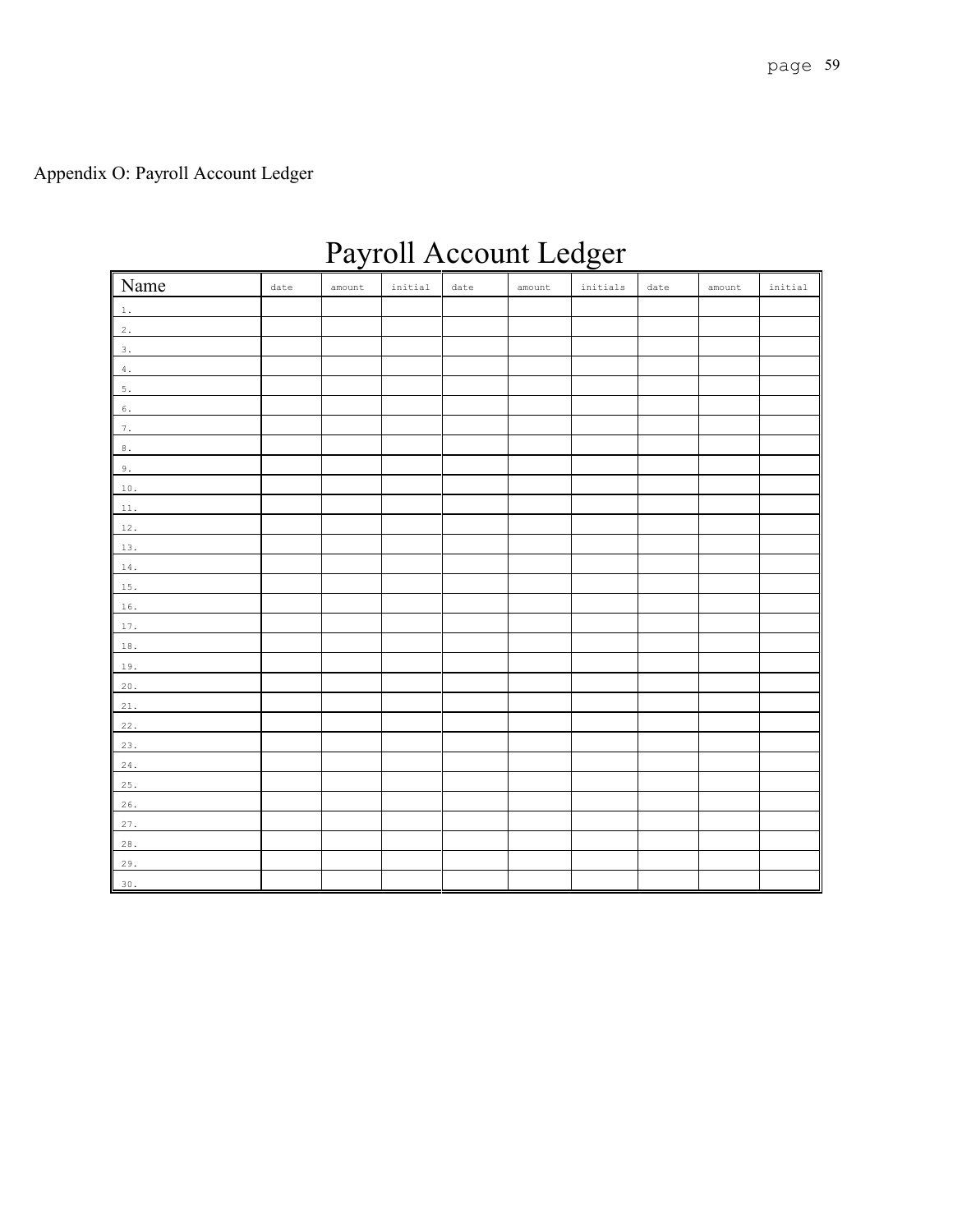# Appendix P: Accounts Receivables

# Receivable Account Ledger

| I WO WEEK LEUGEI USEU IOI. |         |      |        |          |         |      |        |          |         |
|----------------------------|---------|------|--------|----------|---------|------|--------|----------|---------|
|                            |         |      |        | amount   |         |      |        | amount   |         |
|                            | balance |      |        | paid     |         |      |        | paid     |         |
| Name                       | from    | date | amount | (Initial | balance | date | amount | (Initial | balance |
|                            | last    |      | owed   | after    |         |      | owed   | after    |         |
|                            | sheet   |      |        | amount)  |         |      |        | amount)  |         |
| 1.                         |         |      |        |          |         |      |        |          |         |
| 2.                         |         |      |        |          |         |      |        |          |         |
| $3$ .                      |         |      |        |          |         |      |        |          |         |
| $4$ .                      |         |      |        |          |         |      |        |          |         |
| $5$ .                      |         |      |        |          |         |      |        |          |         |
| $\,6$ .                    |         |      |        |          |         |      |        |          |         |
| $7\,.$                     |         |      |        |          |         |      |        |          |         |
| $\,8$ .                    |         |      |        |          |         |      |        |          |         |
| $9$ .                      |         |      |        |          |         |      |        |          |         |
| $10$ .                     |         |      |        |          |         |      |        |          |         |
| $11$ .                     |         |      |        |          |         |      |        |          |         |
| $12$ .                     |         |      |        |          |         |      |        |          |         |
| 13.                        |         |      |        |          |         |      |        |          |         |
| $14$ .                     |         |      |        |          |         |      |        |          |         |
| $15$ .                     |         |      |        |          |         |      |        |          |         |
| $16$ .                     |         |      |        |          |         |      |        |          |         |
| $17\,.$                    |         |      |        |          |         |      |        |          |         |
| $18$ .                     |         |      |        |          |         |      |        |          |         |
| 19.                        |         |      |        |          |         |      |        |          |         |
| $20\,.$                    |         |      |        |          |         |      |        |          |         |
| $21\,.$                    |         |      |        |          |         |      |        |          |         |
| $22\,.$                    |         |      |        |          |         |      |        |          |         |
| 23.                        |         |      |        |          |         |      |        |          |         |
| $24$ .                     |         |      |        |          |         |      |        |          |         |
| 25.                        |         |      |        |          |         |      |        |          |         |
| $26$ .                     |         |      |        |          |         |      |        |          |         |
| 27.                        |         |      |        |          |         |      |        |          |         |
| $2\,8$ .                   |         |      |        |          |         |      |        |          |         |
| 29.                        |         |      |        |          |         |      |        |          |         |
| 30.                        |         |      |        |          |         |      |        |          |         |
| Subtotals                  |         |      |        |          |         |      |        |          |         |
|                            |         |      |        |          |         |      |        |          |         |

Two Week Ledger used for:

Note: Please add up the columns. The subtotals at the bottom of the page should be equal to the amounts of money that you turn in at the end of each week.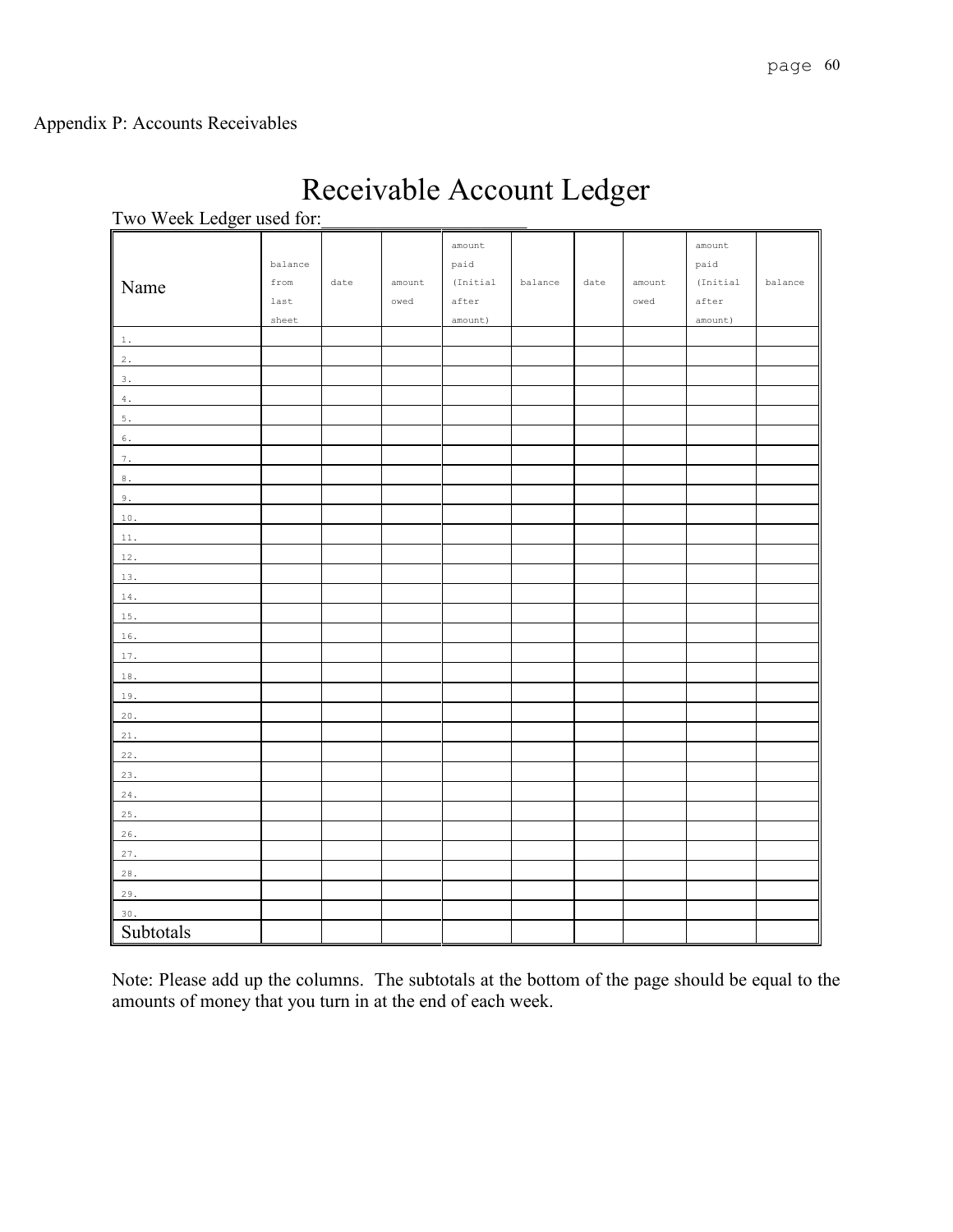Appendix Q: Federal Reserve Ledger

Note: At least once a week, it is a good idea to take an inventory of the money on hand in the country's reserves. The forms on this page can be used to help you see how much money your country has on hand. The eventual subtotal is the total of all money on hand in your country at the time of the inventory.

> Treasury Federal Reserve Ledger

Ledger Number:

| $\tilde{\phantom{a}}$<br>Denominations | date | numbers<br>оf | $total =$<br>size x<br>number | date | numbers<br>of bills | $total =$<br>size x<br>number | date | numbers<br>оf | $total =$<br>size x<br>number |
|----------------------------------------|------|---------------|-------------------------------|------|---------------------|-------------------------------|------|---------------|-------------------------------|
|                                        |      | bills         |                               |      |                     |                               |      | bills         |                               |
| \$1.00                                 |      |               |                               |      |                     |                               |      |               |                               |
| \$5.00                                 |      |               |                               |      |                     |                               |      |               |                               |
| $\frac{1}{2}$ \$10.00                  |      |               |                               |      |                     |                               |      |               |                               |
| \$20.00                                |      |               |                               |      |                     |                               |      |               |                               |
| \$50.00                                |      |               |                               |      |                     |                               |      |               |                               |
| $\frac{1}{2}$ \$100.00                 |      |               |                               |      |                     |                               |      |               |                               |
| Subtotal                               |      |               |                               |      |                     |                               |      |               |                               |

# Treasury Federal Reserve Ledger

Ledger Number:

|               |      |         | $total =$ |      |          | $total =$ |      |         | $total =$ |
|---------------|------|---------|-----------|------|----------|-----------|------|---------|-----------|
| Denominations | date | numbers | size x    | date | numbers  | size x    | date | numbers | size x    |
|               |      | of      | number    |      | of bills | number    |      | οf      | number    |
|               |      | bills   |           |      |          |           |      | bills   |           |
| \$1.00        |      |         |           |      |          |           |      |         |           |
| \$5.00        |      |         |           |      |          |           |      |         |           |
| \$10.00       |      |         |           |      |          |           |      |         |           |
| \$20.00       |      |         |           |      |          |           |      |         |           |
| \$50.00       |      |         |           |      |          |           |      |         |           |
| \$100.00      |      |         |           |      |          |           |      |         |           |
| Subtotal      |      |         |           |      |          |           |      |         |           |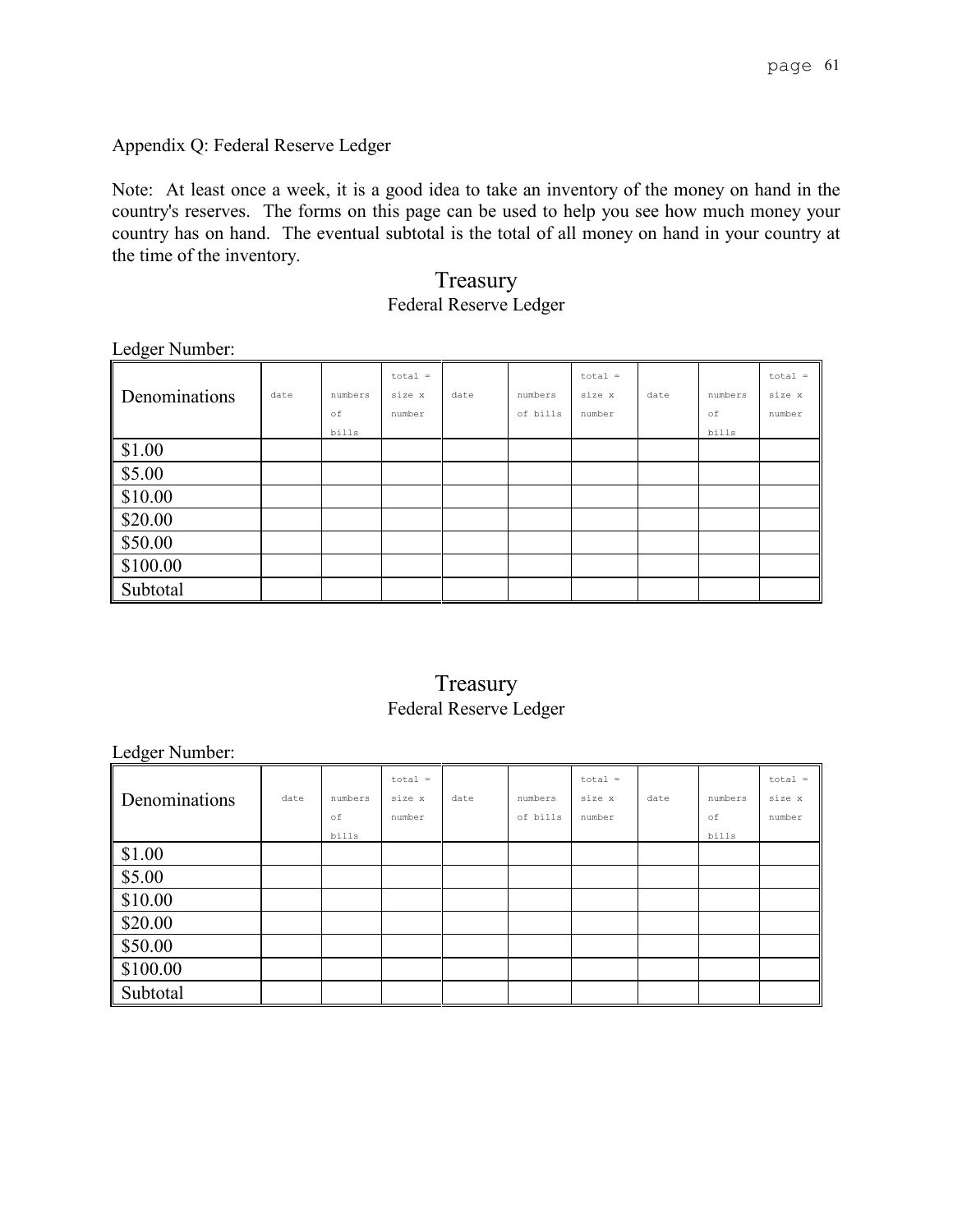Appendix R.1: Judicial Hearings

## Duties and Definitions of Key Participants

Judge: When you are acting as the judge, you have been elevated to a highly respected position within your community. Decisions you make are made without regard to friendships, or your likes or dislikes. They should be based on facts, evidence and the law. One basic tenant or belief of our system is that a person is considered innocent until proven guilty. For this reason, the benefit of the doubt should normally go to the accused. You have a very important job, good luck.

Clerk: You are the right arm of the judge in court. You help keep order and will be swearing in witnesses or doing whatever else is necessary to assist the judge. Good luck on your new job.

Jury Trial versus Judicial Review: Jury trials take a long time and are normally not necessary for small issues. If a student feels a jury trial is needed, he/she should ask the teacher, and the teacher will see if there is sometime during the day in which there is enough time to be able to do this. If this is going to be a Judicial Review, then you only have the Judge, Clerk, the Plaintiff, the Defendant and witnesses, if needed. If you have all your data together, you should be able to handle a case in less than ten minutes. Remember, this is not a theater production you are putting on; you are merely trying to decide right from wrong.

Jury: If this is a Jury Trial, you will be deciding the guilt or innocence of the accused. Put aside your personal feelings about the individuals and listen carefully to the evidence. You must make your decision only on the evidence provided. If you find the Defendant guilty, you may recommend a sentence, but the judge is the one that actually decides the fine or punishment.

## How to Do It!

Clerk: When the judge enters the courtroom say, "All rise." Then say, "First Federal Court of the sovereign nation of (your country's name) is now in session; the Honorable Chief Justice (judge's full name) presiding." When judge sits down you say, "Be seated."

Judge: "Clerk, what is the first case on the docket?"

Clerk: "The first case is (plaintiff's name - the person making the complaint) versus (defendants's name - the person being accused of something)."

Judge: "What does the plaintiff have to say?"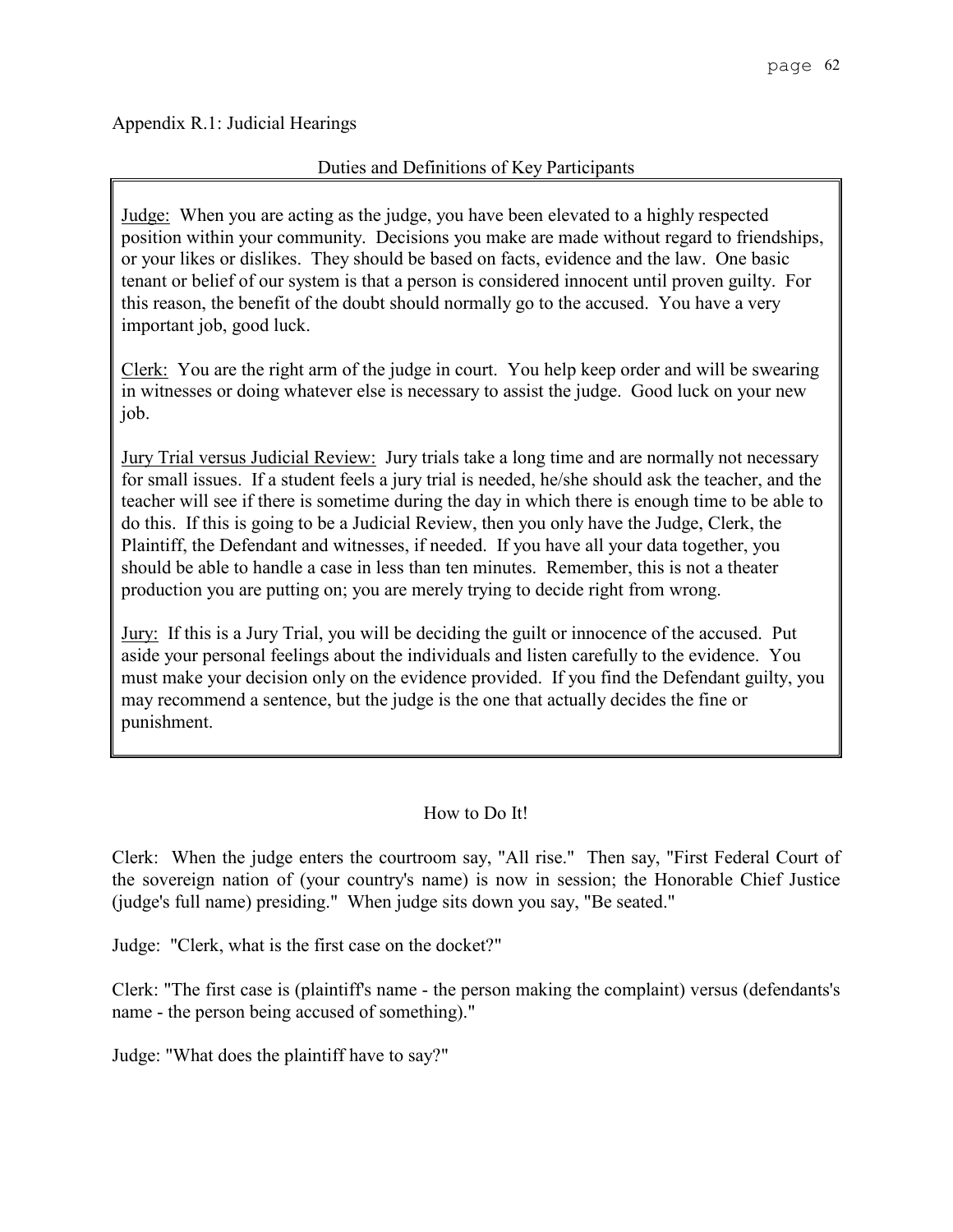Appendix R.2:

Plaintiff or his attorney: You now state what the problem is.

Judge: "You have heard the charges against you, how do you plead, guilty or not guilty?

Defendant or Attorney: You now state whether you plead guilty or not guilty.

Judge: If he says not guilty you say, "Plaintiff, call your first witness."

Clerk: You now need to swear in the witness. Use something like the a social studies textbook to take the place of the bible and say, "Raise your right hand and place your left hand on the social studies text book. Do you (promise) to tell the truth the whole truth and nothing but the truth? (I would not recommend having the students actually swear to tell the truth. That could lead to some problems.)

Plaintiff or his attorney: Ask your questions in a manner that will attempt to prove your side of the issue. If you have any physical evidence, you enter it as "Exhibit 1," etc.

Defendant: Cross examine the witness and attempt to get put forth the defendant's side of the story. If you have any physical evidence, you enter it as "Exhibit 1," etc.

Plaintiff: You may again question the witness to highlight issues brought up by the defendant.

Defendant: You may again cross examine the witness.

Judge: When both parties are through with the witness, the judge tells the witness, "You may step down." You then tell the plaintiff to call his next witness. If he has no further witnesses, the Defendant gets to call his witnesses. When all parties are finished calling witnesses, then you ask the Plaintiff if he has any closing remarks.

Plaintiff: You now wrap up your case summarizing and stressing all the important points that prove your side of the case. If this is a jury trial, you speak convincingly to the jury; otherwise, you speak to the judge.

Defendant: You now wrap up your case pointing out why your side of the issue is the correct side. If this is a jury trial, you speak convincingly to the jury, otherwise you speak to the judge.

Judge: If this is a jury trial you dismiss the jury and ask them to discuss the case and try to arrive at a verdict.

Jury: Go to someplace quiet. Base your verdict on the evidence you have seen and heard, not on your likes and dislikes. If the Plaintiff has not proven beyond a reasonable doubt the charges, then you must find the Defendant not guilty.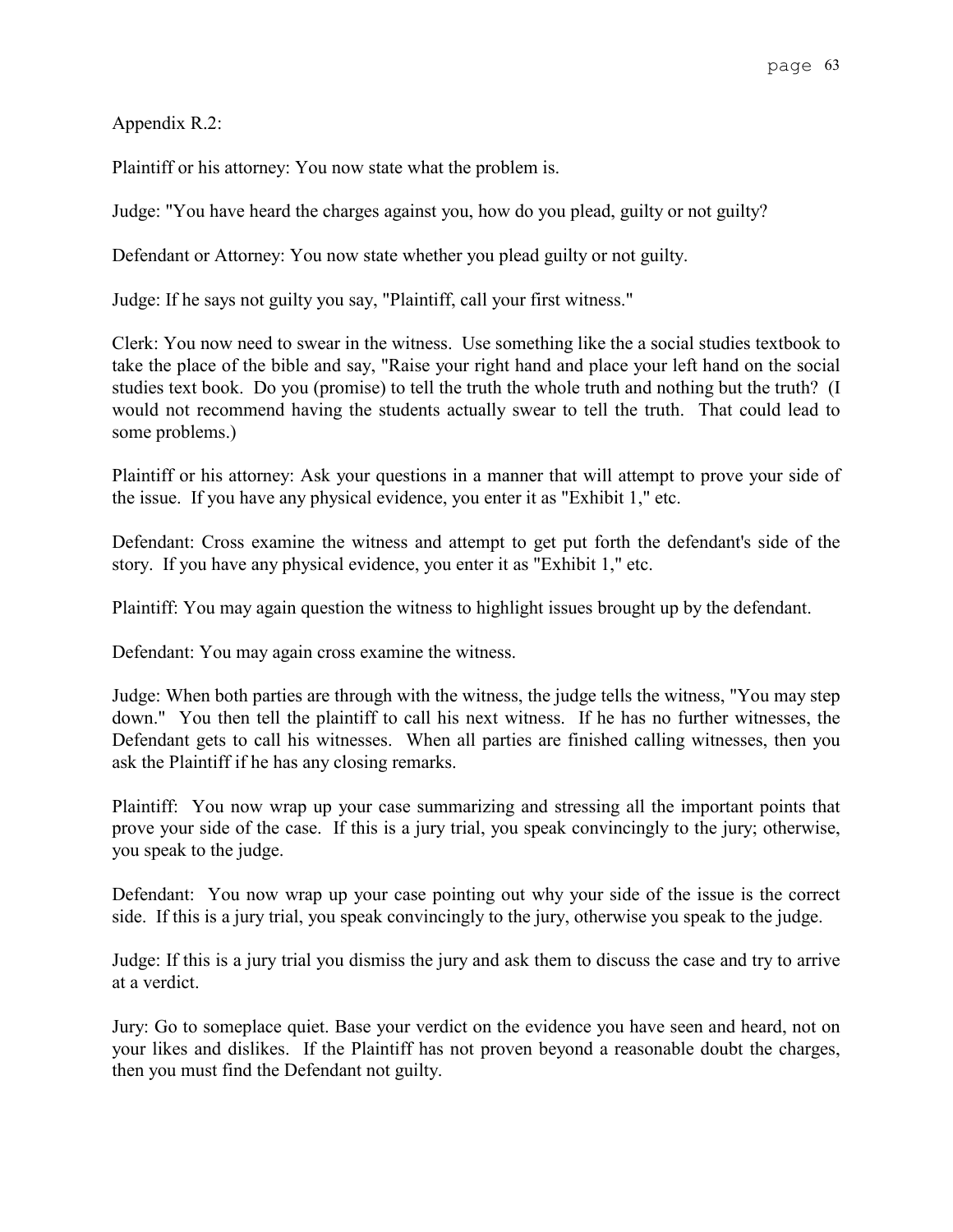Appendix R.3:

Judge: If this is not a jury trial, you now make the decision as to the guilt or innocence of the accused.

Defendant. You then pronounce the sentence. Check with your teacher as to what are reasonable sentences before you pronounce the sentence. You do not want to sentence someone with a punishment that they will not be able to do or that your teacher cannot support or enforce. If you are forced by the teacher in front of the class to change your sentence, you could lose "face" and people may lose respect for your office. Check things over with your teacher if you have any doubts. (Teacher: Since this is a learning situation, you may wish to establish a general operating procedure that includes a conference between the judge and the teacher prior to making final decisions. That way the judge can review all the facts he/she is using to make the decision.)

Judge: After the decision is made, ask the defendant to rise. Then pronounce him/her guilty or not guilty and announce the punishment or fine.

Judge: "Clerk, bring in the next case."

Clerk: When all the cases are completed inform the judge of that.

Judge: "This court is now adjourned." Rap your gavel on the desk and court is over.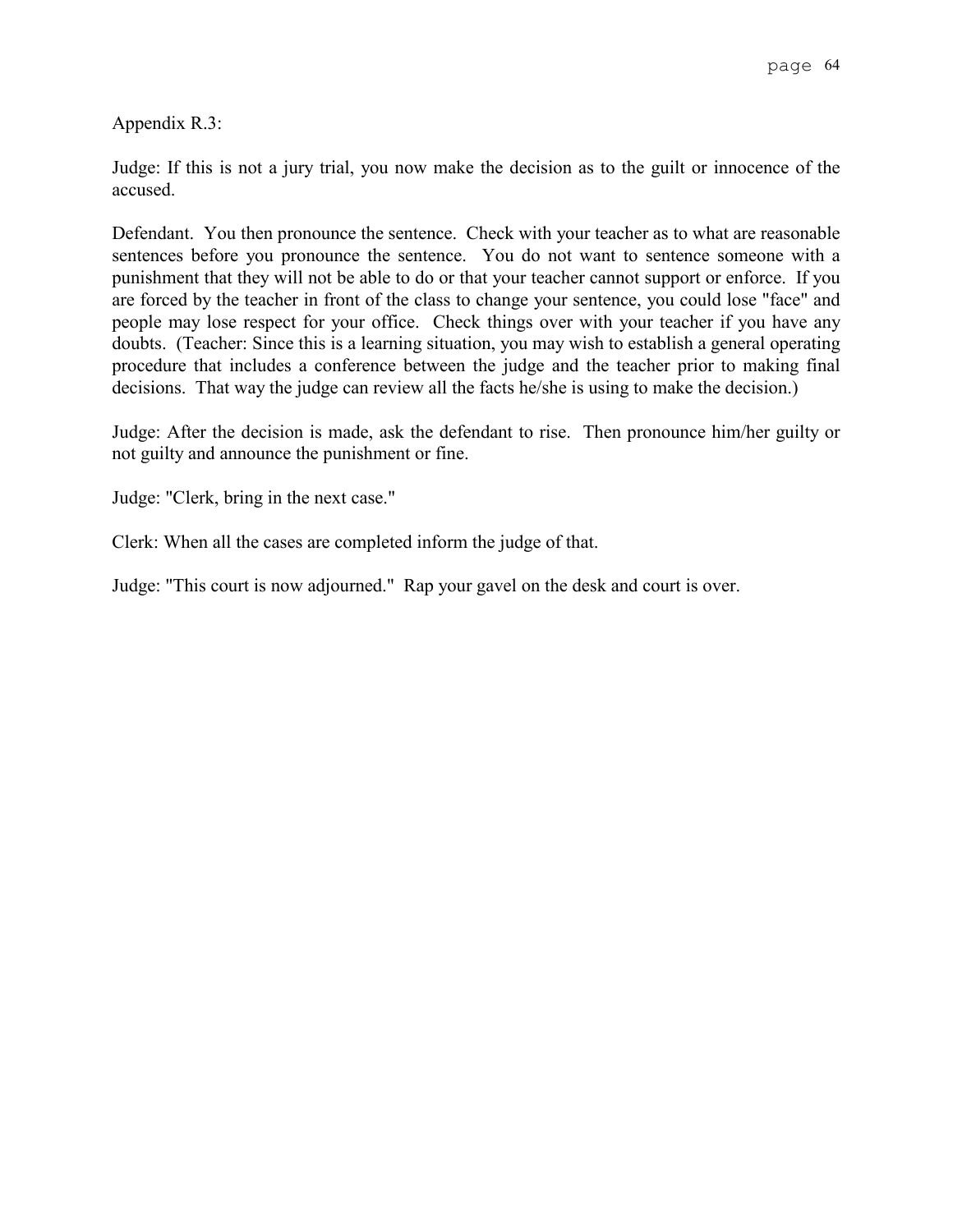Appendix S: Request for a Court Hearing

If two people have a disagreement, it can be taken to court. To do so, the person filing the charge should fill out a form something like the following. When the judge gets this paper, he will set a time for the trial. Both parties have an obligation to arrive with all their witnesses and evidence. There shouldn't be any delays to get materials unless the judge feels the reasons are truly justifiable or a witness is home sick. People should come prepared. If someone does not show up for the hearing, the judge can find in favor of the person who did show up.

Request for a Hearing Name of Plaintiff: Name of Defendant: Date of Incident: Date of Filing for the Hearing: A general statement of the problem: A statement as to what you would like as resolution to the problem: Signature of Plaintiff: Signature of Defendant: (or, if the defendant does not want to sign it, it can be signed by the government official who gave the Defendant a copy of the document) Date Defendant Received Copy of Document: Date Set for the Hearing: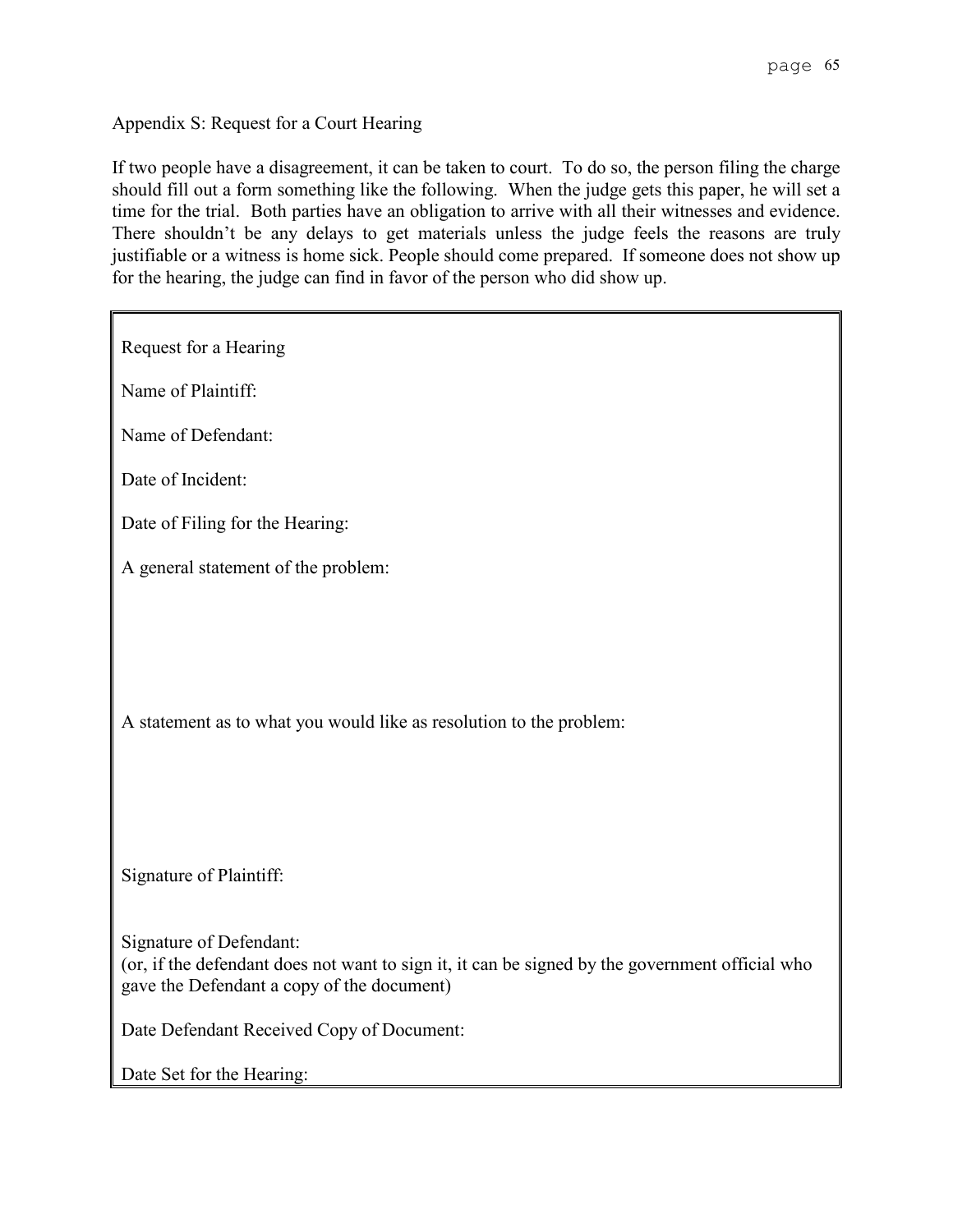Appendix T.1: Judicial Terms

## Glossary of Judicial Terms

ACTION - A lawsuit.

ADJOURN - To delay a hearing until a future time.

ADVERSE PARTY - Party on the other side of the lawsuit.

ANSWER - A statement by the defendant in response to the plaintiff's complaint.

APPEAL - A request that a higher court review and change the final decision in a case.

CALENDAR - A schedule of cases to be heard in court.

CAPTION - The heading of a court paper, showing the court and county, names of parties and case number.

CLERK - An administrative officer of the court.

COMPLAINT - The court paper that states why the plaintiff is suing and what plaintiff wants the court to order.

CONTRACT - An agreement.

COURT COMMISSIONER - An attorney authorized to conduct hearings and initial proceedings.

CREDITOR - A person who is owed money.

DAMAGES - The amount of money requested in a lawsuit to compensate the plaintiff for injuries to person or property or for the defendant's failure to perform a contract.

DEBTOR - A person who owes money.

DEFAULT - Failure to answer a complaint or appear for a hearing.

DEFENDANT - The person who is sued.

DEFENSE - A reason why a claim in a complaint is not valid.

DISMISSAL - A court order terminating a case because the plaintiff has failed to appear in court or state or prove a valid claim.

DOCKET - An official list of court judgments.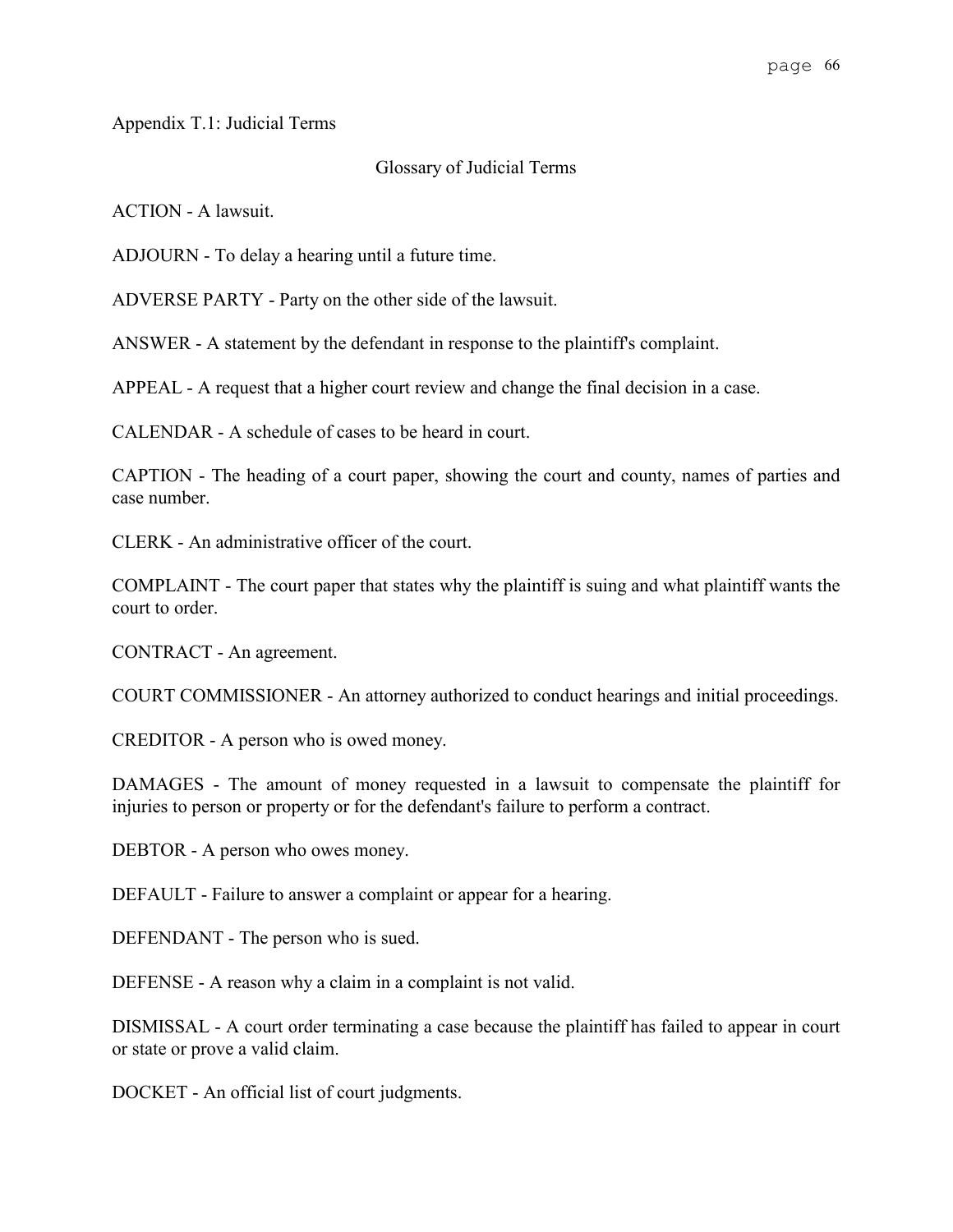Appendix T.2:

EVICTION - An action by a landlord to remove a tenant from the landlord's property.

EXECUTION - A legal procedure in which the sheriff seizes a debtor's property to pay a judgment.

EXEMPTION - A law allowing a debtor to keep some property free from the claims of creditors.

EXHIBIT - A paper or thing shown to a court during a hearing and used as evidence.

FEE - A charge fixed by the law for the service of public officers.

GARNISHEE - In garnishments, the part who owes money to the debtor and is order to pay it to the creditor instead.

GARNISHMENT - A proceeding after judgment authorizing the creditor to be paid from the debtor's wages or bank accounts.

JUDGEMENT - Final decision by the court.

NOTARY PUBLIC - An attorney or other official authorized to certify the signing of sworn documents.

PARTY - The plaintiff or defendant. In garnishments, the creditor, the debtor or the garnishee.

PLAINTIFF - The party who begins the lawsuit.

PRETRIALCONFERENCE - A meeting between the parties and the judge or court commissioner to investigate settlement or narrow the disputed issues.

SERVICE - The delivery of the complaint, summons or other papers filed by one party to another party.

STIPULATED DISMISSAL - A court order dismissing the suit upon agreement of the parties. If the agreement is not kept, the dismissal may be vacated and a judgement entered.

SUBPOENA - A court order that a witness appear in court.

SUMMONS - A court order that the defendant answer the complaint or appear in court at a stated time.

TORT - A claim based on an injury caused by the defendant to the plaintiff or plaintiff's property.

VENUE - The county or counties in which a lawsuit may be filed and tried.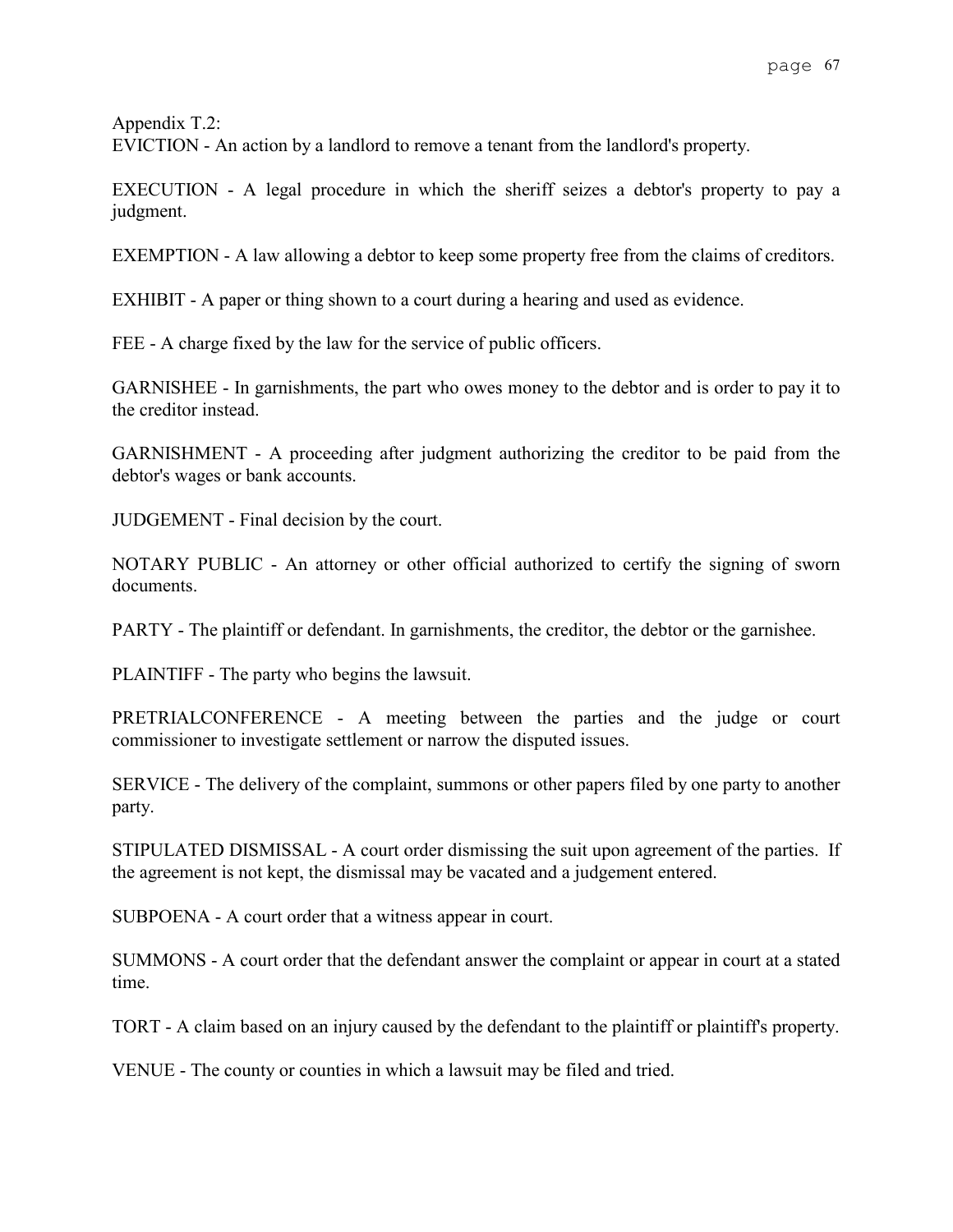# Appendix U: Fees

| $\mathsf I$<br>ees<br>л. |  |
|--------------------------|--|
|                          |  |

| Docketing Fee          | \$2.00                         |
|------------------------|--------------------------------|
| Garnishee Fee          | \$3.00                         |
| <b>Jury Fees</b>       | $$10.00$ plus \$2.00 per juror |
| Witness Fee            | \$2.00                         |
| Suggested Attorney Fee | \$5.00?                        |

Courts may wave the fees for persons unable to pay. Individual must send the court a letter stating that they are unable to afford to pay the fees and disclose their financial resources as proof.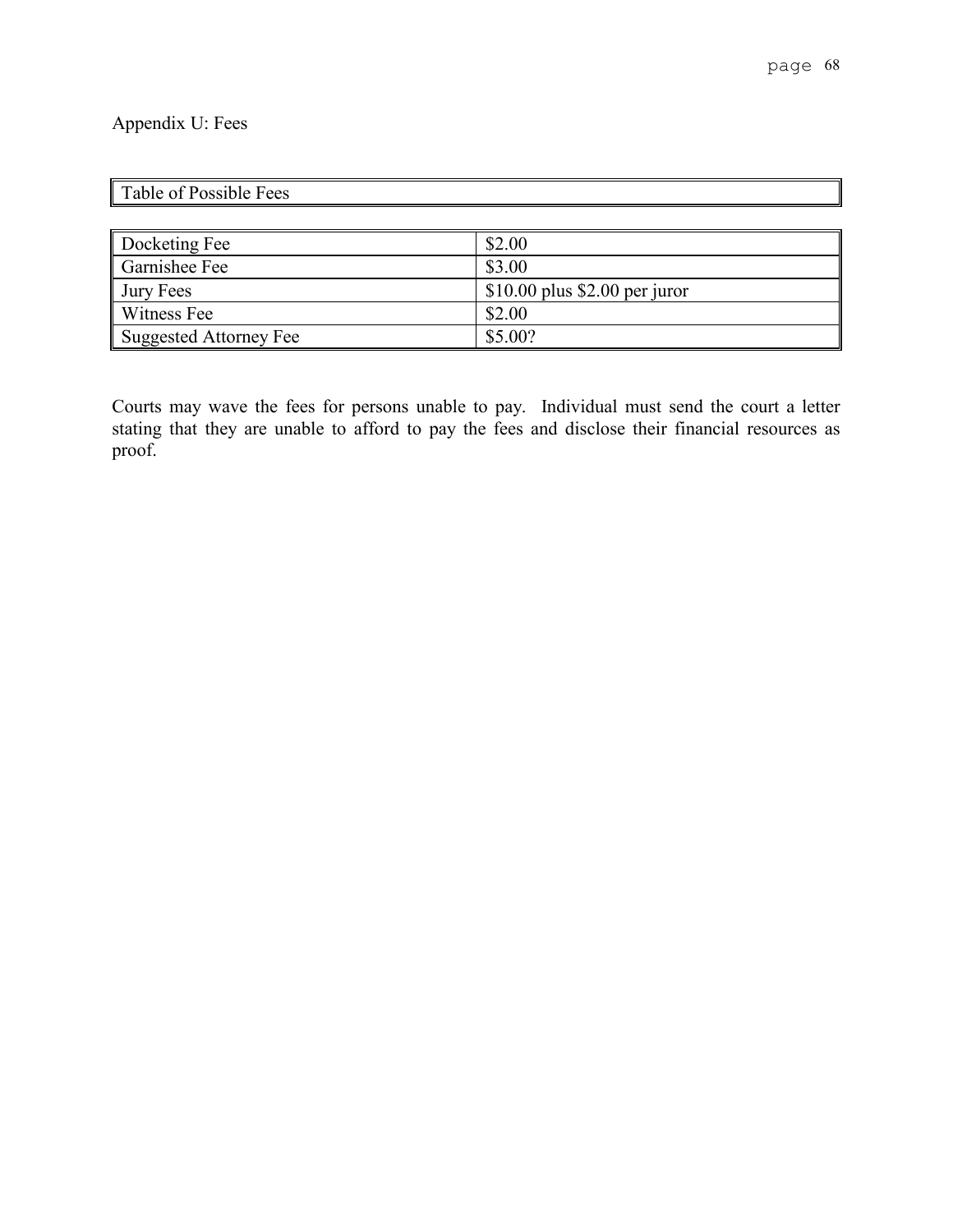Appendix V: Summons

# Summons and Complaint

Plaintiff (Name and Address)

vs. Defendant (Name and Address)

When to Appear: Place to Appear:

Clerk of Court's Signature: Date Summons Issued:

| <b>COMPLAINT</b>                                                                              |  |  |
|-----------------------------------------------------------------------------------------------|--|--|
| Plaintiff's Demand:                                                                           |  |  |
| The plaintiff states the following claim against the defendant:                               |  |  |
| 1. Plaintiff demands judgment for:                                                            |  |  |
| Eviction<br>Money \$<br>Return of property                                                    |  |  |
| 2. Plus interest, costs, attorney fees, if any, and such other relief as the court deems      |  |  |
| proper.                                                                                       |  |  |
| 2. Brief statement of dates and facts:                                                        |  |  |
|                                                                                               |  |  |
|                                                                                               |  |  |
|                                                                                               |  |  |
|                                                                                               |  |  |
|                                                                                               |  |  |
| Check here if there is additional information attached on separate papers.                    |  |  |
| Signature of Plaintiff/Attorney:<br>Date:                                                     |  |  |
| Verification: Under oath, I promise that the above complaint is true, except as those matters |  |  |
| stated upon information and belief, and those matters, I believe them to be true. Signed by   |  |  |
| Plaintiff/Attorney:                                                                           |  |  |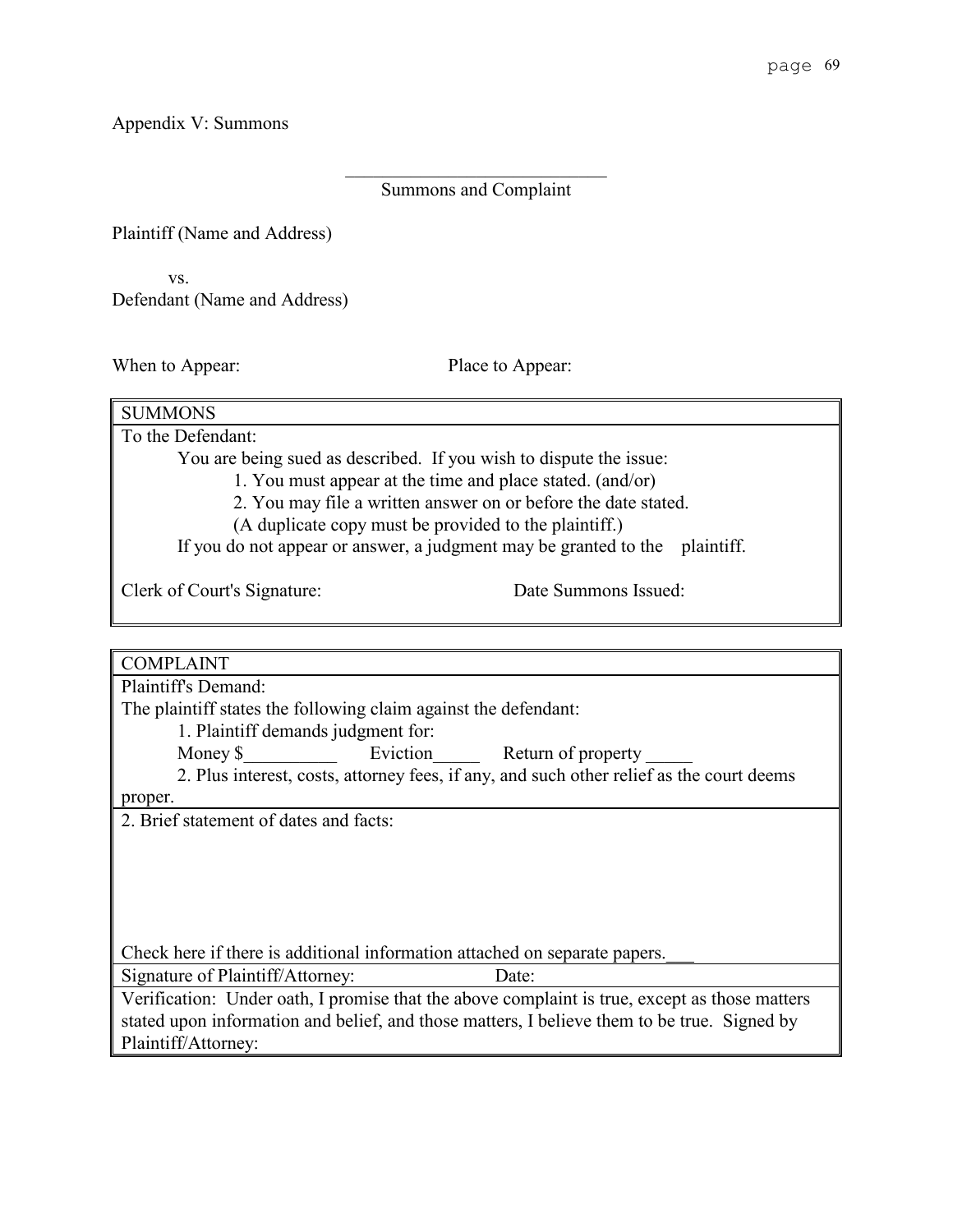### Appendix W: Garnishee of Wages

If classroom citizens have an outstanding judgement against an individual and the individual is refusing to pay his lawful bills, a person who is owed money can go to court and ask that an Earnings Garnishment Notice be filed against the Debtor. In this manner, the creditor can get a portion of a person pay check directly from the Employer before the individual gets his salary. The person listed as the "garnishee" is the employer who pays the employee a salary.

## EARNINGS GARNISHMENT

Plaintiff/Creditor:

Defendant:

and

Garnishee: Case Number:

To the Clerk of Court:

The creditor has commenced an earnings garnishment action against the debtor and the garnishee to collect the following unsatisfied civil judgement.

| Name of Debtor(s)           | Country of Original Judgement: |
|-----------------------------|--------------------------------|
| Original Case Number:       | Amount of Original Judgement:  |
| Date of Original Judgement: | Amount of Judgement Unpaid:    |

THE COUNTRY OF  $\qquad \qquad$ , to the garnishee:

The creditor has been awarded a court judgment that has not been paid. As a result, the creditor claims that the amount owed by the debtor is as follows:

| Unpaid balance on judgment:                  |  |
|----------------------------------------------|--|
| Unpaid post-judgment interest:               |  |
| Estimated cost of this earnings garnishment: |  |
| Total amount owed by the debtor:             |  |

Signature of Creditor: Signature of Judge:

Date: Date: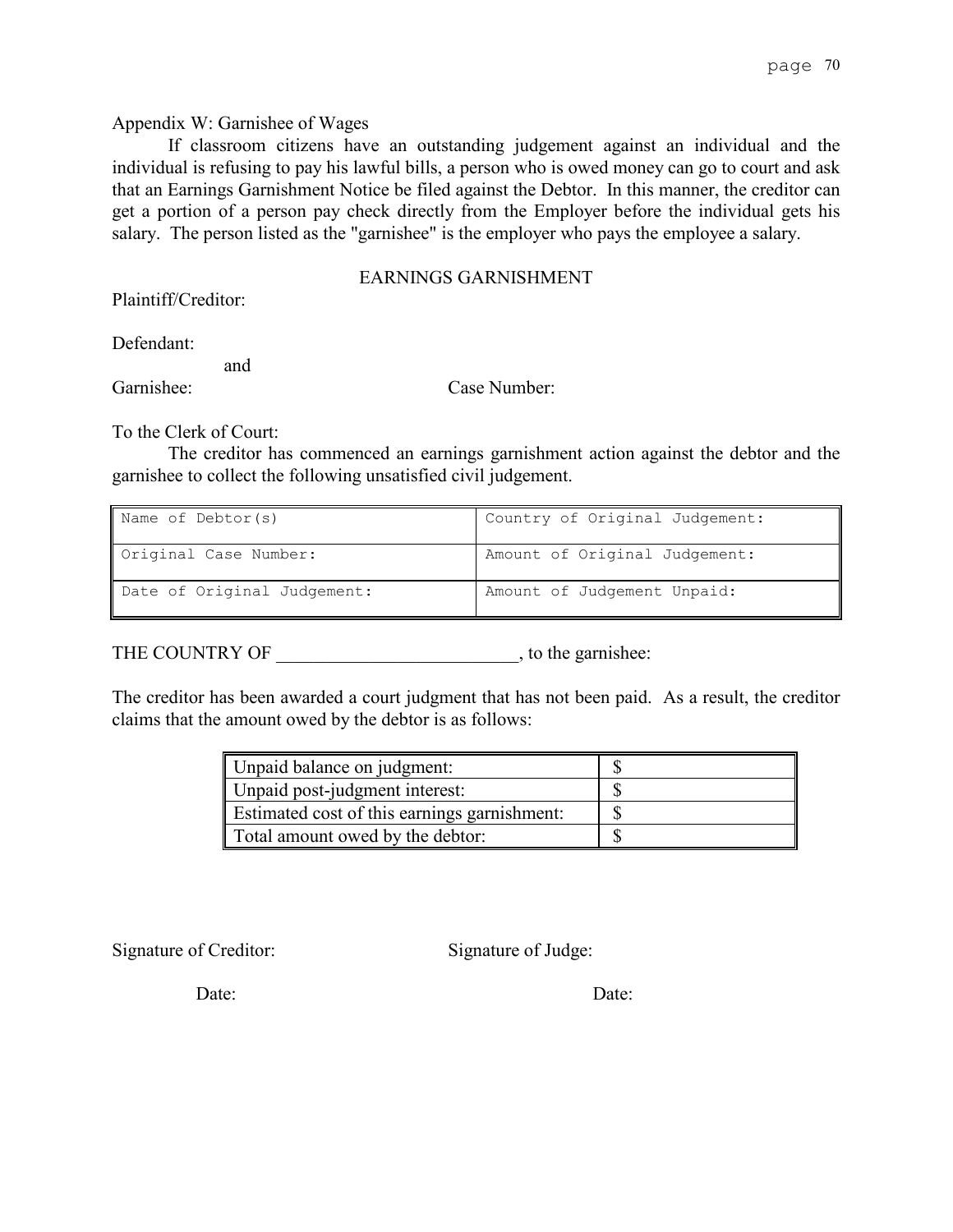Appendix X: E-UN Action Pledge

# A Sovereign E-UN Member Issues Pledge Sheet

Our nation has decided to support the following issue:

We have pledged the following amount:

Included with this letter is:

We still owe:

The average cost of a homework pass in our country has been:

Signed:

Title of Representative.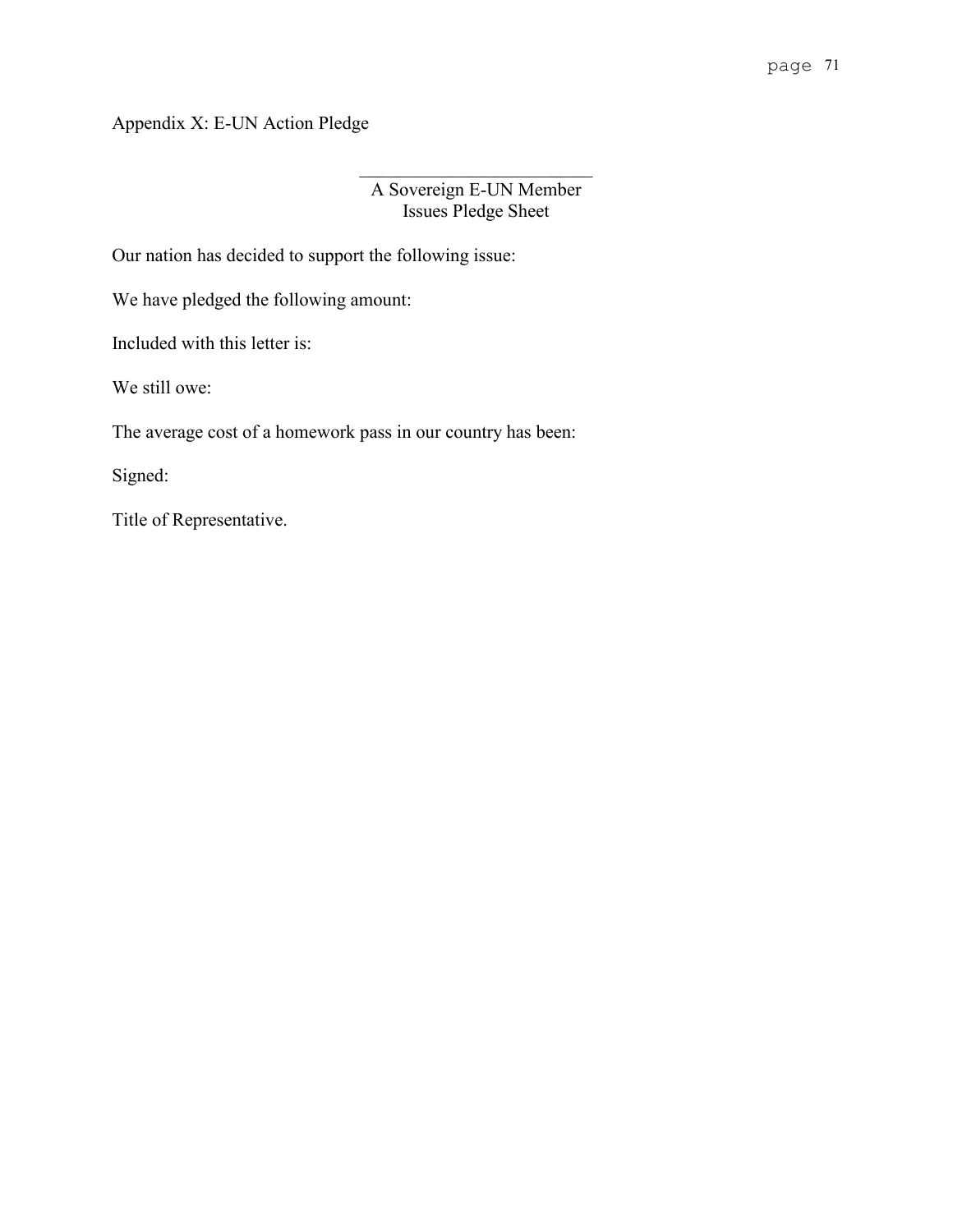### Appendix Y: TAX FORM

We recommend that you get a real tax form. If you are in the United States we would recommend that you have students file a 1040 easy form. They will get a feel for what sorts of information they need to actually fill out and it becomes more "real world." If you have them file by April 15, this will also add some realism to the simulation. If you are living in a country other than the United States, I recommend that you file forms used in your country.